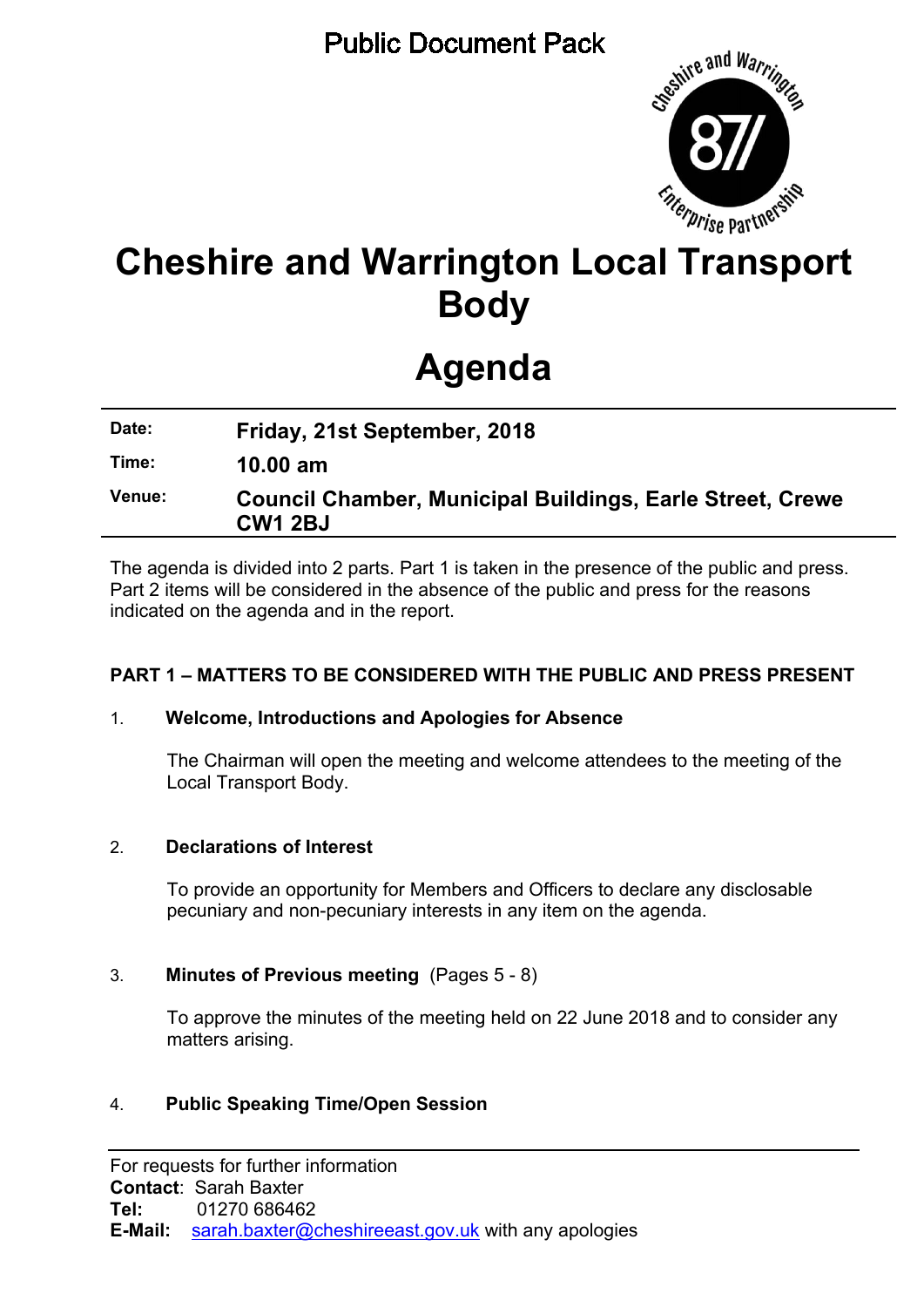A period of 15 minutes is allocated for members of the public to address the meeting on any matter relevant to the work of the body in question. Individual members of the public may speak for up to 5 minutes but the Chairman or person presiding will decide how the period of time allocated for public speaking will be apportioned where there are a number of speakers.

#### 5. **Transport Strategy Consultation** (Pages 9 - 42)

To consider a report on the Transport Strategy Consultation.

#### 6. **Transport for the North Update** (Pages 43 - 44)

To consider an update on Transport for the North.

#### 7. **NPR Update**

To receive a verbal update on the NPR.

#### 8. **HS2 Update**

To receive a verbal update on HS2.

#### 9. **Golborne Link Update**

To receive a verbal update on the Golborne Link.

#### 10. **Crewe Hub Update**

To receive a verbal update on the Crewe Hub.

#### 11. **Mid-Cheshire Line Study Update**

To receive a verbal update on the Mid-Cheshire Line Study.

#### 12. **Department for Transport Update**

To receive a verbal update on the Department for Transport.

#### 13. **Update on Major Scheme Progress**

To receive verbal updates from each local authority on progress of their major schemes.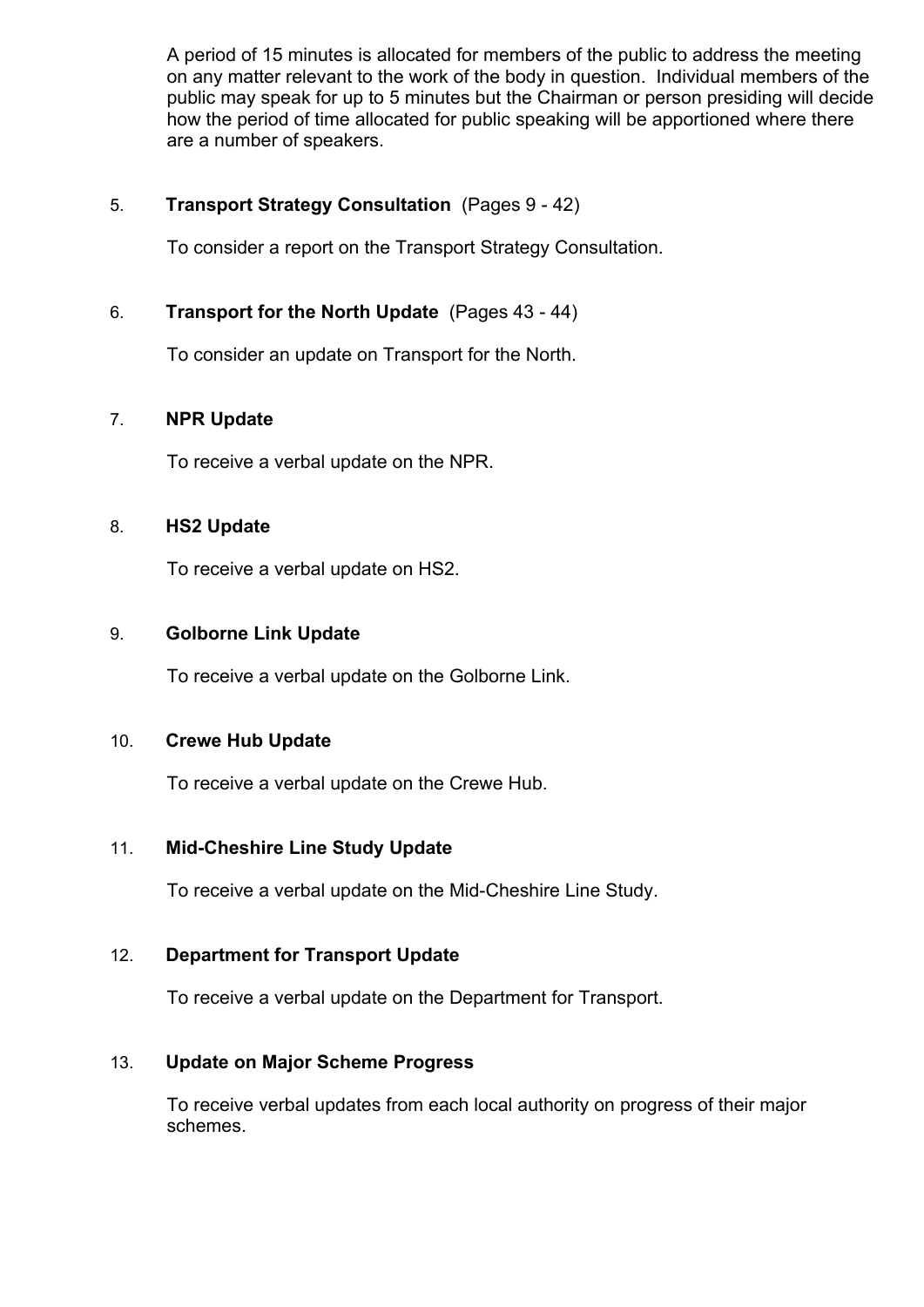### 14. **Any Other Appropriate Business**

### 15. **Date of Next Meeting**

To confirm the date of the next meeting will be on Friday 21 December 2018 in Chester.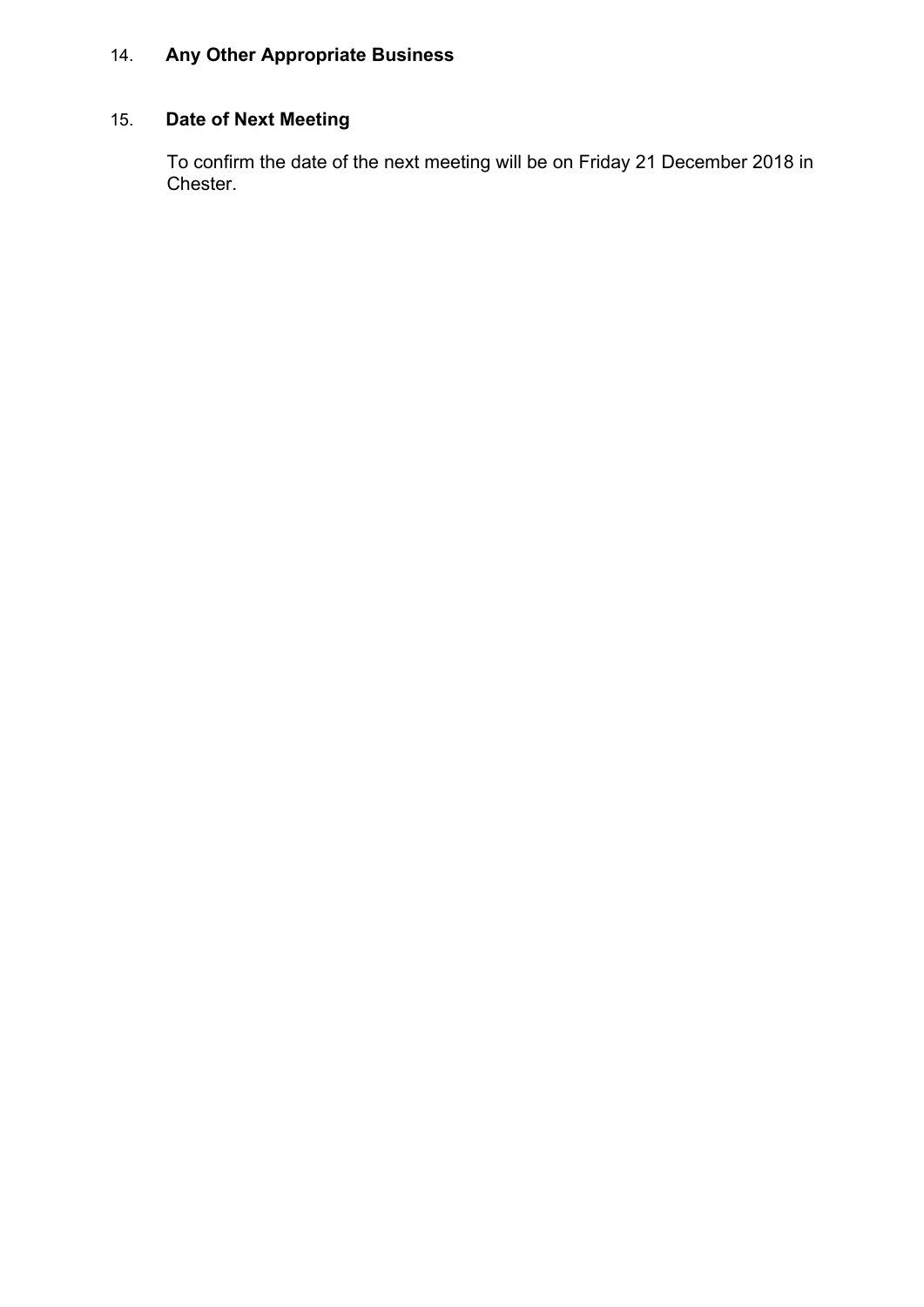This page is intentionally left blank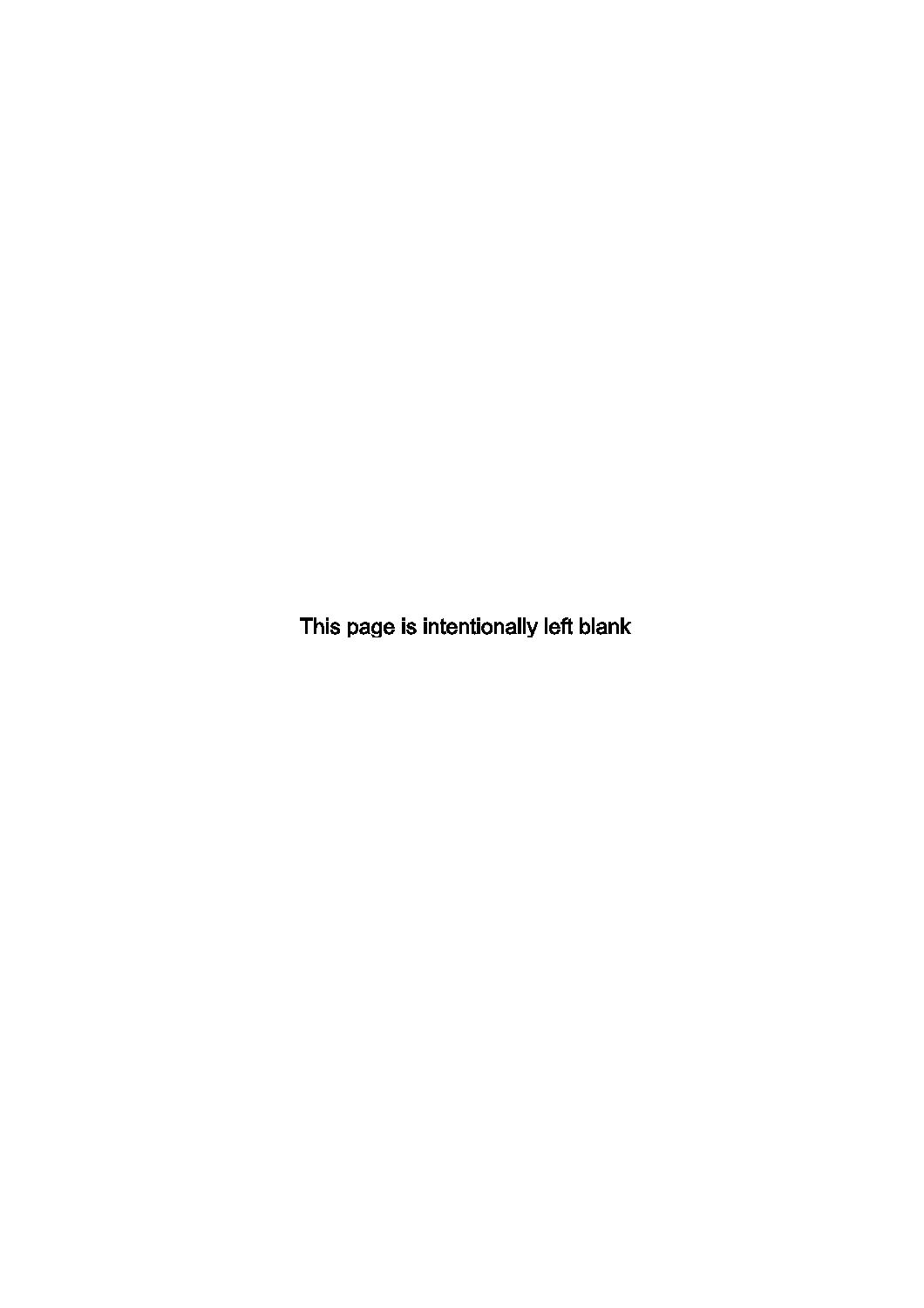## Agenda Item 3

#### **CHESHIRE EAST COUNCIL**

Minutes of a meeting of the **Cheshire and Warrington Local Transport Body** held on Friday, 22nd June, 2018 in The Council Chamber -Town Hall, Sankey Street, Warrington WA1 1UH

#### **PRESENT**

Mr P Waterman (Chairman) Councillor B Clarke (Vice-Chairman) Councillor Rachel Bailey, H Mundry, Newton, Ross, Boyer and Mr B Parker - Highways England Andrew Ross - Cheshire East Council Cherry Foreman - Cheshire East Council

#### **Councillors in attendance**

Lynn Gibbon - Cheshire West and Chester Council Mike Parsons - Cheshire East Council Bernice Walmsley - Cheshire East Council

#### 1 **WELCOME, INTRODUCTIONS AND APOLOGIES FOR ABSENCE**

Apologies for absence were received from Philip Cox (CWLEP), Lisa Harris (CWAC) and Richard Perry (DfT).

#### 2 **DECLARATIONS OF INTEREST**

There were no declarations of interest.

#### 3 **MINUTES OF PREVIOUS MEETING**

The minutes of the meeting held on 6 April 2018 were approved as a correct record.

#### 4 **PUBLIC SPEAKING TIME/OPEN SESSION**

No members of the public wished to address the meeting.

#### 5 **SUB-REGIONAL TRANSPORT STRATEGY**

Members were advised that this consultation on this was ongoing and there had been a range of stakeholder events at key locations, the aim being to have an event in each geographic area. A number of useful comments had already been taken on board such as the inclusion of more detail for walking and cycling. People were keen to see delivery and improvements in their local areas.

The part to be played by public transport was discussed and it was reported that Manchester Airport was particularly interested in it for both users of the airport and its workers. The continuing increase in businesses located in and around the airport also reinforced the need for improved public transport links.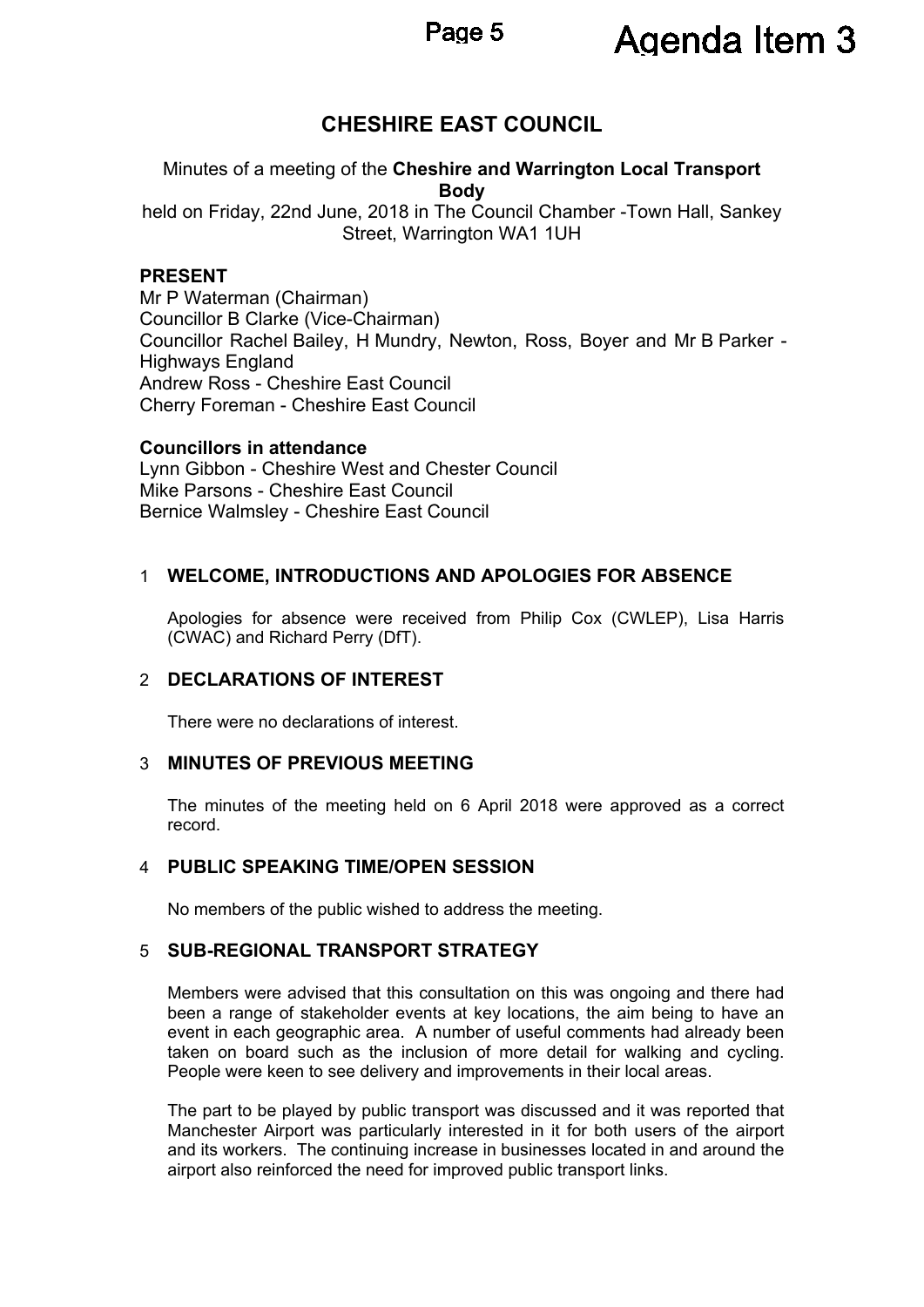#### **RESOLVED**

That a full update on the consultation responses and how they can be acted upon be prepared for the next meeting.

#### 6 **MID CHESHIRE AND MIDDLEWICH RAILWAY LINES STUDY**

Consideration was given to this report and to the comments received at the first Stakeholder Group meeting on 30 May; the main comments of the Group were detailed. Recent advice from the DfT was that the study should aim to produce a strategic outline business case and discussions were currently taking place with CE and CWAC Councils to consider the potential funding implications arising from this.

In addition there was a new process by which the DfT would fund rail enhancements, as described at the last meeting. It remained unclear as to how much funding was available from the DfT to fund improvements and also their guidance indicated the need for local contribution. It was suggested that an additional section on finance and funding be added into the study brief in order to facilitate a wider discussion and also that the brief, with a covering letter of explanation on the ongoing difficulties, be shared with local MPs.

#### **RESOLVED**

That an additional section on finance and funding be added to the study brief and, once updated to reflect the comments of the Stakeholder Group, it also be shared with local MPs.

#### 7 **RAIL UPDATE**

Updates were given as follows:

1. Northern Rail

In the light of current issues with the timetable and service limitations, and the contributing factors regarding lack of drivers and appropriately skilled workers, consideration was given to how the positon could be improved in the long term. Whilst taking into account historic working arrangements on the railways, and union influences, it was **AGREED** that a request be sent to the LEP for it to do all within its power to influence and improve the skill set available, to encourage and support young people into appropriate training, and to affect a change in the provision of skills and training within the railway industry.

#### 2. West and Wales Prospectus

Members were advised that work on this was continuing and would be the subject of a report to a future meeting. Improvements to both the passenger services and rail infrastructure were being considered. CWAC was preparing a business case for improving Chester Railway Station.

#### 3. HS2 Phase 2b

Engagement meetings were being held across the area with further consultations to be held in the autumn on environmental impact. The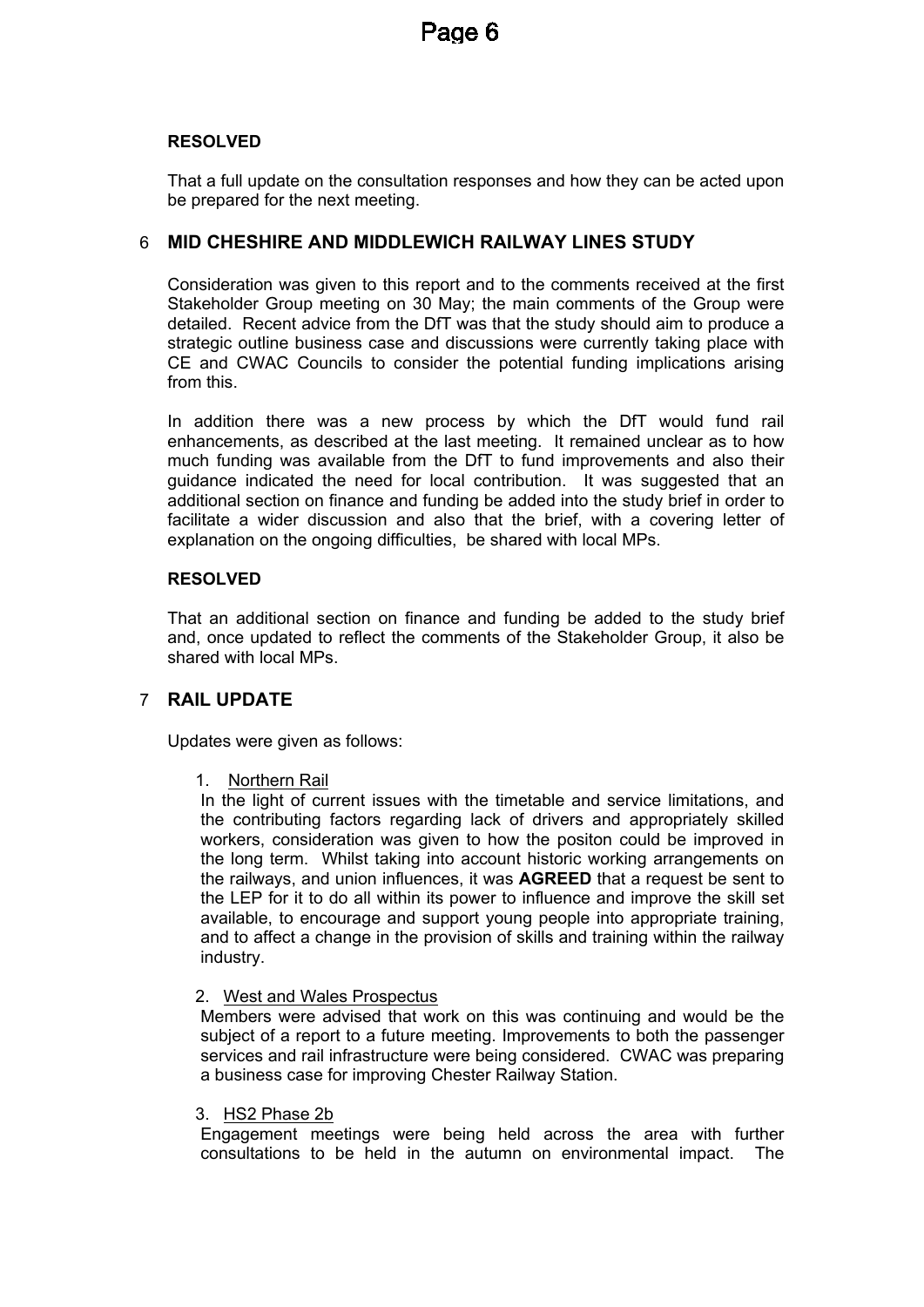### Page 7

importance of capitalising on the associated work which would need to be carried out to the existing network to support these aspects was stressed.

4. HS2 Crewe Hub

It was reported that the Bill for this was currently going through the House of Commons. Proposals to use currently disused platforms at Crewe were being explored and planning for the construction, to include a new road bridge, had begun although a funding gap remained.

#### 8 **TFN UPDATE**

It was noted that the LEP and each of the three transport authorities had places on the Partnership Board. The TfN Strategic Transport Plan had been completed and the responses analysed. A scrutiny committee had been established to review the report and was due to meet on 30 August. It was expected that it would then be refined and published in December along with its associated investment plan. Work was ongoing on the West and Wales Strategic Development Corridor and on the outline business case for Northern Powerhouse Rail.

#### 9 **UPDATE ON MAJOR SCHEME PROGRESS**

#### **HIGHWAYS ENGLAND**

- Positive feedback had been received on improvements to the Croft Interchange/M62. This was a pilot scheme to install traffic signals on the slip roads and would be assessed for it potential for use elsewhere
- M6 J16-19 smart motorway upgrade was on track and due to be operational in March 2019
- Increasing the average speed limit from 50mph to 60mph in motorway roadworks was being trialled with a view to extending its use on a caseby-case basis
- M62 J10/12 contract had been awarded and work was due to start at the end of the year
- M56 J8-10 and M6 J26 work was due to start at the end of the year

#### **CHESHIRE WEST AND CHESTER**

- A51 Tarvin/Chester funding was being sought with the case to be submitted early next year. A new roundabout at the entrance to Chester to be funded by Highways England was also being discussed
- Examination of the CWAC Local Plan Part 2 was due to start in September

#### **WARRINGTON**

- J8/M62 improvements had been completed
- Work at Omega was continuing
- Birchwood highway improvements were due to commence
- The Centre Park Link would begin in the autumn
- Western Link was still being considered by the DfT
- Warrington West Station was ongoing and progressing well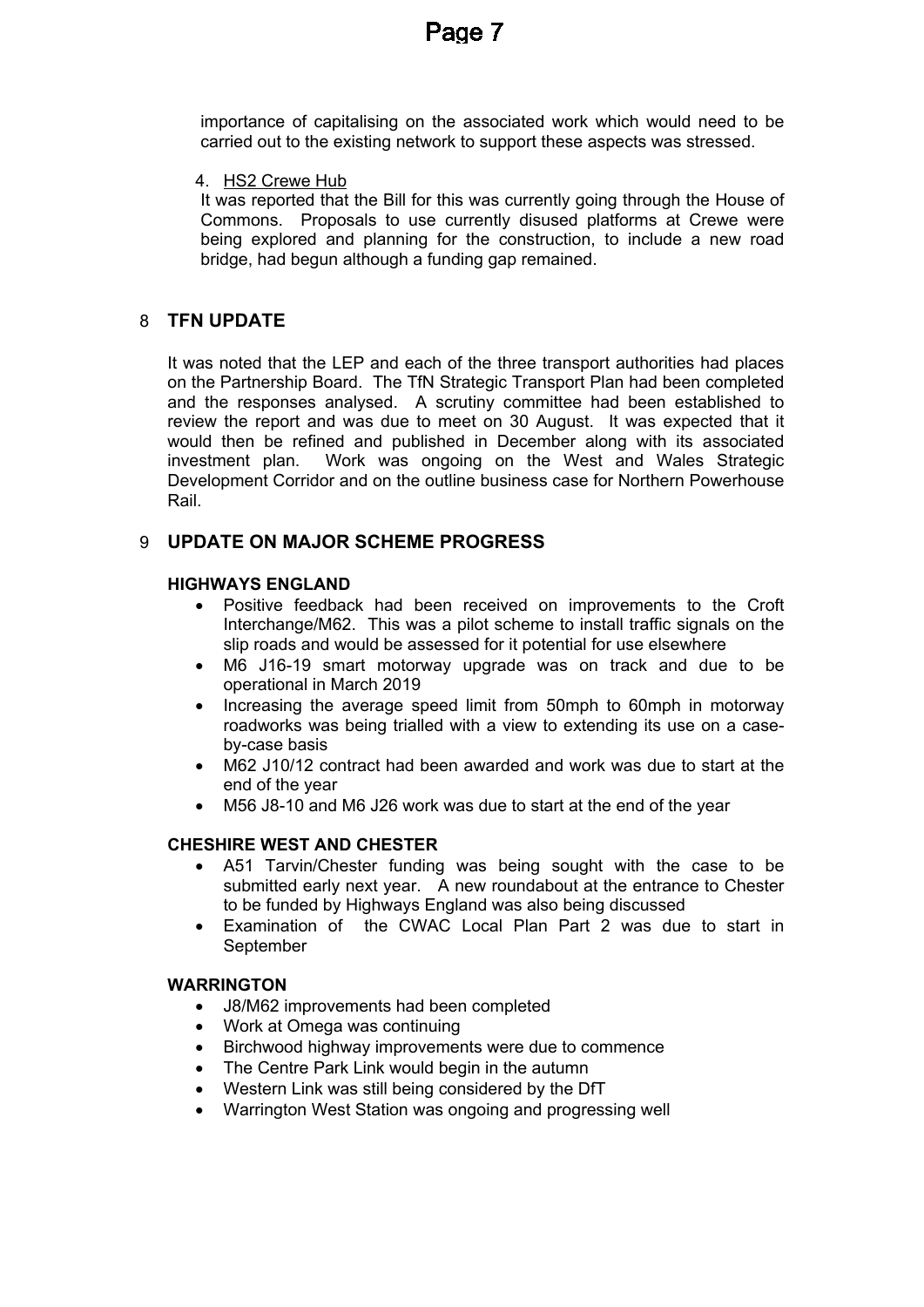#### **CHESHIRE EAST**

- Work on Crewe Green and the Sydney Road Bridge were ongoing
- The preferred contractor for Congleton Link Road was due to be announced that day with work due to begin in early 2019
- Public Examination of the Poynton Relief Road Scheme had now been set for late November
- The planning application for Middlewich Bypass was due to be submitted shortly
- A500 Dualling business case would be submitted to the DfT this week with work on the planning application continuing. Its importance as a construction corridor over the next few years was noted
- Funding to support the provision of 850 houses in Crewe had been received

#### 10 **DATE OF NEXT MEETING**

It was agreed that the next meeting be held on Friday 21 September 2018 in the Municipal Building, Crewe.

The meeting commenced at 10.00 am and concluded at 11.35 am

Councillor Mr P Waterman (Chairman)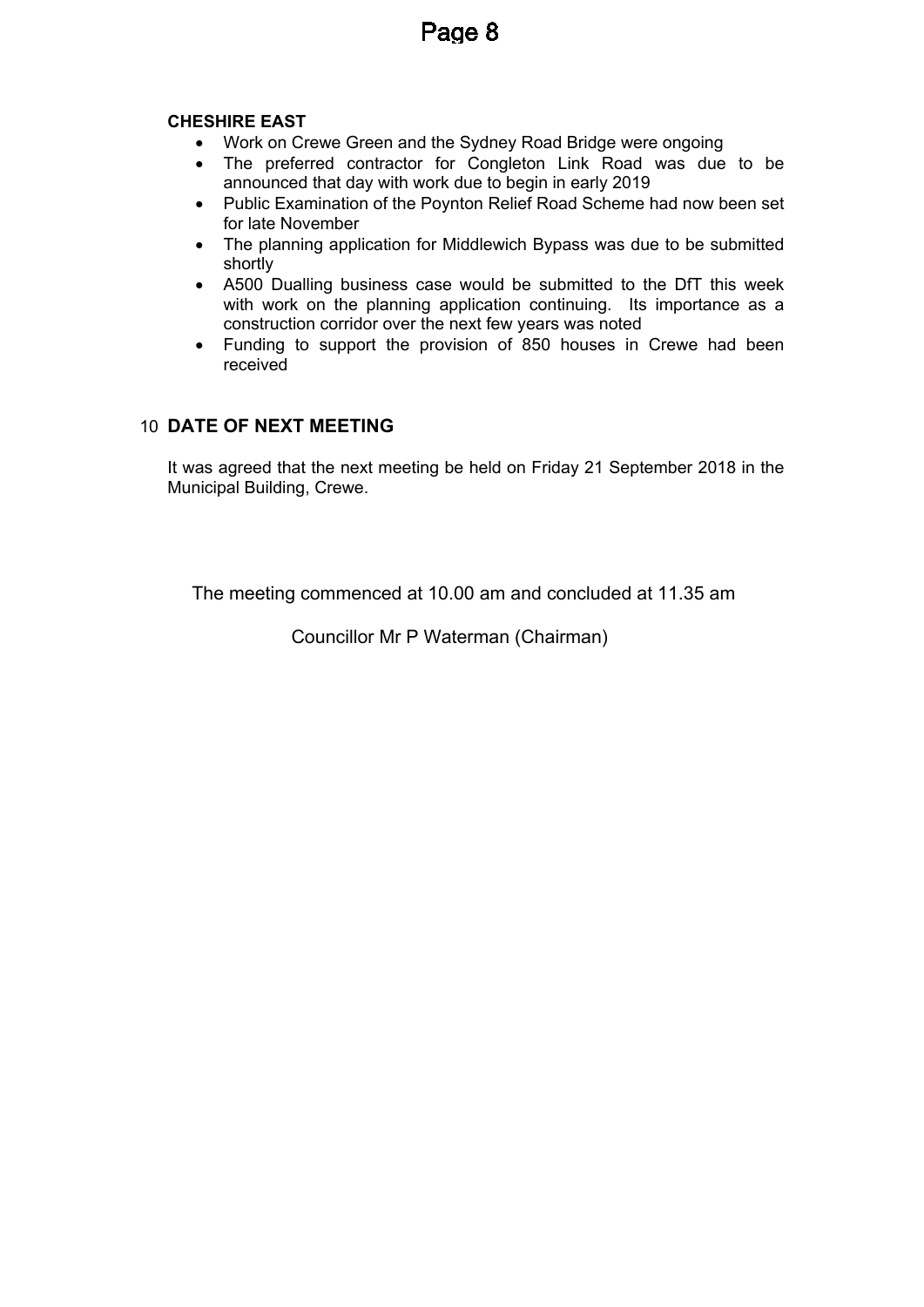## Agenda Item 5



## **Cheshire & Warrington Local Transport Body**

| Date of Meeting:      | Friday 21 September 2018                                   |
|-----------------------|------------------------------------------------------------|
| Report of:            | Roy Newton                                                 |
| <b>Subject/Title:</b> | <b>Sub-Regional Transport Strategy Consultation Report</b> |

#### **1. Background**

- 1.1. The draft sub-regional transport strategy is one of a number of plans being developed which set out in more detail how priorities of the Strategic Economic Plan will be delivered.
- 1.2. Transport and connectivity is central to achieving Cheshire and Warrington's aspirations for growth and supporting economic development, in particular to the spatial priorities. Effective transport networks will be crucial for the continued success of the sub region as an attractive place in which to live and do business.
- 1.3. The draft strategy:
	- summarises the economic and spatial context;
	- analyses existing accessibility and travel patterns:
	- identifies transport challenges which need to be tackled to support achievement of the SEP objectives;
	- describes potential key design principles;
	- sets out how the sub-region could address the challenges; and
	- proposes transport infrastructure priorities
- 1.4. Engagement with stakeholders has been a key component of the development of the strategy, providing an opportunity for stakeholders to input and sense check the various elements of the strategy.

#### **2. Stakeholder Engagement**

- 2.1. Stakeholder engagement on the draft strategy was undertaken from Monday 14 May for 12 weeks, though some comments were received after this period and have also been taken into account. A targeted engagement process was undertaken to avoid stakeholder fatigue and also make best use of available resources. It made use of existing meetings and events, and utilised electronic methods of communication, including:
	- Emailing a copy of the strategy to those organisations engaged during the development of the SEP together with the transport organisations engaged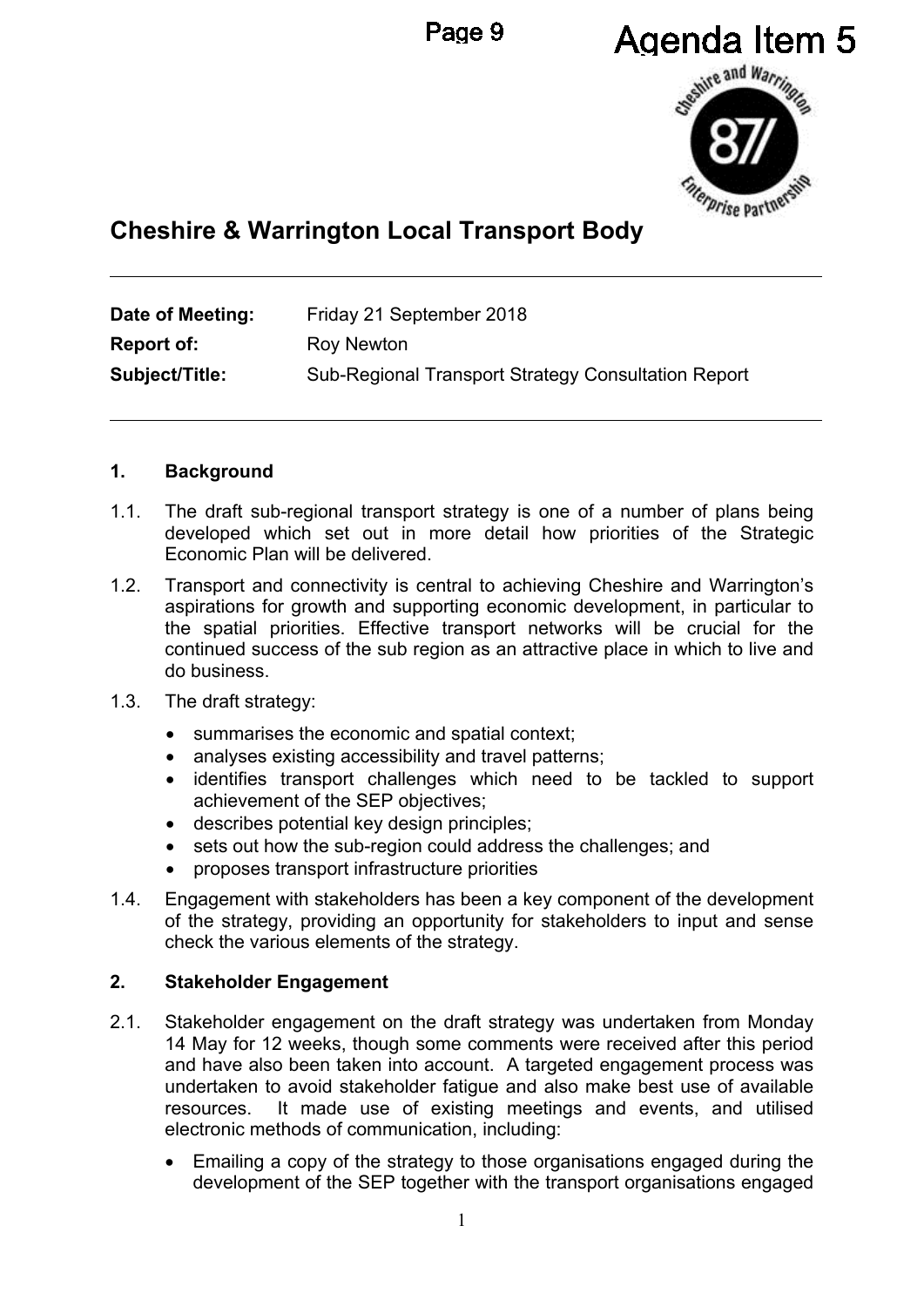by Transport for the North as part of their Strategic Transport Plan consultation;

- Placing a copy of the draft strategy on the LEP website;
- Creating a new LEP email address specifically for consultation responses;
- Advertising the launch of the draft strategy through a press release;
- Undertaking one event in each Borough open to the general public similar to the approach used for the SEP; and
- Presentation/discussion of the draft strategy was also undertaken with the following organisations:
	- o Cheshire Business Leaders; and
	- o Cheshire Association of Local Councils

#### **3. Responses**

- 3.1. Responses have been received from 4 events, 28 organisations and 5 individuals. The main messages are:
	- Broad support for the aims of the strategy;
	- Support for improving east-west corridors (both road and rail);
	- Support for including schemes and identifying short, medium and longterm infrastructure;
	- Calls for:
		- o more emphasis on improving infrastructure for walking and cycling
		- o better bus and rail services;
		- o taking more account of the needs of motorcyclists;
		- o improving access to Manchester and Liverpool airports;
		- o improving rail stations (increasing parking, new stations and improving facilities);
		- o focussing on off-peak trips as well as peak trips especially for tourism
		- $\circ$  improving bus journeys ticketing, real time info, adapting to changing work patterns/demand, serving rural communities;
		- o more delivery/quick wins;
		- $\circ$  taking older users more into account better public transport (access to hospitals and towns, evening services, conveniently located bus stops, more seating at waiting areas, working lifts at stations) plus more parking for families and carers visiting older people;
		- o including the role waterways can play in supporting walking and cycling;
	- Support for tackling pinch points and highway corridor improvements, particularly along A49, A50, A51, A54 and A537;
	- Concerns over ability to fund delivery of the identified infrastructure; and
	- Concerns over ability to accommodate transport impacts of development.

#### **4. Proposed Changes to the Strategy**

4.1. The comments received have been a mixture of general and specific. Some were simple statements which require no changes to the document. Most of the comments were supportive of the overall direction of the strategy hence fundamental changes are not proposed, however there were a number of suggestions which it is considered would strengthen the strategy. It is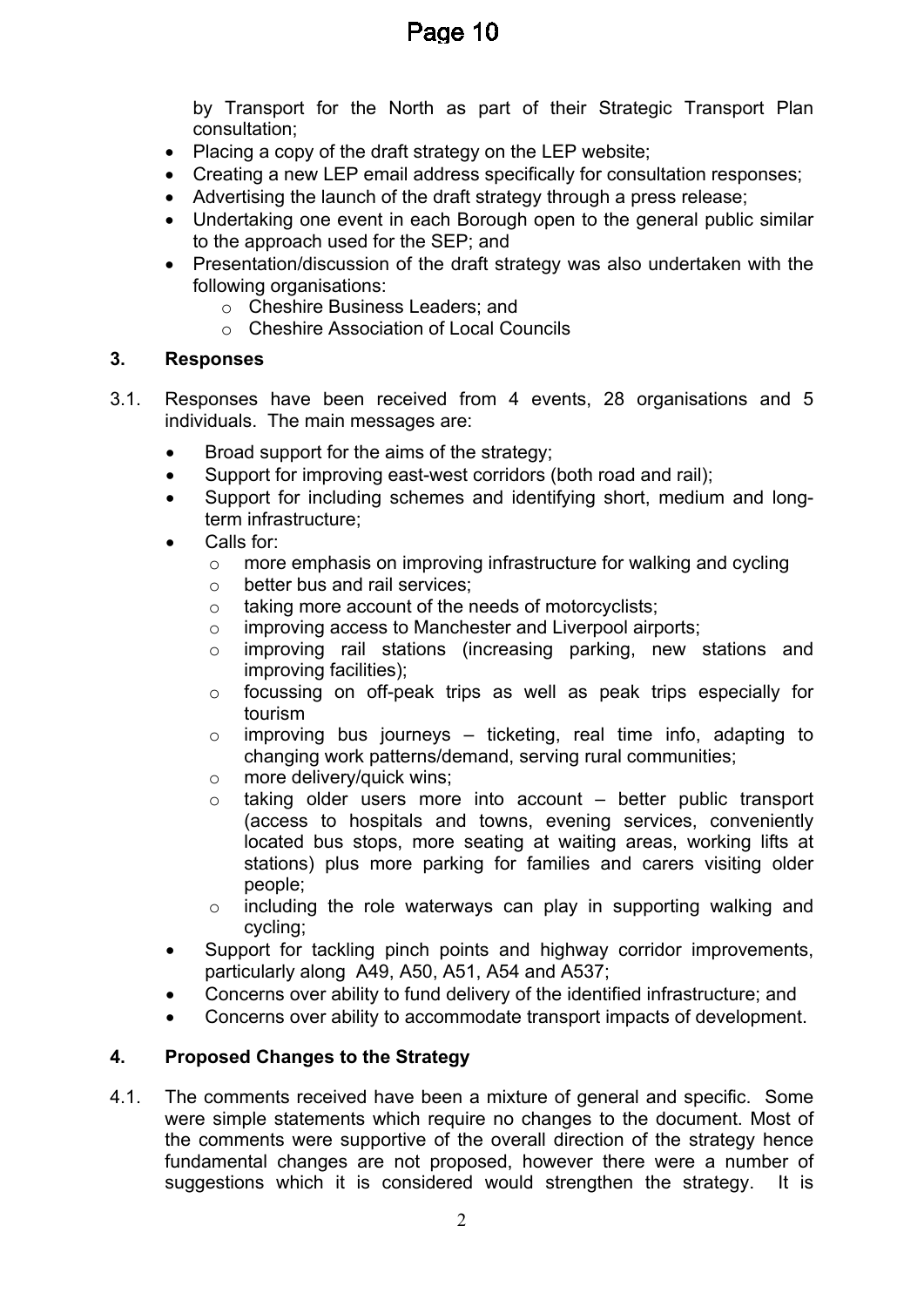### Page 11

therefore proposed that the strategy be amended to reflect the key issues raised above. The consultation report attached at Annex A sets out the responses and proposed changes for each chapter of the strategy in more detail.

#### **5. Next Steps**

5.1. Subject to agreement by the Local Transport Body, detailed drafting changes would be developed via the Transport Advisory Group and agreed with the Chief Executive of the LEP in consultation with the Chair of the Local Transport Body. The revised final draft of the sub-regional transport strategy would then be presented to the LEP Board for approval at its meeting on 17 October 2018.

#### **6. Recommendation**

- 6.1. The Local Transport Body is asked to:
	- approve the proposed changes to the draft sub-regional transport strategy in principle; and
	- delegate approval of detailed drafting changes to the Chief Executive of the LEP in consultation with the Chair of the Local Transport Body.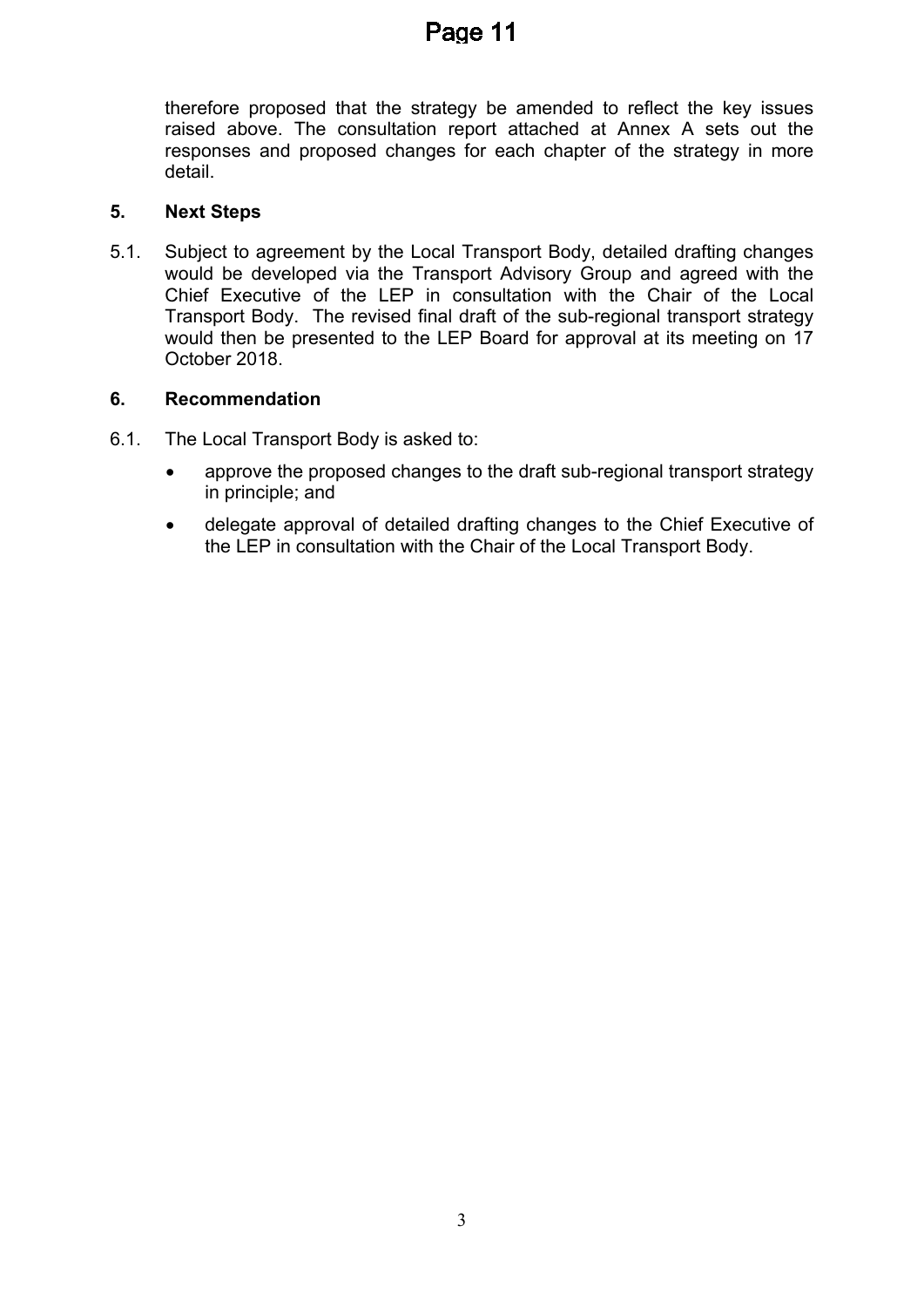This page is intentionally left blank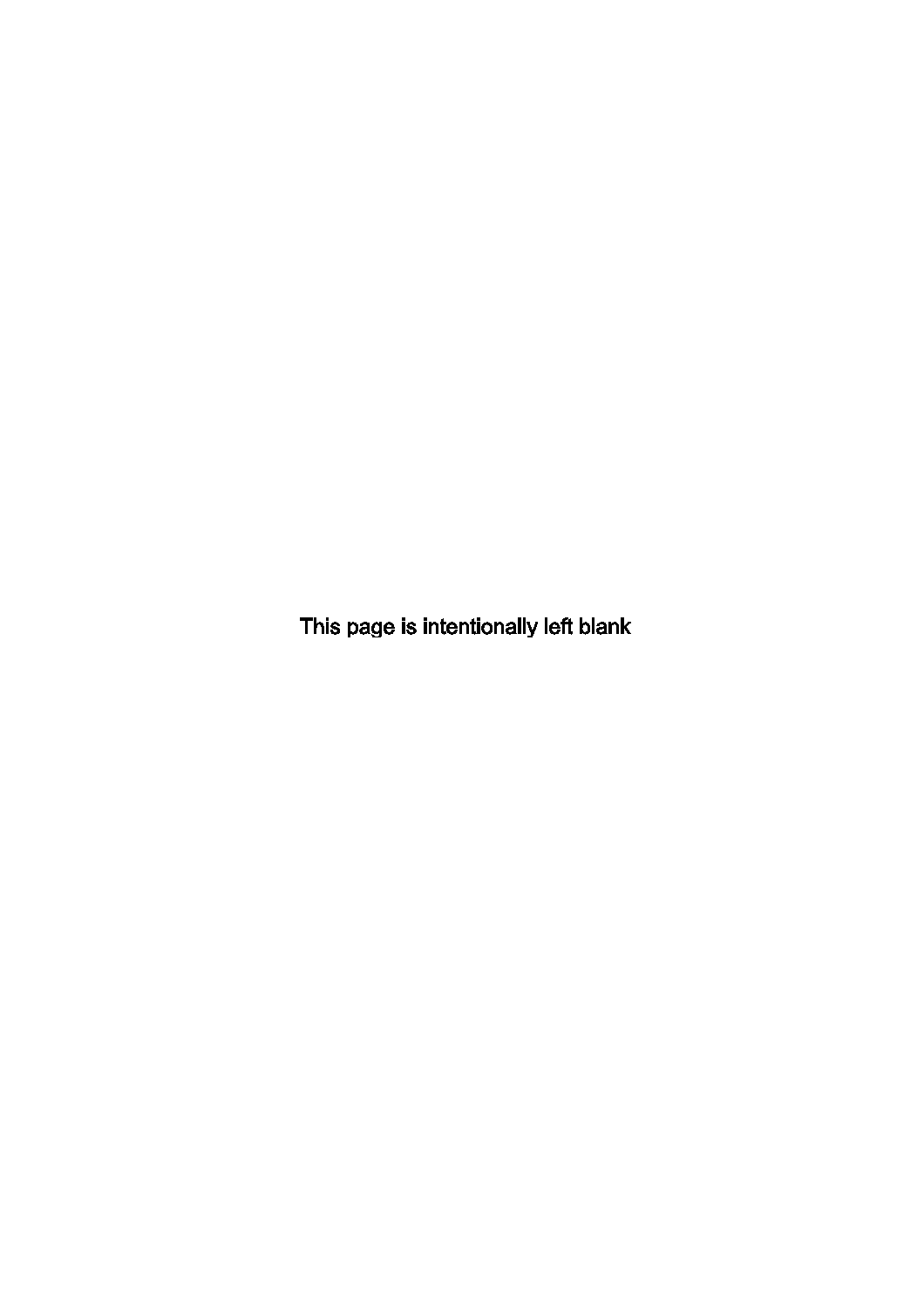

## Strategic [Economic](http://www.871candwep.co.uk/strategic-economic-plan/) Plan Draft Transport Strategy

Consultation Report

17th September 2018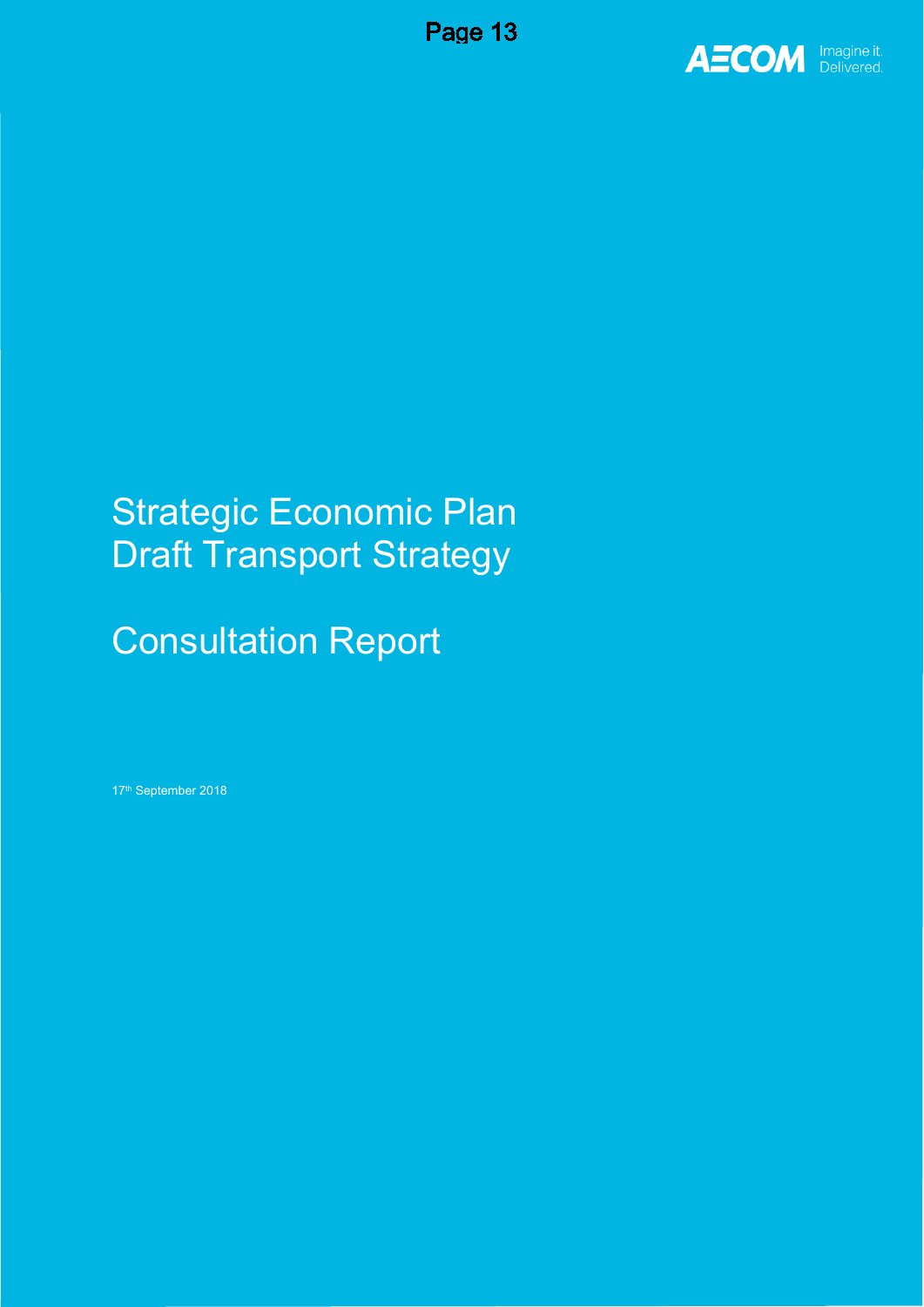## Page 14

### Quality information

| <b>Prepared by</b>       | <b>Checked by</b>    |                | <b>Verified by</b>                |             | <b>Approved by</b> |
|--------------------------|----------------------|----------------|-----------------------------------|-------------|--------------------|
| S Telford                | R Newton             |                |                                   |             |                    |
|                          |                      |                |                                   |             |                    |
| <b>Revision History</b>  |                      |                |                                   |             |                    |
| <b>Revision</b>          | <b>Revision date</b> | <b>Details</b> | <b>Authorized</b>                 | <b>Name</b> | <b>Position</b>    |
|                          |                      |                |                                   |             |                    |
|                          |                      |                |                                   |             |                    |
|                          |                      |                |                                   |             |                    |
|                          |                      |                |                                   |             |                    |
| <b>Distribution List</b> |                      |                |                                   |             |                    |
| # Hard Copies            | <b>PDF Required</b>  |                | <b>Association / Company Name</b> |             |                    |
|                          |                      |                |                                   |             |                    |
|                          |                      |                |                                   |             |                    |
|                          |                      |                |                                   |             |                    |
|                          |                      |                |                                   |             |                    |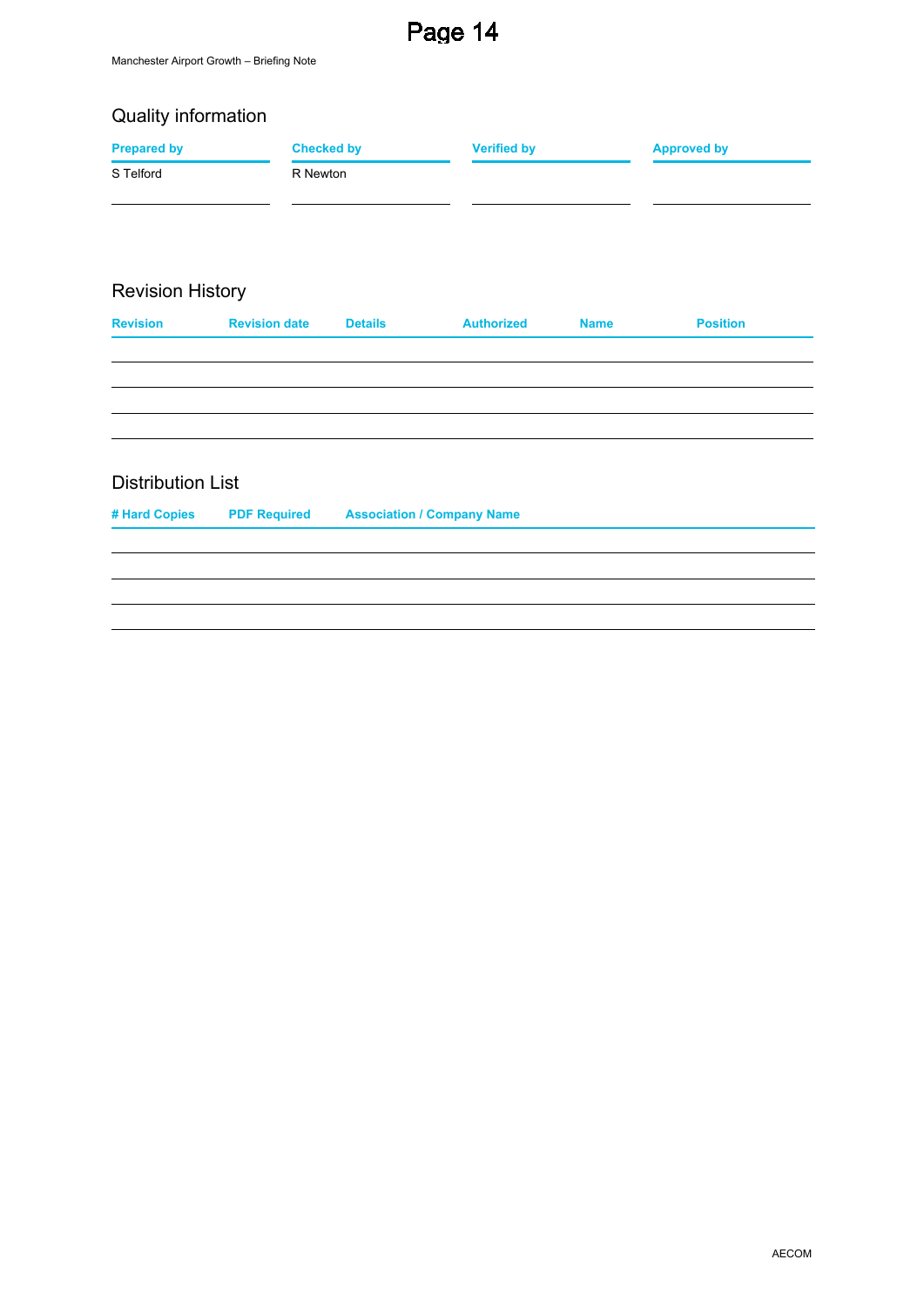#### Prepared for: Cheshire & Warrington Local Enterprise Partnership

Prepared by:

AECOM Limited 1 New York Street Manchester M1 4HD United Kingdom

T: +44 161 601 1700 aecom.com

© 2018 AECOM Limited. All Rights Reserved.

This document has been prepared by AECOM Limited ("AECOM") for sole use of our client (the "Client") in accordance with generally accepted consultancy principles, the budget for fees and the terms of reference agreed between AECOM and the Client. Any information provided by third parties and referred to herein has not been checked or verified by AECOM, unless otherwise expressly stated in the document. No third party may rely upon this document without the prior and express written agreement of AECOM.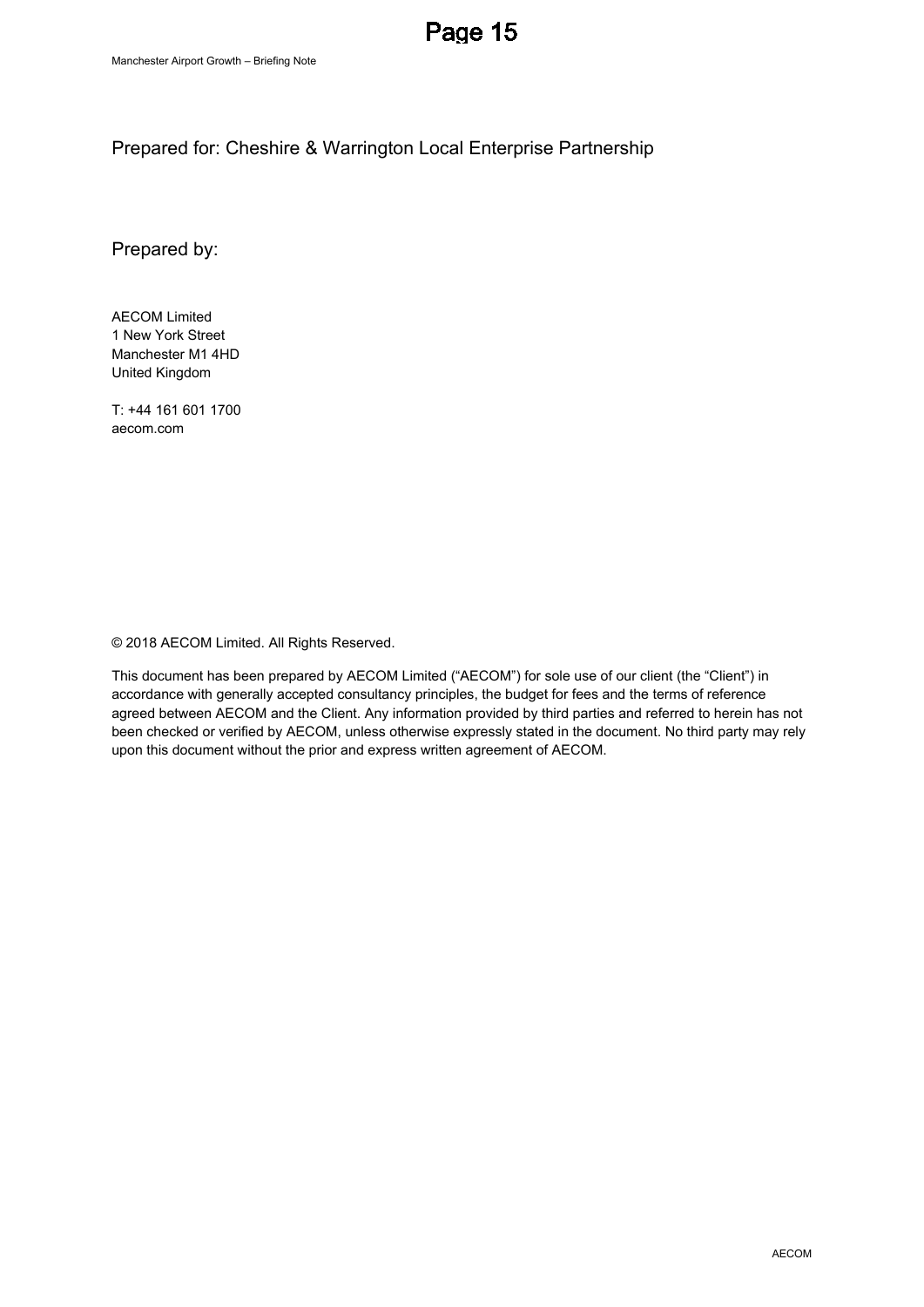# <span id="page-15-0"></span>**Table of contents**

### **Contents**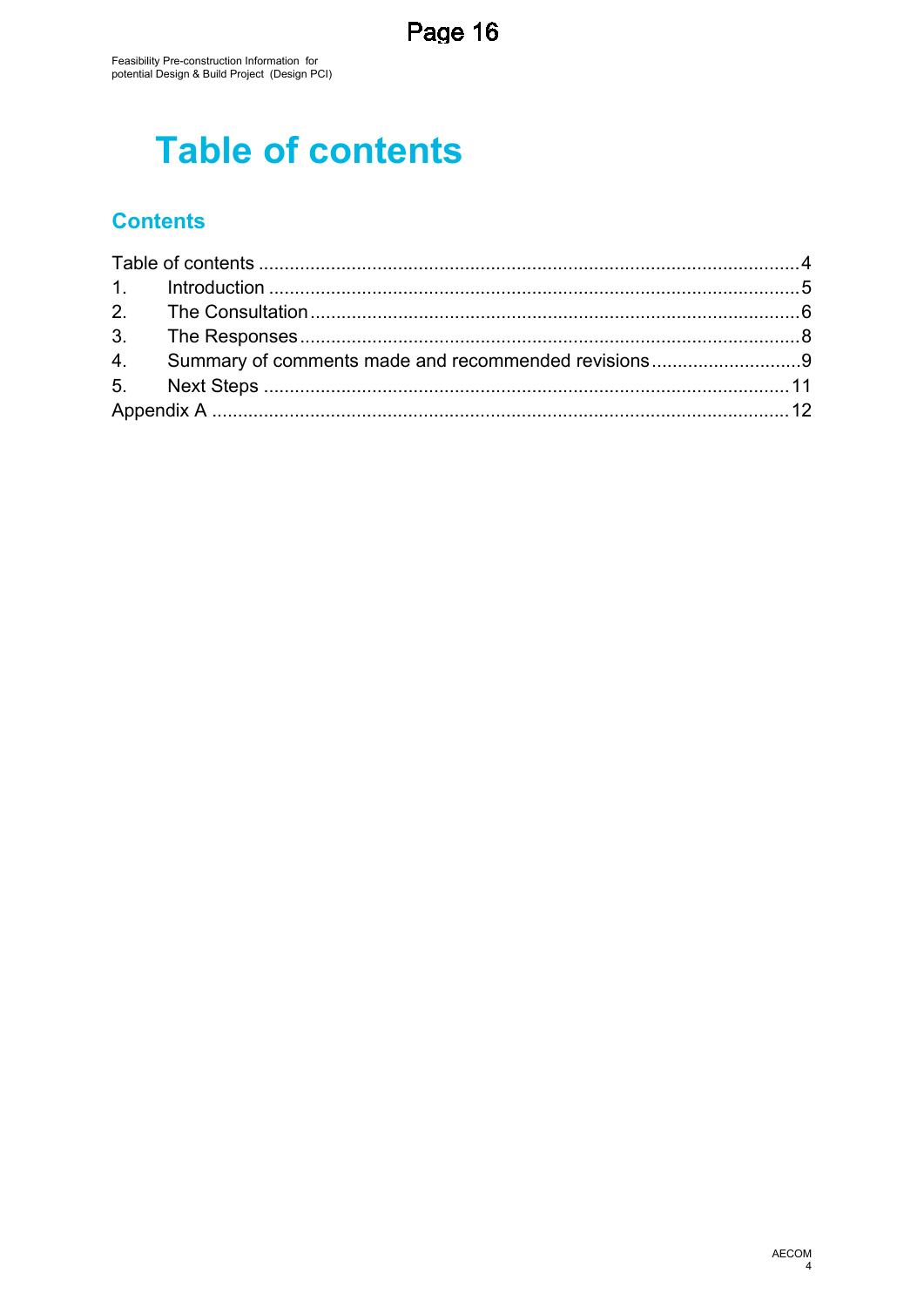# <span id="page-16-0"></span>**1. Introduction**

#### **1.1 Background to the Consultation**

Cheshire and Warrington Local Enterprise Partnership has developed a draft Transport Strategy in support of its Strategic Economic Plan (SEP) to underpin the growth strategy for the sub-region.

The Draft Transport Strategy sets out how transport provision within Cheshire and Warrington should develop over the next 20 years. The proposal underpins the LEPs' objective of making the area a £50 billion a year economy by 2040 through a focus on identifying strategic transport priorities for the sub-region.

This report summarises the outputs of the stakeholder consultation that has been completed for the draft Transport Strategy.

#### **1.2 Structure of Report**

Following this introduction the following sections are covered

- An overview of the consultation exercise and approach for classifying and reporting on the analysis.
- An overview of the responses received
- Summary of comments made and recommended revisions
- The next steps for finalising the strategy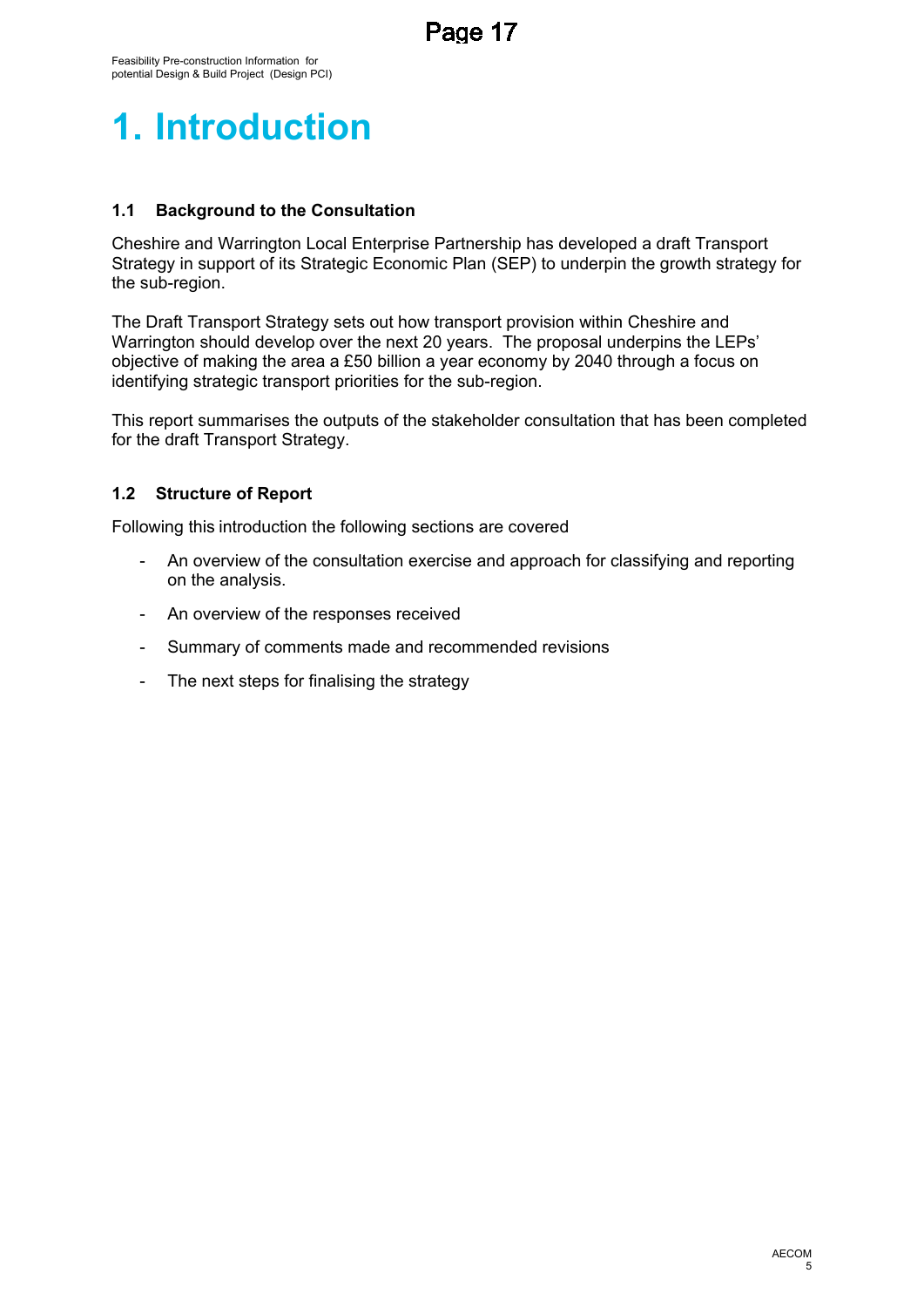## <span id="page-17-0"></span>**2. The Consultation**

#### **2.1 Purpose of the Consultation**

The objectives of the consultation were:

- To seek informed, meaningful and constructive responses to help to shape the final strategy;
- To understand any concerns and objections; and
- To identify any potential areas and issues that were missing.

#### **2.2 Consultation approach and methods of response**

The views of stakeholders were sought through the following methods:

- Stakeholder events
- Written responses
- **Email**

A targeted engagement process was undertaken to avoid stakeholder fatigue and also make best use of available resources. It made use of existing meetings and events, and utilised electronic methods of communication, including:

- Emailing a copy of the strategy to those organisations engaged during the development of the SEP together with the transport organisations engaged by Transport for the North as part of their Strategic Transport Plan consultation;
- Placing a copy of the draft strategy on the LEP website;
- Creating a new LEP email address specifically for consultation responses;
- Advertising the launch of the draft strategy through a press release;
- Undertaking one event in each Borough open to the general public similar to the approach used for the SEP; and
- Presentation/discussion of the draft strategy was also undertaken with the following organisations:
	- o Cheshire Business Leaders; and
	- o Cheshire Association of Local Councils

Table 2.2 identifies the consultation events that were held within the consultation period.

#### **Table 2.2: Consultation Events**

| <b>Consultation Event</b>                                            | <b>Date</b> | Location                                                   |
|----------------------------------------------------------------------|-------------|------------------------------------------------------------|
| <b>CHALC Transport Strategy</b><br>Conference                        | 12/06/2018  | Canalside Conference Centre,<br>Middlewich                 |
| Transport Strategy Consultation -<br><b>Cheshire West</b>            | 19/06/2018  | The Queen hotel, Chester - Victoria<br>Suite               |
| Transport Strategy Consultation - 28/06/2018<br><b>Cheshire East</b> |             | Alderley Park, Alderley Edge, SK10 4TG<br>- Helix Room 1&2 |
| <b>Transport Strategy Consultation -</b><br>Warrington               | 29/06/2018  | The Park Royal Hotel, Stretton,<br>Warrington              |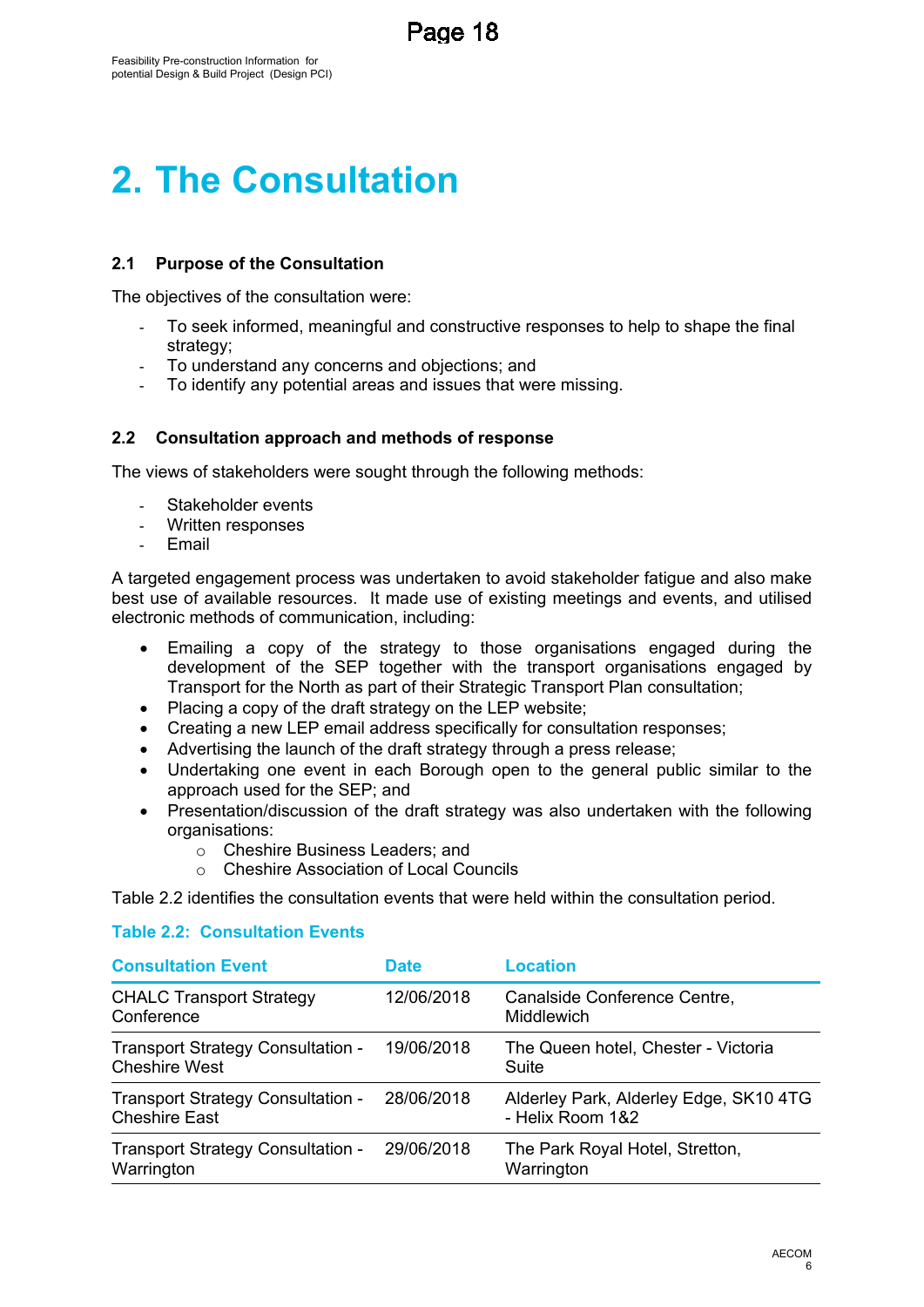Feasibility Pre-construction Information for potential Design & Build Project (Design PCI)

#### **2.3 What was asked**

Primarily sought views on

- Overall vision
- Transport challenges
- Infrastructure priorities

#### **2.4 Our approach to classifying and reporting the analysis**

Looked to classify consultation responses

- General or
- Specific responses

Identify option for considering responses

- Log without further action
- Update strategy on the basis of comments
- Share consultation responses with other stakeholders

#### **2.4.1 Dates and duration**

The consultation ran for 12 weeks; from 14<sup>th</sup> May to 6<sup>th</sup> August 2018. Owing to the summer holiday period, comments received up to the end of August have also been considered.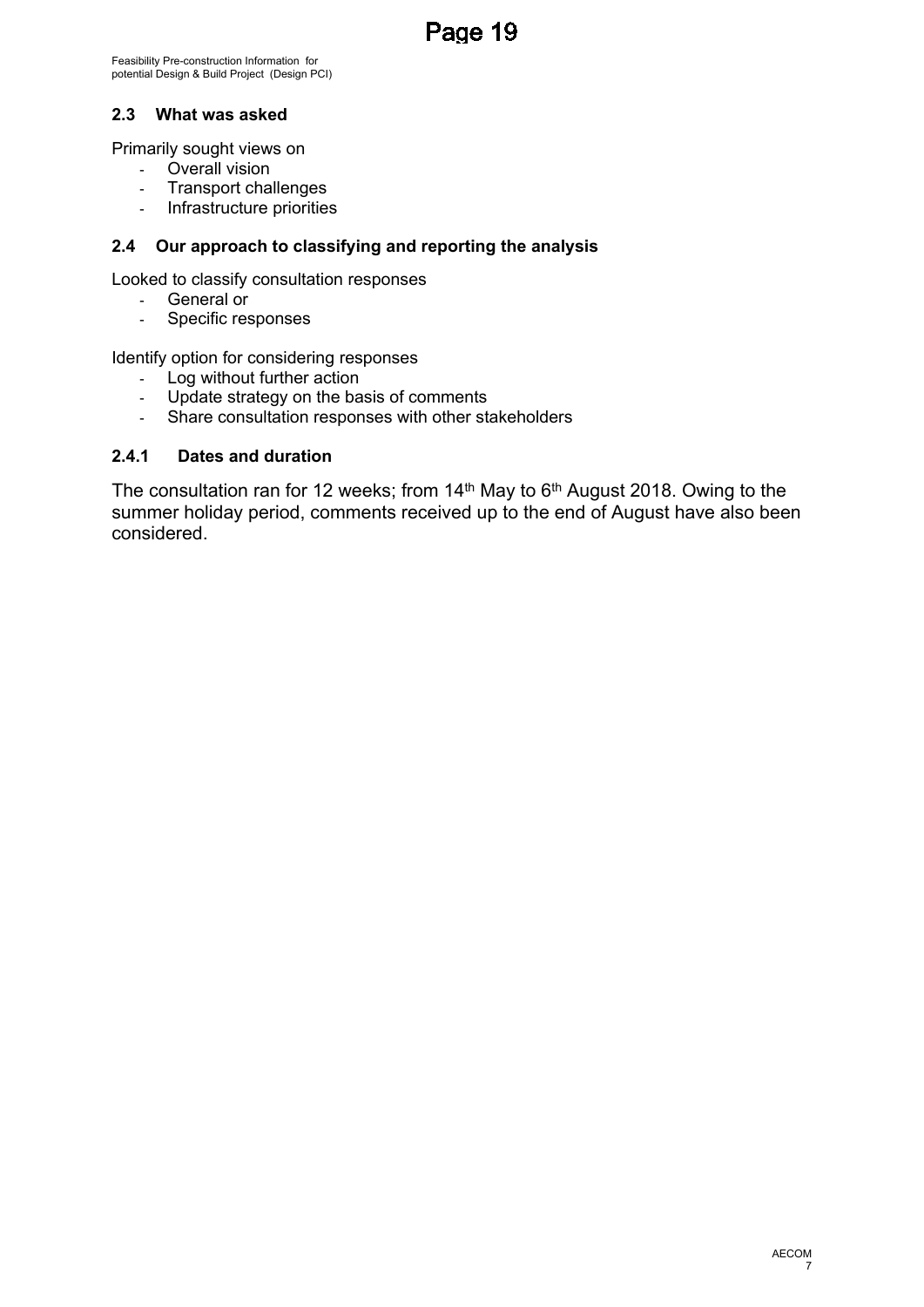# <span id="page-19-0"></span>**3. The Responses**

#### **3.1 Number of responses**

Responses were received from 28 organisations and 5 individuals. The table below shows what proportion of responses were from the public, stakeholders or businesses.

#### **Table 3.1. Respondents**

| <b>Respondents</b>    | <b>Total</b> |    |
|-----------------------|--------------|----|
| Public responses      |              | 15 |
| Stakeholder responses | 23           | 70 |
| Business responses    |              | 15 |
|                       |              |    |

Total

#### **3.2 Methods of responding**

Table 3.2 shows the number of responses that were received via email and letter.

#### **Table 3.1. Respondents**

| <b>Respondents</b> | <b>Total</b> |
|--------------------|--------------|
| Email              | 32           |
| Letter             |              |
| Total              | 33           |
|                    |              |

Note: Excludes responses received at workshops

#### **3.3 Events**

One event was held in each Borough open to the general public similar to the approach used for the SEP and one event was held with the Cheshire Association of Local Councils.

Comments from events were logged and considered alongside written and email Reponses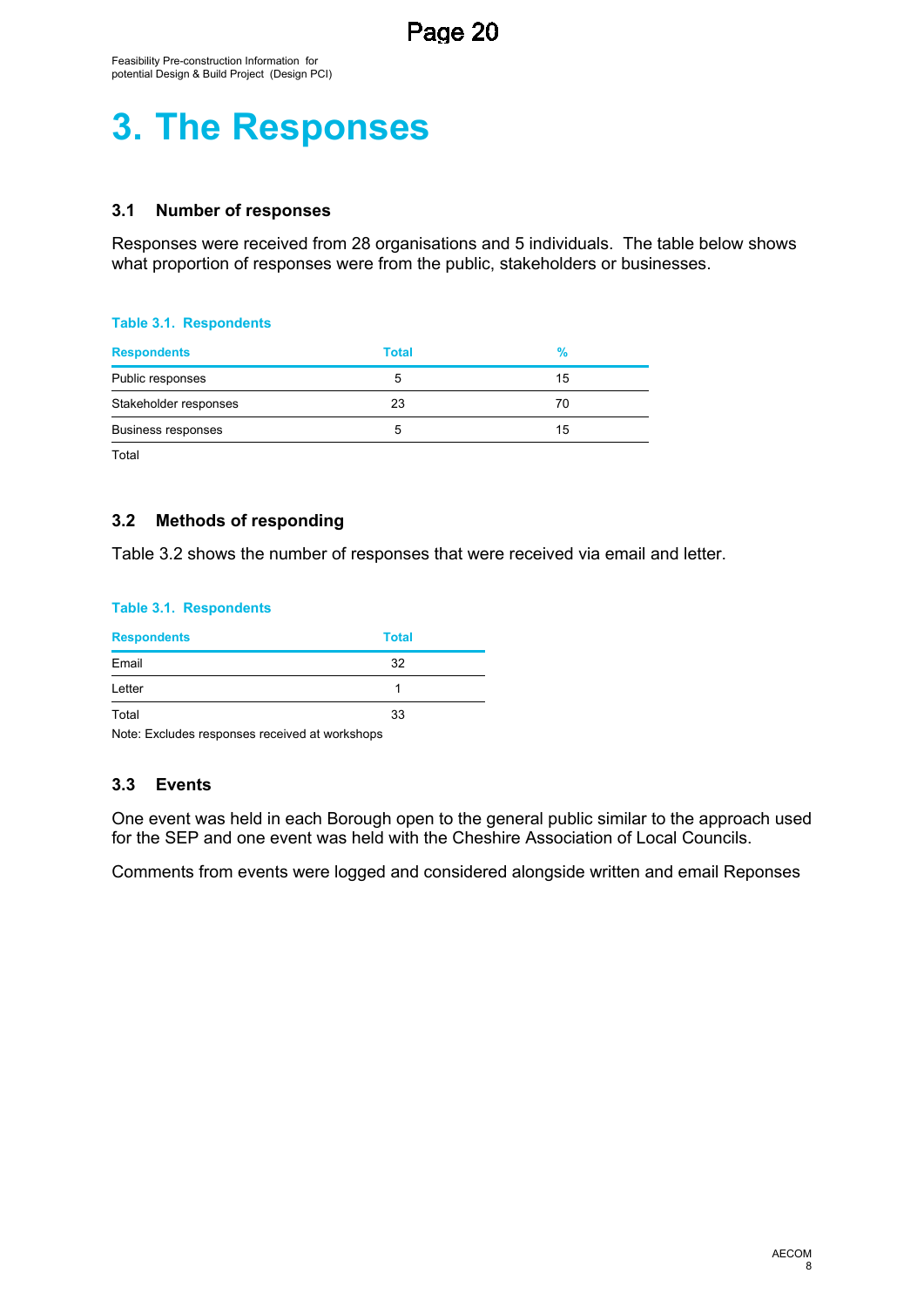## <span id="page-20-0"></span>**4. Summary of comments made and recommended revisions**

#### **4.1 Introduction**

This section provides an overview of the responses to the consultation. It summarises comments made by stakeholders, members of the public and businesses and sets out the issues that have been commonly raised.

The comments received have been a mixture of general and specific. Some were simple statements which require no changes to the document. Most of the comments were supportive of the overall direction of the strategy hence fundamental changes are not recommended, however there were a number of suggestions which it is considered would strengthen the strategy.

In this section comments have been consolidated by theme and by relation to the relevant sections of the strategy. Within these themes comments have also been attributed to the proposed interventions referenced in the document where relevant.

#### **4.2 Context for the strategy and existing transport challenges**

#### **4.2.1 General Comments**

Many respondents agreed that transport and connectivity will be central to achieving Cheshire and Warrington's aspirations for growth and supporting economic development, in particular to these spatial priorities and that effective transport networks will be crucial for the continued success of the sub region as an attractive place in which to live and do business. They agreed that the Transport Strategy should focus on enabling economic growth in the sub-region.

A number of respondents considered that the Transport Strategy presents a detailed view of most problems and suggests ways of dealing with them, but at present lacks the control and finance necessary. Several respondents considered devolution is important and that elected mayors can help bring money in e.g. Merseyside and Greater Manchester. There were also views that the strategy should reference the finite nature of land available and cover air quality. It was noted that the Strategy is until 2040, but suggested that what is needed is a short-term ambition to work on a number of problems, particularly those of the existing rail and road networks. Some respondents recommended that the transport challenges should include improving air quality, accommodating development growth without using the Green Belt, keeping gaps between settlements, accepting the importance of retaining agricultural land and taking the lorry licensing system into Local Authority control. They considered that the system is out of date and undemocratic as elected councillors cannot comment and there needs to be cumulative numbers available for planning considerations.

Other respondents pointed out that the Northern economy is dependent on, and that the strategy should take advantage of, the global imperative to transition to low carbon energy and transport solutions with the first imperative being for emissions reduction by improving the efficient and cost-effective movement of goods and people, and importantly improving the direct linkage (including capacity and reliability) between economic assets to enable the adoption of the most efficient (measured by time, energy and emissions - which all contribute to productivity and cost) mode and route for the end-to-end journey. It was suggested that this reinforces the need to resolve bottlenecks such as those on the 'last mile' to ports and airports which result in alternative longer journeys being chosen.

It was pointed out that the Cheshire and Warrington LEP area has many advantages simply due to its' geographical location. Key amongst those advantages are the opportunities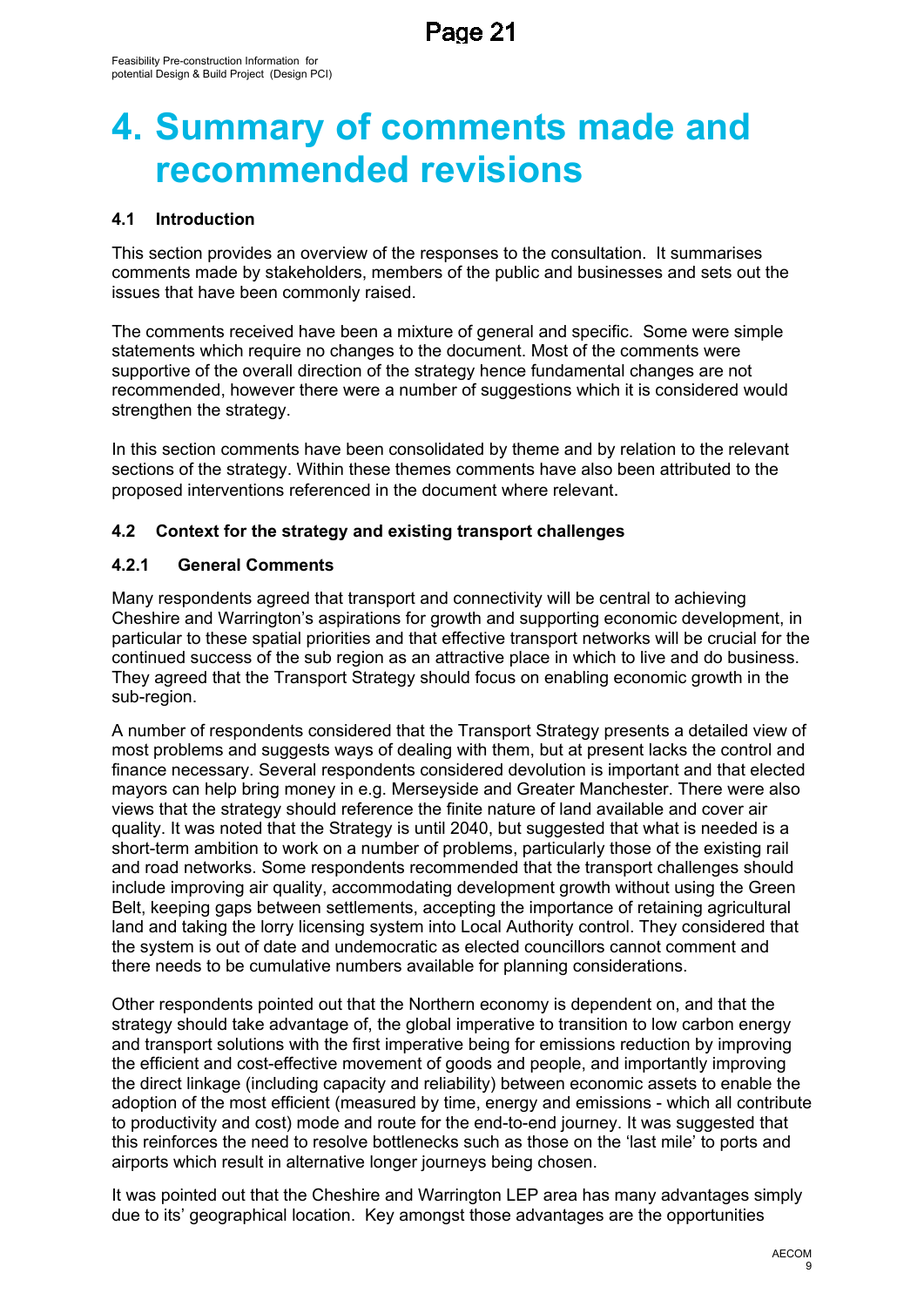presented by its significant neighbours. Amongst those neighbours and within what should constitute a convenient commute, are Liverpool, Greater Manchester, Stockport, North Wales and of course Manchester Airport. Whilst one challenge is for LEPs to focus down on delivery in their local area, another is to reach out to neighbouring authorities to deliver wider and more comprehensively integrated infrastructure. One respondent agreed with analysis of the problem but questioned the will to resolve, suggesting that ideas be used from Manchester and Liverpool. A number of respondents made reference to links to adjacent sub-regions, especially North Wales and North Staffordshire and considered that some of the enhancements within Cheshire & Warrington will be of considerable value to these adjacent areas and hence there must be merit in engaging relevant authorities in such areas to vigorously support these proposals. Some respondents were concerned about the number of strategies and consultations and were keen to ensure that organisations speak to one another.

A number of respondents supported the references to transport being key to supporting housing growth and considered that to support sustainable economic growth throughout all sections of the economy, a range of housing types, tenures and locations need to be planned for and provided in urban, outer urban and rural locations. This was reinforced by one respondent considered that there are some people who would like to downsize and move closer to the shops and transport but there is nothing suitable currently available. One respondent commented that houses have already been built or allocated via Local Plans and that what is needed now is the infrastructure.

One respondent was particularly concerned about the ability of the transport network to accommodate proposed growth in Warrington. They were particularly concerned about loss of green belt and already congested roads and lack of public transport in south Warrington.

Several respondents were critical about the ability to deliver the strategy. They considered that things get talked about but don't happen. They suggest that the private sector is clambering to grow and that planning authorities need to say yes with the LEP then working with developers. A number of respondents expressed concern that they have seen little delivery since LEPs were formed eight years ago. They recognise that some schemes have been delivered, but those have mostly been schemes which were already "on the books". They question what the LEP can achieve in addition to what would have been achieved anyway.

Some respondents noted that the Transport Strategy is written to 2040 and whilst they appreciate the need to look far in advance for major schemes, they consider that that 20+ year horizon also serves to deflect attention away from the critical delivery impetus which must surely be the next 5 years. They consider that the interventions set for the next 5 years are invariably just studies or scheme development i.e. design consultation, business case etc. They assert that it may have been an acceptable position if the LEP had only just come into being, but it stands as an indictment when one considers that the 5 year horizon will coincide with the LEP having been in existence for almost 15 years. Other respondents considered that whilst the Strategy and interventions should be based on a long term economic plan, the infrastructure priorities should be flexible and adaptable to changing circumstances such as the allocation of land for development.

Several respondents raised the need to engage with private developers and landowners to make things happen. Others suggest helping planning committees to say "yes" to appropriate development and engaging with neighbours to deliver strategic cross boundary infrastructure. A number of respondents identified assembling the land necessary to enable development as a major obstacle and considered that it will be the larger landholdings which can more easily assemble useful packages of land and reduce the complexities associated with multiple ownerships. They suggested that it will also be the larger landholdings which have the ability to look beyond the piecemeal impacts and mitigations associated with small scale development, towards more comprehensive and strategic solutions. A number of respondents suggested that the LEP should increase engagement with local land owners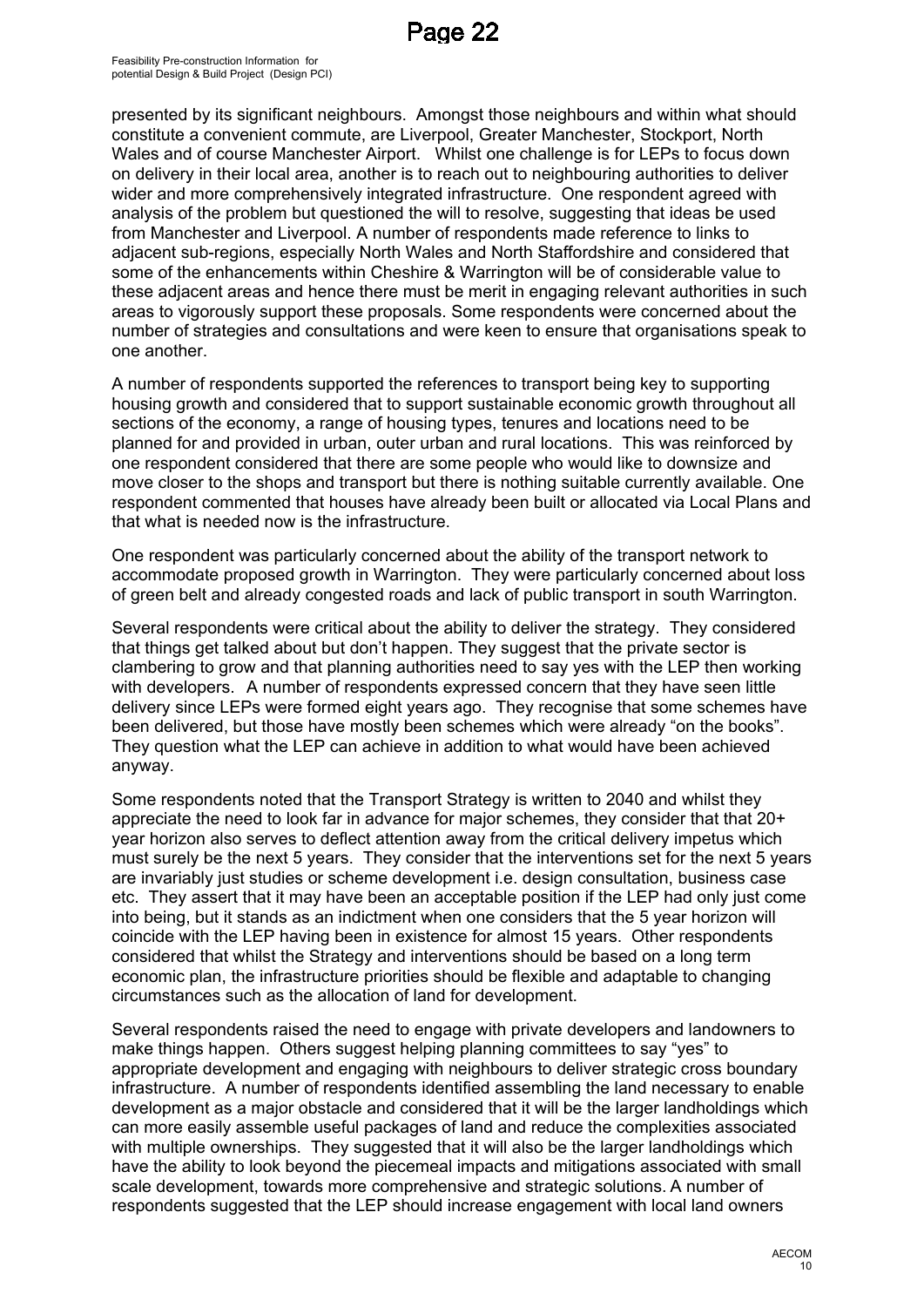and private developers to assemble land ownership packages to enable development and infrastructure. They also suggested that the two concepts of developer led aspirations and best fit infrastructure improvements should not be seen as mutually exclusive - where aims align, the additional impetus which development funding and private developer delivery programmes can bring, should be seen as positive and helpful.

Other respondents concluded that if transportation infrastructure is the foundation of the Northern Powerhouse, then the many thousands of planning applications which will be necessary to deliver homes, schools, leisure, office etc. must surely be the individual and essential building bricks. They were concerned that local planning authorities review planning applications on a local basis and suggested that it would assist their considerations around the planning balance, if the LEP was to provide a consultation response on planning applications where the proposed development would deliver transport or sustainable travel enhancements towards achieving the LEP and wider aspirations. They consider that the LEP should provide an indication of support for planning applications which would potentially play a part in delivering wider economic growth aspirations for both the LEP area but also for wider Northern Powerhouse aspirations.

A number of respondents considered that the Strategy should appreciate the fact that the Green Belt is not empty land hanging around doing nothing, but a Green Lung and a source of food. This will be more important in the future, with climate change and Brexit affecting food security.

*Recommendation – the comments above are predominantly statements which do not require changes to the text within the strategy but should be considered by the LEP and local authorities when delivering the strategy.*

#### **4.2.2 Innovation**

Concern was expressed that a move to electric vehicles will have impacts upon the electricity supply network and also have environmental impacts e.g. they are 40% heavier than standard cars and will still create road side pollution from tyre wear, brake pads etc. It was recommended that people should still need to be encouraged to use cars less.

Given that the provision of fast charging points available to the public in Cheshire & Warrington is very limited it was considered that the strategy must consider the means to achieve the capacity enhancement of local electricity distribution networks in order to meet the load demand for fast charging of multiple vehicles, both at domestic residences and at public locations.

It was considered that it will still be some years before fully autonomous vehicles are widely used on the public highways. However such vehicles could disruptively change the means of transport for many people and for freight transportation. It was recommended that major long term investments need to consider the possible implications related to the introduction of autonomous vehicles, in particular the potential for change to the demand for bus services and taxi services could be dramatic.

*Recommendation – include reference in Chapter 4 to the trend of change to electric and autonomous vehicles, the potential impacts identified above, and noting national policy.*

#### **4.2.3 Walking and cycling**

Several comments were received highlighting a general lack of integration of walking/cycling with public transport and the need to make people feel safe when walking/cycling.

A specific comment was received about the linkage between walking and cycling and public health being expanded to read 'public health and wellbeing' and the strategy supporting greater use of waterways for active travel and recreation as this has the potential to deliver significant benefits to the health of the surrounding population.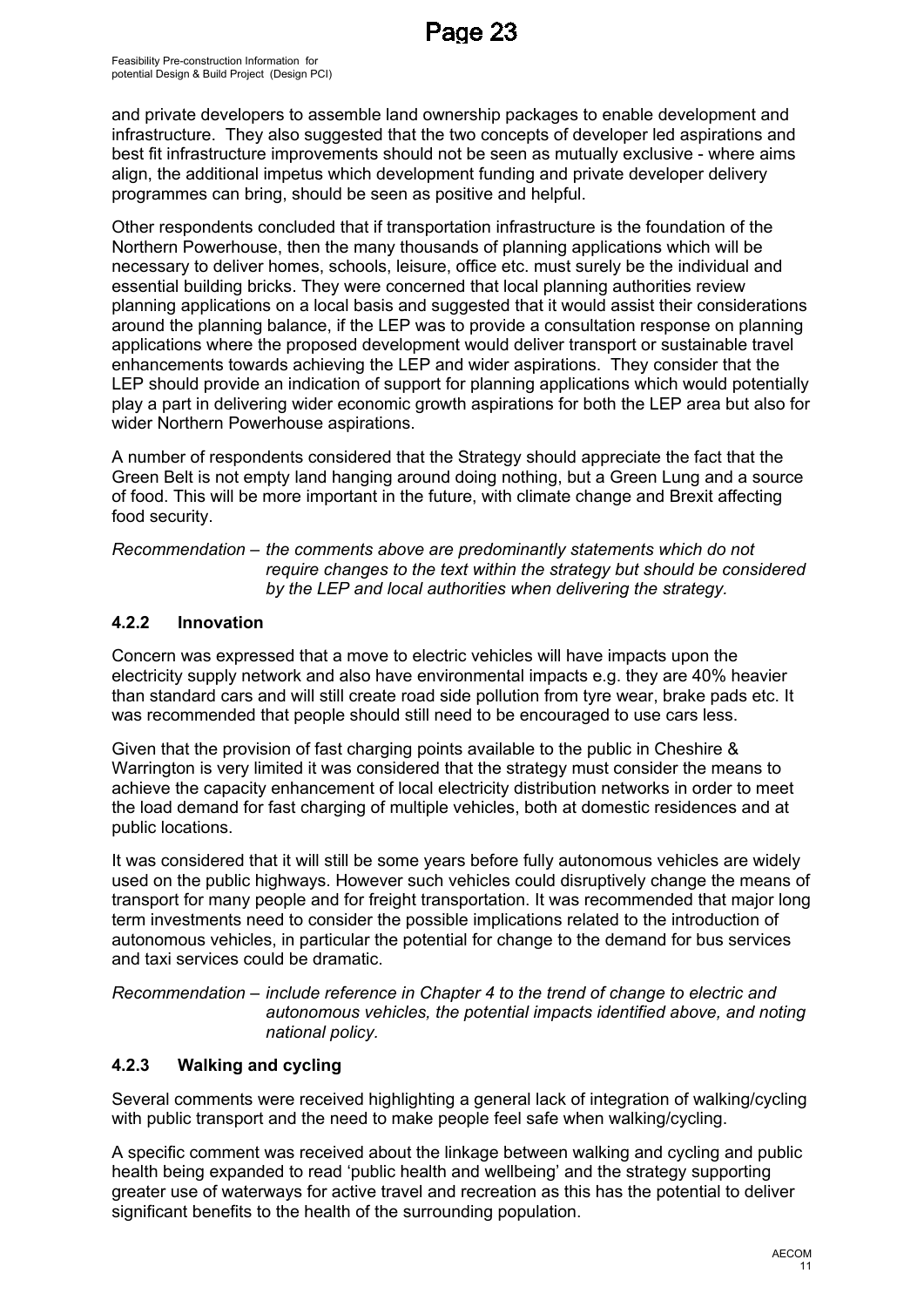*Recommendation – expand Chapter 4 to include the issues of integration with public transport, safety, well-being and use of waterways.*

#### **4.2.4 Public transport**

Issues relating to public transport generated the most responses and were mostly concerned with the cost, poor quality, long journey times and/or lack of availability.

A specific issue was raised with regard for the strategy to take account of the needs of older users particularly to reduce isolation, in particular poor access to hospitals and towns, lack of evening services, inconveniently located bus stops, lack of seating at waiting areas, lifts not working at stations. It was pointed out that the new guidance of the Department of Transport proposes that community transport drivers will need commercial driving licenses at a cost of over £1,000 per driver which will potentially affect hundreds of charities as well as schools and sports clubs. Community transport is a vital lifeline for many older people nationwide who do not have access to a car and are unable to use public transport. Age UK launched a campaign in July 2018 trying to prevent this happening. One respondent pointed out that the impact of the ageing population on services is hard to predict and that it may lead to increased costs but also pointed out that the growing number of older people could create new economic and social opportunities with good decision making.

*Recommendation – expand Chapter 4 to cover the transport issues facing older people.*

Bus

Several respondents raised the issue of the difficulty travelling around the area using public transport in a timely manner (services either don't exist or services stop at a certain time/day e.g. in Winsford, the buses run north to south (Crewe to Northwich) but not east to west (Macclesfield to Chester) and there is no bus to Chester at all from Macclesfield.

Several respondents highlighted that since deregulation companies will not provide a service that does not make a profit and will focus on core routes and core times. Concerns were expressed that services serving the suburbs and rural areas require subsidies to make them viable. Hence, unless there is a realistic expectation that a much higher level of subsidy (or other significant incentive to use buses) in the future there is no value in proposing additional services in rural and semi-rural areas which applies to a large portion of Cheshire.

Business respondents pointed out that that weak bus services and patronage can be an obstacle to employment and that addressing this challenge will be of economic benefit to the region.

A number of respondents pointed out that access to rail stations using bus services is weak in Mid Cheshire. The bus network has grown (and shrunk) piece-meal over many years, and we suggest it is time for a comprehensive re-planning of bus services across Cheshire & Warrington to meet modern needs. Some important housing and business development zones have no bus links. Some bus routes cease operation too early in the afternoon/evening, meaning they cannot be used for travel home from work. One respondent considered that you can't work sensible or flexible long hours or visit at night without a car or a taxi.

Other respondents pointed out that there is increasing village parking on the street to catch buses.

*Recommendation – expand Chapter 4 to extend references about poor connectivity, highlight the impact on employment, parking issues and include the issue of services finishing too early.*

Rail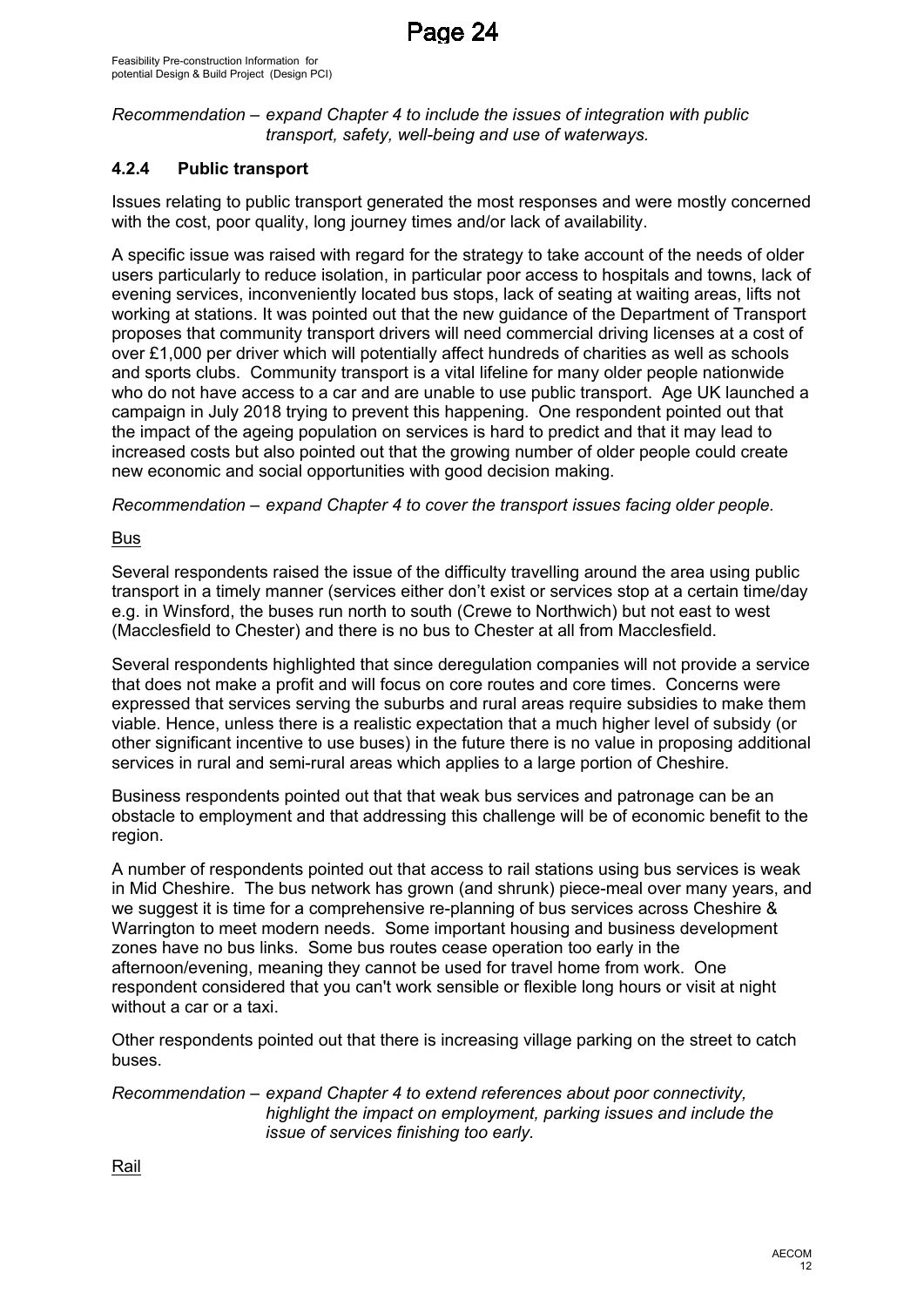There was widespread support for improving rail services, especially east-west services, but many respondents considered that there is much work to be done to make the existing systems fit for purpose for both business and leisure. Respondents considered that proximity to Liverpool, Greater Manchester, Stockport, North Wales and Manchester Airport presented opportunities for rail to offer a convenient commute, but felt that delivery of improvements will be challenging. The need to reach out to neighbouring authorities to deliver wider and more comprehensively integrated infrastructure was highlighted.

Concerns were expressed about the recent timetabling issues of Northern Rail and the wider under provision of rolling stock. Concerns were raised about a number of recent decisions including backtracking on electrification, moving the Trans-Pennine service from the line through Warrington to the Chat Moss Line and building the Ordsall Chord without appropriate platform provision at stations.

Many respondents were supportive of the benefits that HS2, Northern Powerhouse Rail and Crewe Hub could bring in terms of greater opportunity for movement within and to/from the area but emphasised that short-term improvements need to be delivered in advance of HS2 to support the future opportunities. Respondents pointed out that both Macclesfield and Wilmslow currently have an hourly train service from both stations to London and emphasised the need to ensure that both residents and businesses in these areas do not lose out following the introduction of HS2 services. Other respondents would like to ensure that the opportunity to build on HS2 between Phase 2a and 2b is not missed, and that the supporting road, rail, and bus service improvements are planned and implemented as a matter of urgency to ensure that the greatest benefits can be derived from this short window. One respondent emphasised that HS2 must not be at the expense of support for existing rail services. Several respondents were concerned about the environmental impacts of HS2 on villages, particularly along the Golborne Link.

There was support the reopening of the Middlewich line for passenger traffic and the 'Western Link' to Manchester Airport from the Mid-Cheshire line.

Lack of parking available at stations was a frequently raised issue.

Several respondents complained about the quality of some of the rolling stock, especially Pacers with reports of break downs, leaking through windows and roof, rattles and awful seats.

Specific concerns were raised about the rail needs of Neston: the Transport Strategy should identify TfW as the franchise authority/franchise administrator for all rail services serving Neston; and it should recognise the importance of the Welsh Government's proposals for improving the interchange between routes at Shotton as this will enable Neston to be robustly connected with Chester and beyond. Support is sought for improved connectivity via a Liverpool-Bidston-Wrexham service.

Respondents pointed out that growth needs to be underpinned by the delivery of significant development and infrastructure, whether that be homes, schools, hospitals, roads, TransPennine Rail etc, however concerns were expressed about the ability to deliver the necessary infrastructure.

*Recommendation – expand Chapter 4 to make reference to rolling stock, parking and service issues raised above and include text on commuting opportunities arising from geographic location*

#### **4.2.5 Highway**

Most respondents raised the issue of congestion and lack of journey time reliability on the Strategic Road Network, and the consequential issues of people diverting onto the local road network to avoid the congestion. Similarly the congestion arising for diverting traffic arising from incidents on the SRN was also raised as a main issue. Many respondents considered that the road network in general is unreliable due to congestion, accidents and roadworks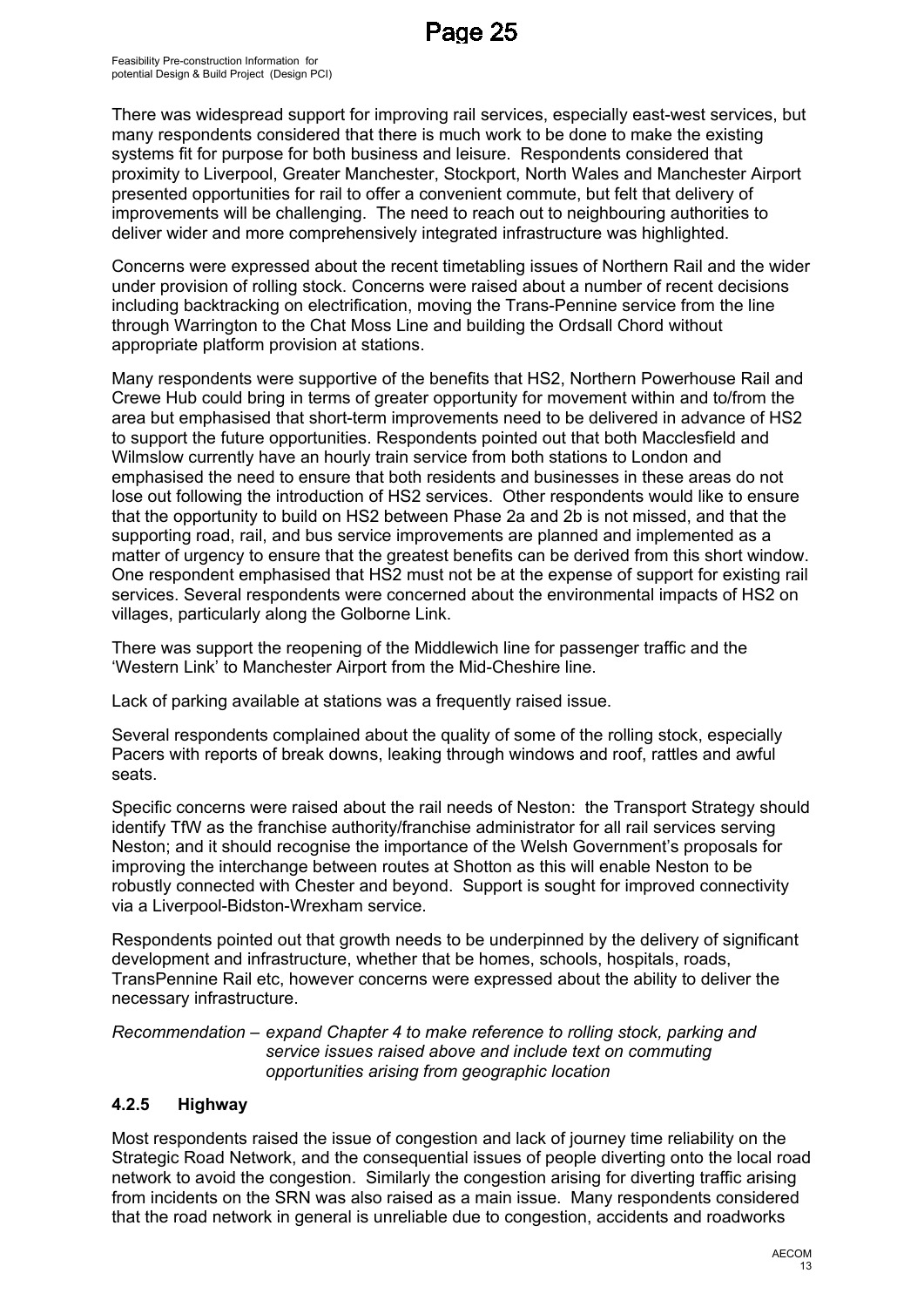and concerned that the current capacity and resilience of the network to cope with future growth if significant modal shift is not achieved or new road capacity is not created. Other respondents were concerned that this would constrain economic growth. Some respondents considered that there has been insufficient investment in Cheshire's A-road network for the last 50 years; many towns, even Warrington, have no bypass and rely instead on the motorway; in consequence there is very little resilience in the road network and incidents on the M6 quickly spread across the district, congesting towns and A-roads and hence we need to argue for investment in resilience, even on the north-south axis.

The following specific locations were raised by respondents as particularly congested routes/areas:

- $\bullet$  M<sub>6</sub>
- The Birchwood area
- M<sub>56</sub>
- Grosvenor Bridge into Chester
- A6 corridor through Disley village
- A34 and the A523, plus consequential impacts on the A538 and the B5358 through the village of Mottram St Andrew trying to avoid the congestion on the A34 and A523
- A54 between Winsford and M6 J18
- A51 the route is used when the M6 is busy as well as for local traffic and is used by HGVs as a direct route to Chester, North Wales and the Port of Holyhead
- Warrington town centre

*Recommendation – amend Chapter 4, section 2 to clarify that congestion and unreliability affects A roads as well as the motorway network.*

#### **4.2.6 Rural connectivity**

A number or respondents considered that there was a lack of focus on rural areas. Concerns were expressed about the lack of public transport and connectivity in rural areas and concerns that areas which don't have development will be left behind.

Several respondents pointed out that the low use of public transport, both bus and rail, is not surprising due to the lack of rural transport services and the lack of adequate car parking at or near railway stations with most car parks full by about 8am. This causes motorists to continue their whole journey by road adding to road congestion.

One respondent highlighted the need to ensure the provision of digital infrastructure to support the environment for rural businesses.

*Recommendation – amend Chapter 4, section 5 to specifically reference issues of low frequencies of services, lack of parking at stations and the need for digital infrastructure.*

#### **4.2.7 Access to airports and ports**

A number of respondents considered that the major flow of commuters from Cheshire & Warrington to/from Greater Manchester is in spite of the fact that present public transport links are somewhat limited and highways congested (i.e. M56 and M62). They pointed out that access to Manchester Airport by public transport from Cheshire & Warrington (and from North Wales, North Staffordshire and Shropshire) is presently very limited even though they are key catchment areas for air travel. The number of people travelling to and from Manchester Airport (workforce, passengers and workforce at adjacent businesses) is already very significant and is set for further major increases.

It was pointed out that Manchester Airport and the huge level of development, job creation, logistics, and High Speed infrastructure there presents the LEP with an opportunity to capitalise on the jobs created and the work being undertaken right on its border.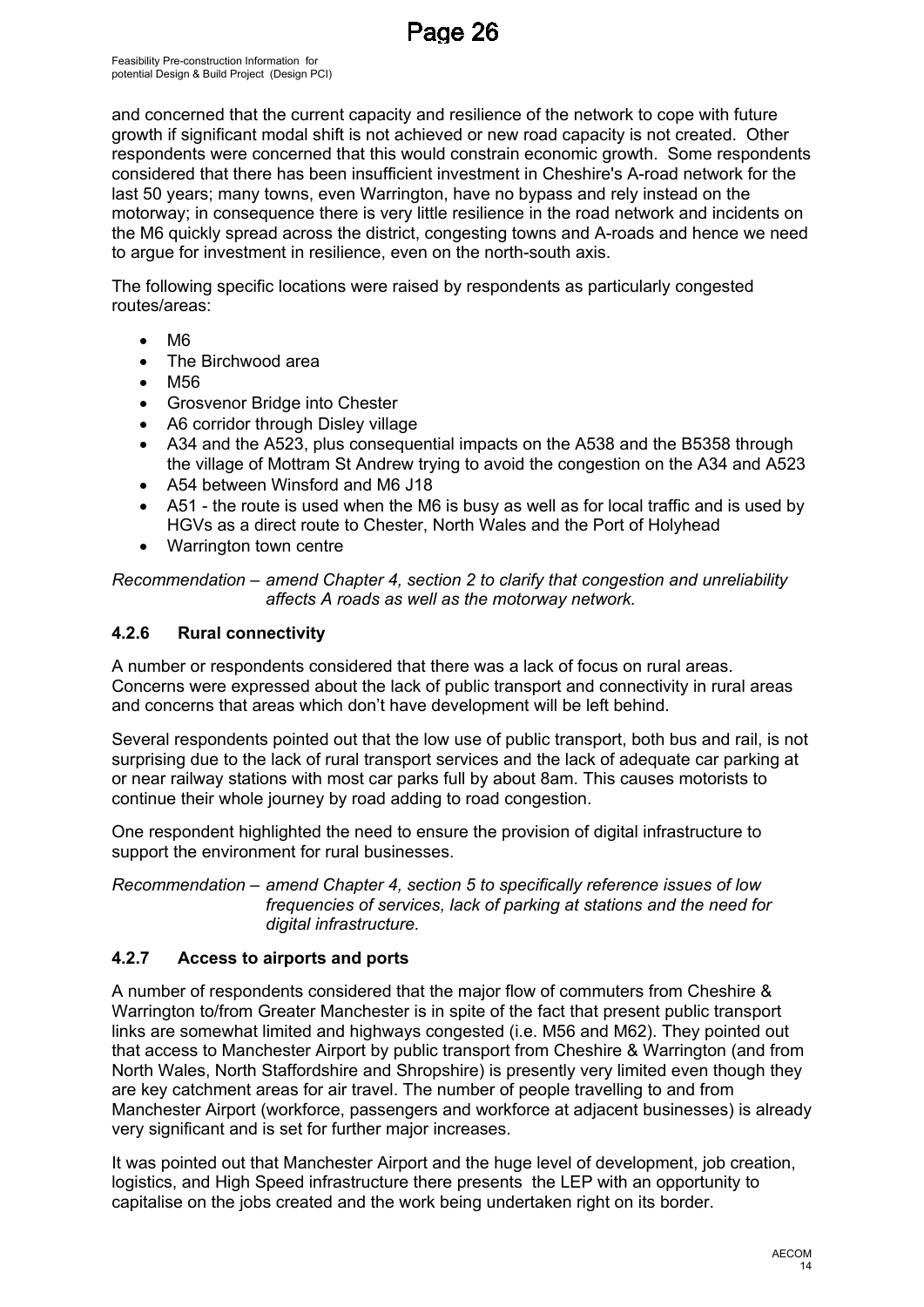Respondents considered that the LEP should seek to create and enhance transport links to the Airport such that the LEP area can benefit from improved connectivity to those economic opportunities.

A number of respondents pointed out that the Northern and UK Economy is dependent on corridors that extend beyond the North and its immediate neighbours - The role of ports and airports as international gateways for trade is increasingly recognised as critical to the success of the UK economy post Brexit: a. Transport for the North commissioned an Independent International Connectivity Report; b. the Government commissioned a recently published Port Connectivity Study, chaired by Sir John Randall, to demonstrate the importance of ports and raise their profile so that they are always part of investment decision making; c. the Government is developing a new Aviation Strategy for the UK "to make the country's aviation sector world-leading in prioritising passengers, fostering sustainable growth and promoting trade." Respondents welcomed the recognition of the benefit that ports and airport bring to the subregional economy in the draft Transport Strategy.

Respondents also pointed out that the UK economy relies on international aviation connectivity for trade, inward investment, movement of labour, education, tourism, and the visitor economy. In 2017, 43.7 million passengers passed through eight airports in the north of England. This compares to 173.8 million passengers passing through airports in south east; Heathrow and Gatwick individually handled more than the total number of passengers passing through the eight airports in the North. The number of passengers passing through the eight northern international airports per head of population (2.73, based on c.16 million population) currently lags behind the national average (4.31) and is around a third that of the eight airports in the South East (7.90, based on c.22 million population).

Respondents considered that Liverpool John Lennon Airport currently plays an important role for the Cheshire and Warrington sub-region. It is currently of a similar scale to Newcastle and Leeds Bradford Airports, but building upon its recent success, the Airport has ambitious plans to serve more destinations including long haul, with passenger forecasts indicating the potential to grow to 7.8 million passengers per annum (mppa) by 2030 and 11mppa by 2050. It is more accessible from Cheshire now that the Mersey Gateway Bridge has opened. It remains the only airport in the North of England and one of just three across the UK to achieve a 5 star rating for flight punctuality. This coupled with the journey time reliability to the airport and the Airport's service standards helps it live up to is aim of being the region's faster, easier, friendlier Airport.

Some respondents consider that growth of services from local airports will help reduce longer road and rail journeys, thereby easing congestion across the sub-region, north west and UK transport networks. They consider that Cheshire and Warrington should use the opportunity of the Transport Strategy, and the government's new Aviation Strategy, to promote the role of and connectivity to all northern regional airports, not just Manchester Airport, as both a means to support trade, inward investment and the visitor economy in their area and to support customers' desire to travel via their local airport. Cheshire and Warrington should be careful not to confuse Manchester Airport's existing role as an intercontinental hub with being the 'international gateway' – links between regional airports and Heathrow, and other foreign hub airports and major cities such as Schiphol, Paris CDG, Dubai and New York, perform the same function while also providing greater international visibility and connectivity for northern cities and more direct and convenient access for international visitors, students and business travellers.

*Recommendation – add a section in Chapter 4 for access to airports and ports covering their economic importance and connectivity issues*

#### **4.2.8 Freight and logistics**

Respondents considered that there is a lack of a regional view and control of the numbers of proposals for logistics facilities in the Green Belt along our motorways - they are in different local authorities and are often presented in isolation rather than through their cumulative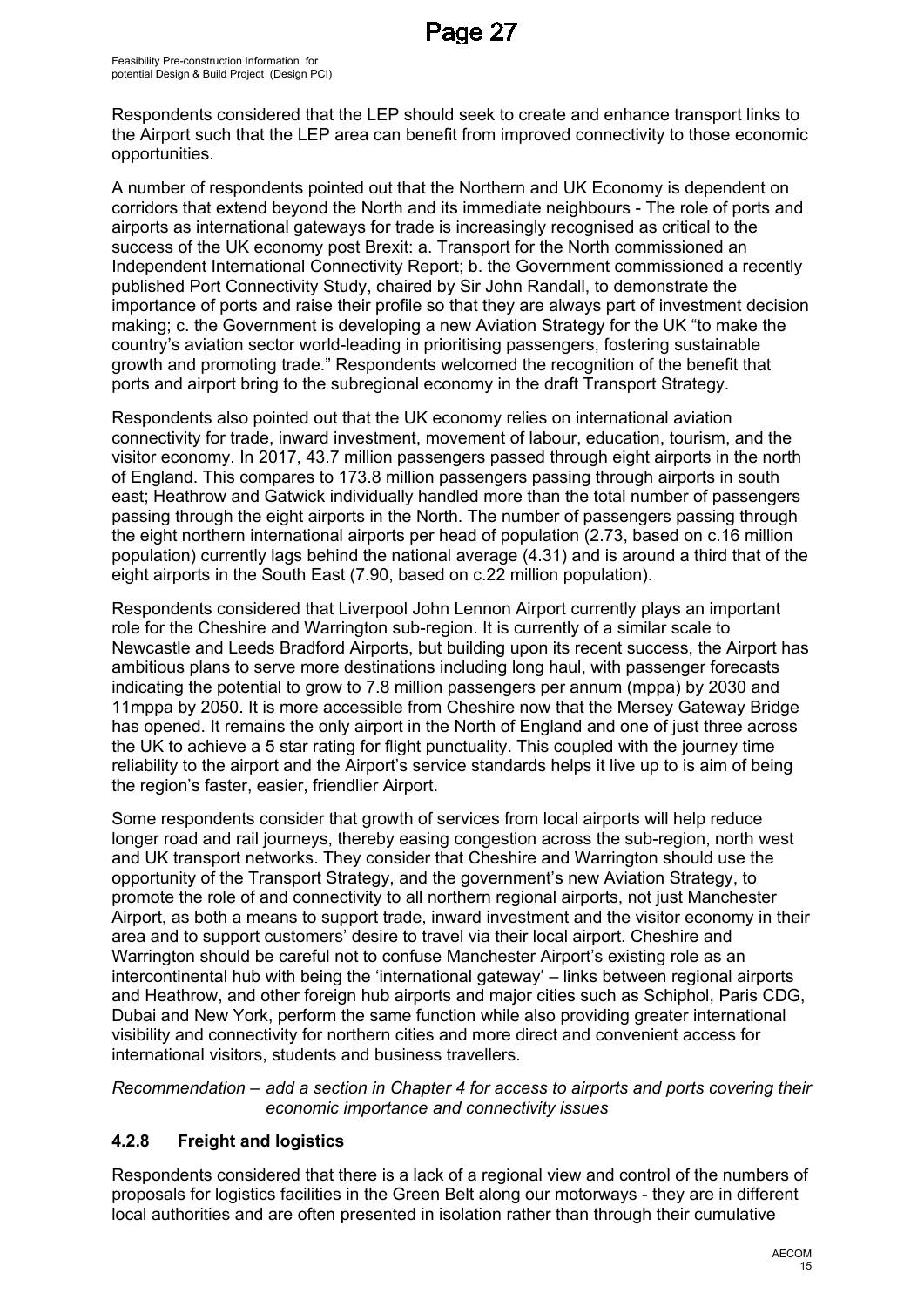impact. Some respondents considered that they do not add to the vision of a Cheshire Science Corridor. Other respondents considered that companies should be encouraged to use electric vehicles for local delivery by funding incentives when buying new vans.

It was highlighted that the Northern and UK Economy is dependent on corridors that extend beyond the North and its immediate neighbours - Cheshire and Warrington's success post Brexit will be dependent on connectivity to international trading partners and the rest of UK (beyond the immediate neighbours recognised in the draft Transport Strategy). Currently, a significant proportion of sea freight arrives and leaves the UK via ports in the South, often making the domestic leg of their journey more expensive than the international leg. Similarly, a significant proportion of freight is travelling via airports in the South East and Midlands. Both situations impact the costs and therefore competitiveness of northern businesses, raise traffic levels on road corridors into and out of the Cheshire and Warrington, and support southern services and assets at the expense of northern assets and economic activity.

Respondents considered that the change in supply chains due to border processing and controls means short sea shipping connections to Ireland and mainland Europe are likely to play a greater role post Brexit. Coupled with growth in trade to the west, Brexit provides greater opportunities for the Port of Liverpool to address the economic imbalance and competitiveness issue raised above.

It was recommended that Cheshire and Warrington LEP should build on the work captured in Transport for the North's Enhanced Freight and Logistics Analysis Report to develop a more detailed understanding of trade flows (freight and passenger) within, into and out of the sub-region, and to/from international destinations via each international gateway to better map end-to-end journeys and help target efficient integrated transport solutions to support growth in international trade post Brexit. It should also seek to identify and remove transportrelated barriers to trade and inward investment and improve the competitiveness of the North as a place to operate, make new investments and set up new businesses.

It was also pointed out that the Government's National Policy Statement for National Networks, December 2014, recognises the potential growth in rail freight to 2033 as a means to promote low carbon growth and support shift to more sustainable modes of transport.

Respondents considered that the Manchester Ship Canal already plays a crucial role for industry in the sub-region, particularly in the lower reaches. Other parts of the sub-region are well connected to the Ship Canal and the potential of this to accommodate freight movements should be recognised in the challenges and interventions.

*Recommendation – add a section in Chapter 4 for freight and logistics covering the economic importance of national and international connectivity and the need to provide good connectivity to local ports and airports and the potential of the Manchester Ship Canal. The LEP and local authorities should consider undertaking a multi modal freight study to inform solutions.*

#### **4.2.9 Developing an evidence base**

Economic, Spatial, Demographic and Transport Modelling and Planning – A number of respondents recommend that transport planning must not be trend based but work hand in hand with spatial planning and other influences on business and population change, such as digitally enabled work patterns and online business. In order to improve overall efficiency and plan for new routes and capacity in the right place, they also consider it is critical to understand the actual demand for the end-to-end journey, not just the traffic on existing routes. They point out that no data on actual end-to-end journeys and their mode share has been published as part of the strategy and consider that Cheshire and Warrington, working with Transport for the North and neighbouring authorities, need to include an on-going workstream in their planning to build a better understanding of actual and forecast demand for end-to-end journeys, for passengers and freight (including air freight), and not just rely on existing measures of volumes of traffic on a particular stretch of road or rail coupled with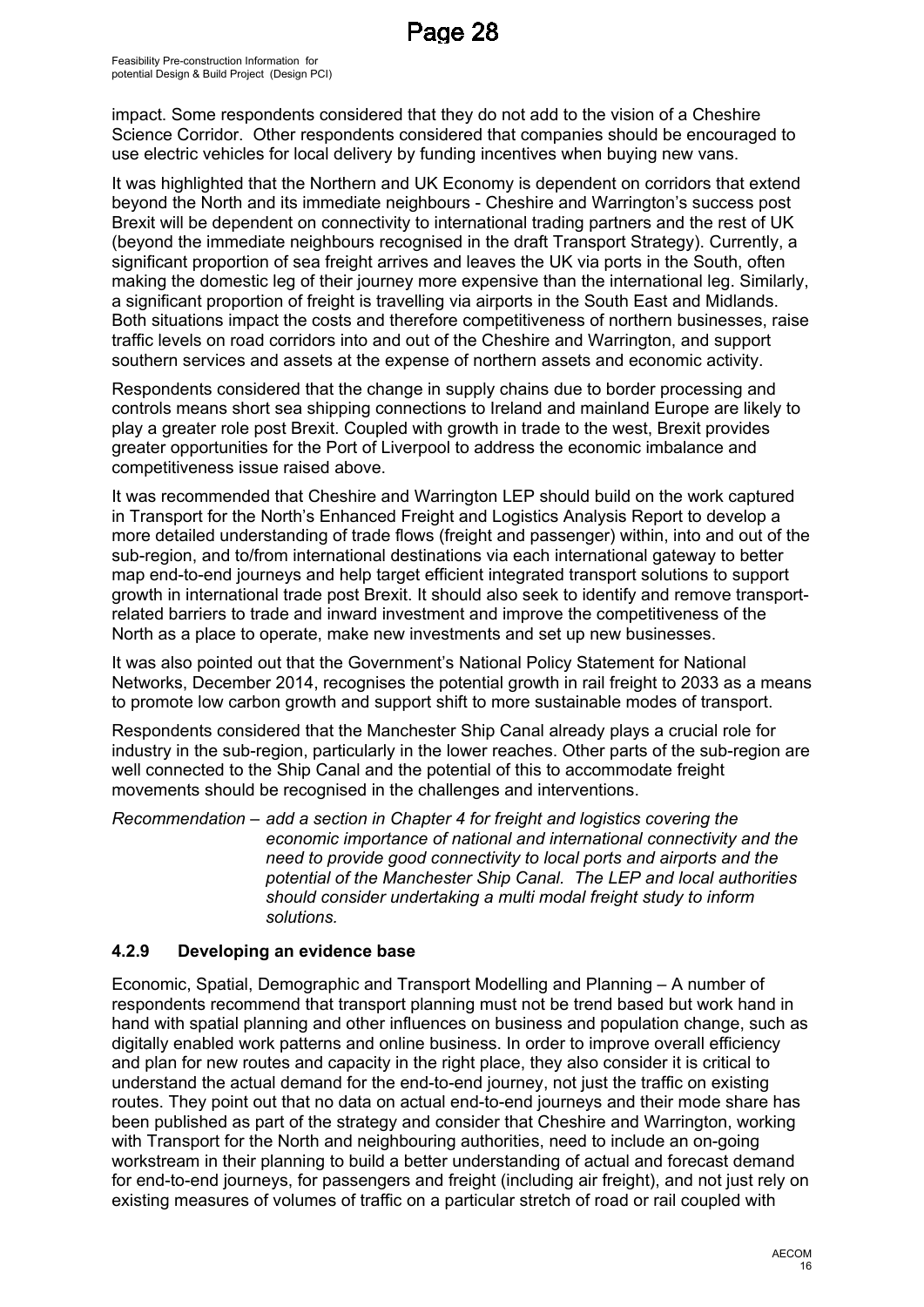traditional modelling techniques. One respondent questioned what assumptions underpin the thinking on economic growth e.g. service employment in Greater Manchester, light industrial units in Warrington.

Respondents consider that once more information is available with respect to specific schemes, which is often only available after funding is achieved, they will be able to better understand the potential impacts of development on our infrastructure and, as a result, it may be necessary to coordinate the delivery of development with the timing for delivery of infrastructure improvements. They wish to build a strong partnership with all stakeholders to aid sustainable development and growth within the region and proactively identify future development needs and recommend that information is shared as part of developers' early preparation for individual schemes.

*Recommendation – add a section in Chapter 4 to reference the need to continue to develop the evidence base, working closely with TfN, neighbouring authorities, DfT and developers.*

#### **4.3 Transport Design Principles**

Respondents recommended that the strategy needs to enable and promote the decarbonisation of transport and noted that whilst they are partially touched on within the Key Transport Design Principles on page 19, the climate change and energy policy drivers appear to be missing from the Transport Strategy's objectives. They consider that energy, emissions and air quality issues and objectives should be included in the Transport Strategy with positive action to support technologies such as hydrogen fuels and electric vehicles that can be delivered with additional economic benefit to the sub-region's economy. Respondents consider that as a minimum the Transport Strategy should promote the adoption of lower emission modes and technologies, and support innovation in integrated transport networks to resolve current issues that lead to lower emission modes, such as rail and waterborne freight, being less competitive than road transport for many journeys.

*Recommendation – include a design principle for the promotion of decarbonisation of transport.*

#### **4.4 Addressing the Challenges**

#### **4.4.1 General Comments**

Some respondents considered that the transport priorities focus on Chester, Warrington and Crewe with insufficient reference to North East Cheshire including the principal towns of Macclesfield and Wilmslow.

#### **4.4.2 Innovation**

Provision of multi-vehicle recharging in parking areas (cars, small commercial vehicles, electric bikes/scooters) should be encouraged. Targets for a major increase in availability should be set over the next 5 years together with a guideline process for how this will be achieved. The strategy must consider the means to achieve the capacity enhancement of local electricity distribution networks in order to meet the load demand for fast charging of multiple vehicles, both at domestic residences and at public locations.

*Recommendation – Chapters 6 should be amended to reference the need to develop a strategy for encouraging more charging points and accommodating the associated electricity demand.*

#### **4.4.3 Walking and Cycling**

Several comments were received highlighting the desirability of facilitating more walking and cycling and integration with public transport. Respondents also considered that it is important to improve networks for safe short journeys and "first and last mile" for longer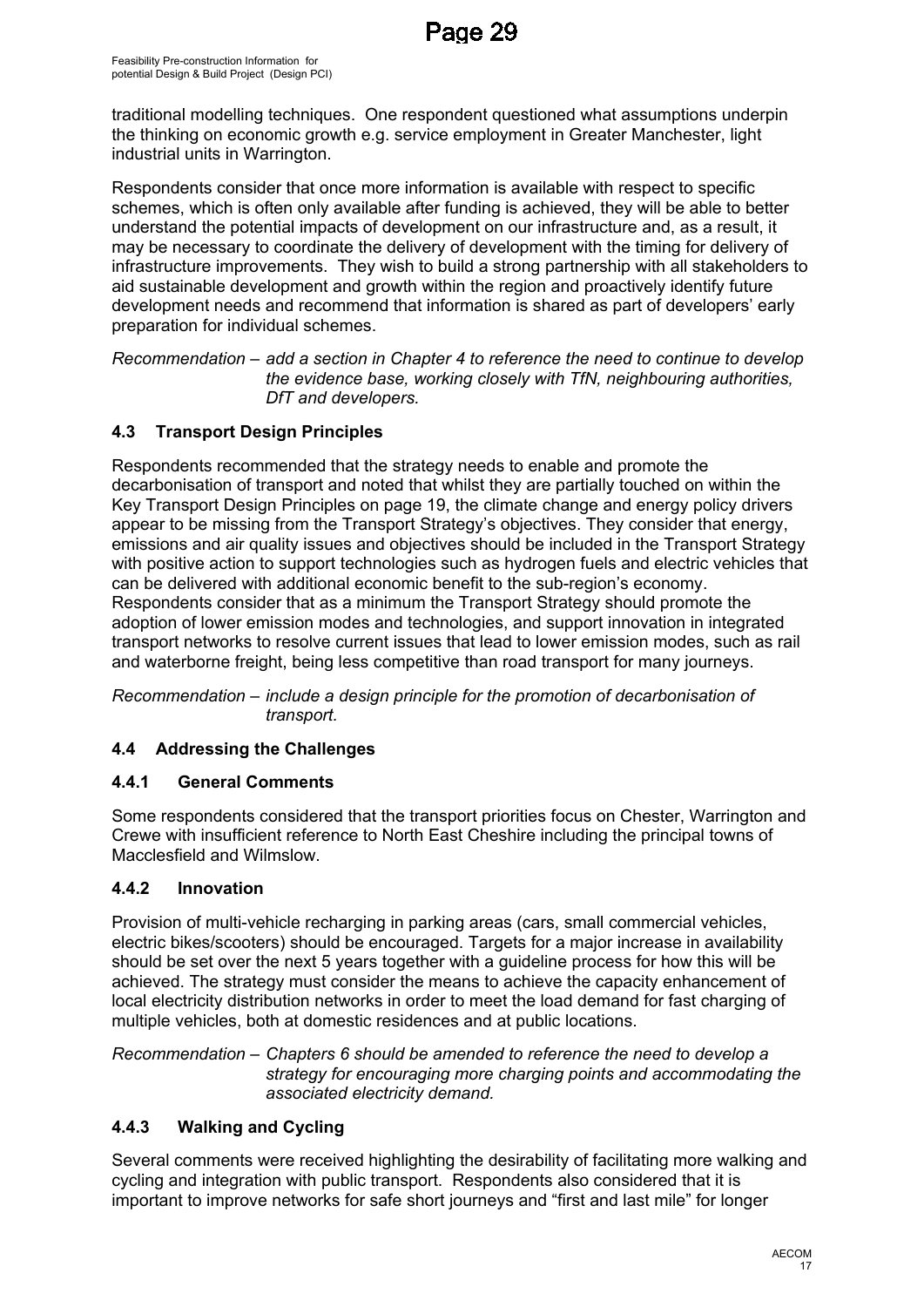public transport journeys. The need to make people feel safe when walking/cycling was seen as a key component as was treating walking/cycling as an opportunity rather than a problem.

It was recommending that the strategy should promote increasing walking and cycling with the LEP working closely with Local Planning Authorities and other organisations, such as the Canal & River Trust, to promote and increase walking and cycling. Respondents considered that it is crucial that active travel modes such as walking and cycling form part of the integrated transport network.

Respondents also considered that opportunities to secure funding to improve and upgrade walking and cycling routes and access to these, should be maximised to develop a comprehensive and easy to understand cycle and walking networks, which include the use of waterways. Legibility, through appropriate direction to and signage of routes will also be important to delivering this. Furthermore, respondents considered that the future provision of travel information - and the associated use of digital technology – should also include details of walking and cycling routes, including waterways.

*Recommendation – Chapter 6 "improving local transport" should be amended to specifically reference the promotion of walking and cycling and highlight the need for integration with public transport, safe design, and use of waterways and greenways.*

#### **4.4.4 Public Transport**

#### General Comments

The main general comments related to:

- Calls to improve
	- o multi-modal integration
	- o access to educational institutes/places of work in the area
	- $\circ$  flexibility to match changing work patterns/demand and leisure
- Increasing investment
- Accommodating the needs of older users particularly to reduce isolation:
	- $\circ$  access to hospitals and towns.
	- o evening services
	- o conveniently located bus stops
	- o more seating at waiting areas
	- o working lifts at stations
- Reducing the need to interchange and improving interchange when it is necessary
- Need to consider leisure/tourist travel more in addition to the issues with the "work" commute
- Providing transport that is regular, affordable and comfortable
- Considering joining Merseytravel or Transport for Greater Manchester as an option for improving public transport

*Recommendation – the introduction to Chapter 6 should be amended to reference the consultation and the main comments raised.*

#### Bus

Many respondents considered that bus travel needs to be made more attractive to cater for economic growth. There were a number of different suggestions; some respondents pointed out that the key challenge in respect of bus services is that, other than those serving the suburbs of substantial towns and cities there is a need for subsidies to make them viable, hence, unless there is a realistic expectation that a much higher level of subsidy (or other significant incentive to use buses) will be available in the future there is no value in proposing additional services in rural and semi-rural areas which applies to a large portion of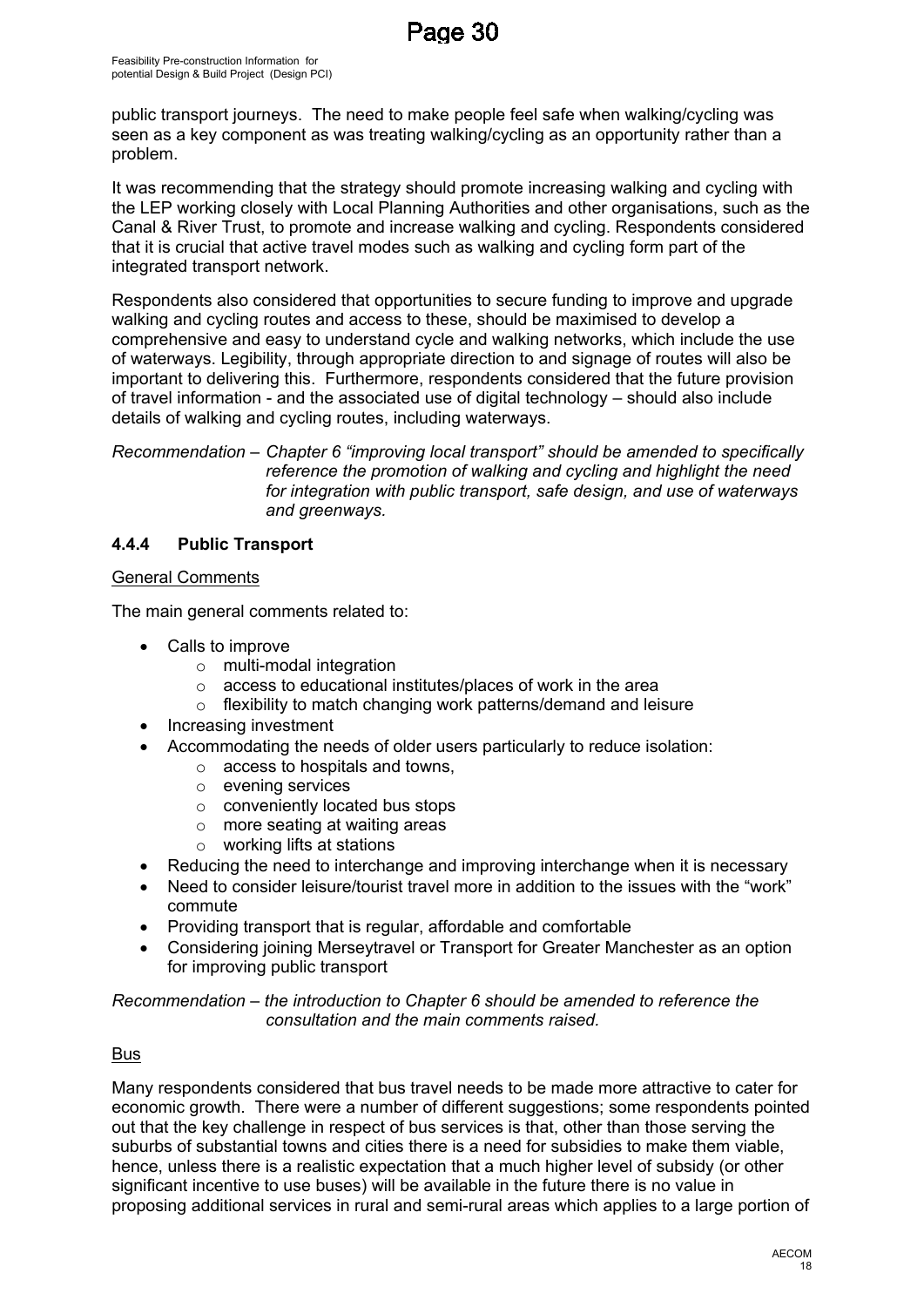Cheshire. Other respondents suggested introducing bus franchising or considering joining Merseytravel or TfGM. A number of respondents consider that weak bus services and patronage can be an obstacle to employment and that addressing this challenge will be of economic benefit to the region.

Some respondents consider that buses provide an opportunity for short term gains, given that much of the Transport plan requires high levels of capital investment with timescales stretching to 2050, but buses could use existing infrastructure and make an immediate impact. They would deliver gains in air quality by reducing the volume of traffic and using energy efficient buses that are coming to market now. It was pointed out that Cheshire is a large rural, low population density area and buses are the only cost effective solution for many residents.

A number of respondents stated that the bus network has grown (and shrunk) piece-meal over many years, and suggest it is time for a comprehensive re-planning of bus services across Cheshire & Warrington to meet modern needs. They consider that some important housing and business development zones have no bus links and noted that some bus routes cease operation too early in the afternoon/evening, meaning they cannot be used for travel home from work.

*Recommendation – given the importance of bus and the significant issues surrounding the financing of bus services it is recommended that a more detailed bus strategy be developed, looking at the options available and working with the bus industry to identify sustainable financing options going forward.*

#### Rail

A number of respondents referred to TfN's emerging vision for Northern Powerhouse Rail. This includes a proposed new link from Liverpool via Warrington to the main HS2 North/South line and additionally a spur is proposed from Warrington to connect to the HS2 route to Manchester Airport. At present there is very little detail as to the scope of work involved, in particular whether it would be an all new route, or partly use existing tracks upgraded, and what is intended for stations both at Liverpool and Warrington. Their concern is that the potential cost is very significant and consequently may never proceed. For Warrington it is important to know whether the new route will utilise an upgraded Bank Quay station or will require a completely new station and also the routeing of track works as these will inevitably impact on other proposed development around the town. They also consider that assuming the development of an appropriate rail interchange hub at Crewe proceeds, then it will be difficult to also justify the development of another at Warrington.

Many respondents support the investment in rail infrastructure and services, particularly to support modal shift on key freight and commuter routes. In particular, a number of respondents support the objectives of Growth Track 360 to make improvement on the Liverpool to Chester routes via Bidston and Liverpool South Parkway. They also support the improvements in the Hooton to Helsby line to reduce travel times and better serve local business and residential communities and improve connectivity to the rest of the North, Wales and wider UK.

Other respondents generally welcomed the proposals relating to rail in the draft strategy, in particular the plans to work with the key neighbouring transport authorities (TfN, TfW and Midlands Connect) to develop their plans in conjunction with them. One of the key issues they considered is often missing from current transport planning is a lack of strategic thinking such that whilst a relatively minor project may not have much impact on a local level, when the bigger picture view is taken, benefits may then be realised that can feed back to make the project better value for all. A number of respondents were pleased in particular to see a plan in place for the area to be able to take advantage of both HS2 and Northern Powerhouse Rail when these arrive in the north.

Other respondents noted that there is a unique window of opportunity for the regeneration of Crewe in the period between the completion of HS2 Phase 2a and Phase 2b during which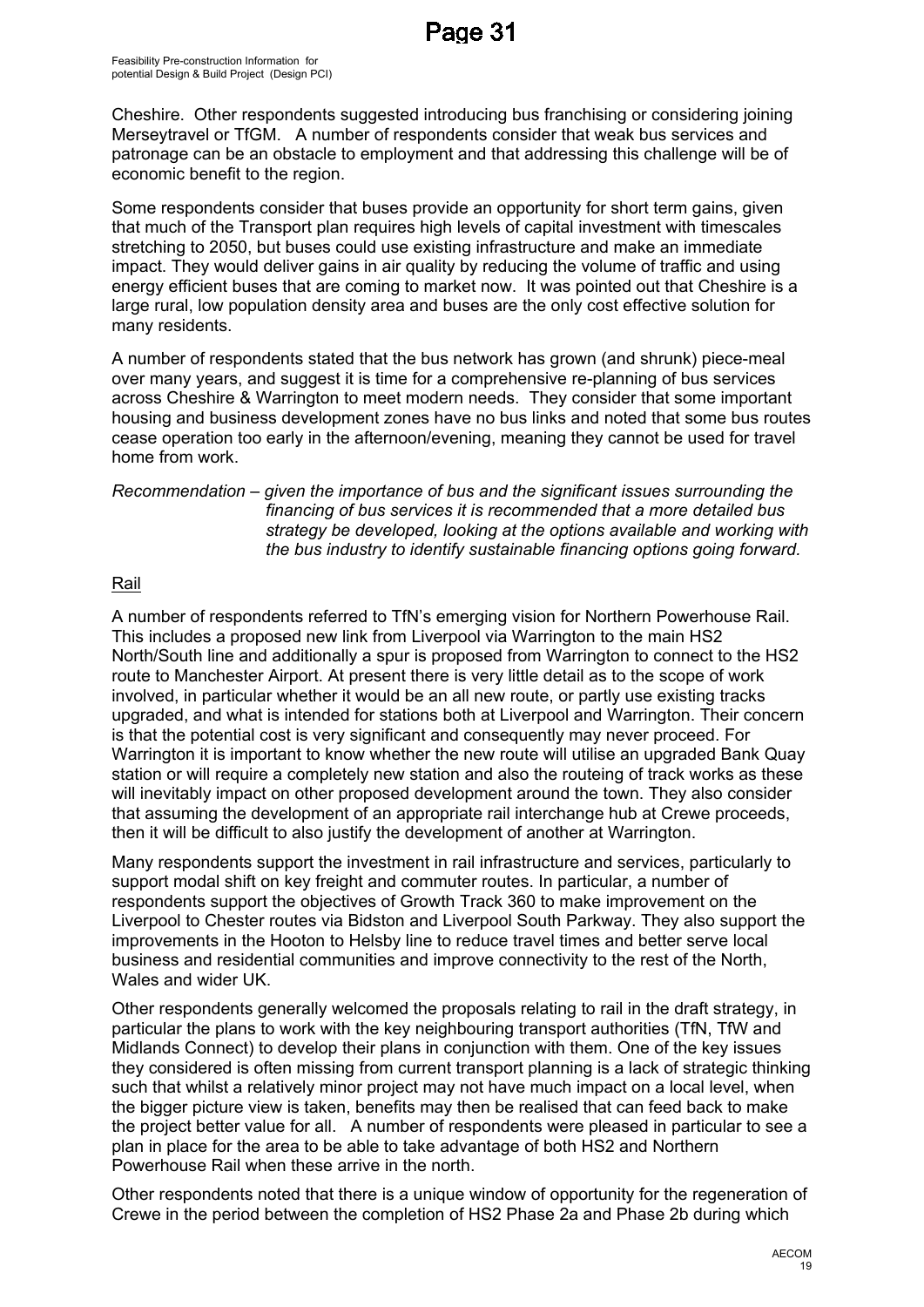Crewe will be the most northerly point on the HS network. They would like to ensure that the opportunity to build on HS2 between Phase 2a and 2b is not missed, and that the supporting road, rail, and bus service improvements are planned and implemented as a matter of urgency to ensure that the greatest benefits can be derived from this short window. Other respondents were concerned that Phase 2a would substantially reduce capacity at Crewe, impacting on local and regional services, especially a reduction of service to Manchester.

A number of respondents strongly support the re-opening of the Middlewich Line to passenger traffic, stating that it will enable people in North Cheshire to connect with HS2 directly by rail and provide congestion relief on the highway network around Crewe. They also strongly support the delivery of a 'Western Link' to Manchester Airport, noting that the land at the airport is still safeguarded for this link (but concerned for how long), and the station has been built to anticipate it. They point out that it needs political support to get it to happen.

*Recommendation – the LEP and local authorities should consider the points above during the development of the rail sequencing work.*

#### **4.5 Strategic Transport Interventions**

#### **4.5.1 Studies**

Respondents noted the reference to the need for further studies relating to many of the key priorities. Given the number of studies indicated, respondents considered that there is a need to develop (prior to finalisation of the overall strategy document) a set of priorities for the studies, identification of the parties to be involved, and a target date for completion of each study. Prioritisation needs to address both the importance of each study and also the probability that the study findings are relevant input to other potential enhancements. It is wholly impracticable to aim to address all studies concurrently.

*Recommendation – the LEP and local authorities should prioritise the studies and set out the justification for the priorities.*

#### **4.5.2 Highways priorities – Strategic Road Network**

A number of overarching comments were made relating to the Strategic Road Network and opportunities to improve the network. These included the following:

- Increasing capacity of the SRN
- Improving journey time reliability
- Extending the network of Smart Motorways and targeting improvements at pinch points

The following SRN corridors have been identified by respondents as routes where there is a particular need for improvements:

- The M56
- The M6
- The M53

The impact of HGVs on the SRN is acknowledged in some responses with the number of HGVs using the M6 highlighted as a particular issue. Reducing the number of HGVs is identified as being an opportunity to reduce overall traffic on the M6.

In addition to online congestion, network resilience has been highlighted as an issue by some respondents. Incidents on the M6 in particular are highlighted as having a significant impact on the wider road network. Improved traffic management, monitoring and advanced warning (signs) are highlighted as options to help reduce local impact. The M56 between M53 (J15) and Daresbury (J11) including the crossing of the River Weaver has also been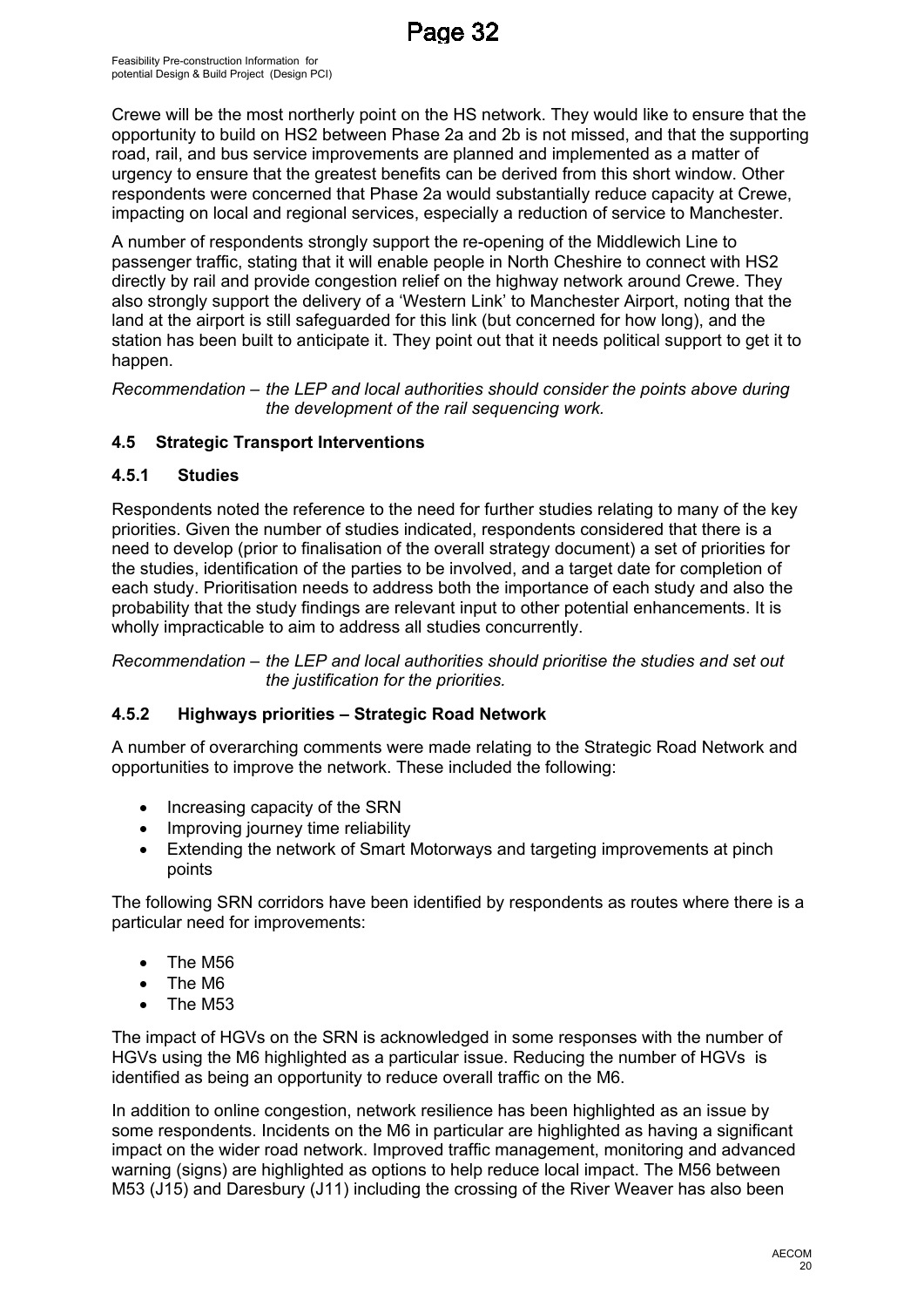identified as an area where greater network resilience is required (in particular when considering the growth potential of the Cheshire Science Corridor).

A number of specific interventions have been identified to address some of the issues identified above:

- Widening the M6 to increase the number of lanes;
- Addressing network resilience on the M56 between M53 (J15) and Daresbury (J11);
- Reviewing the potential for new junctions on the M56 (including a new Junction 13)

*Recommendation – the LEP and local authorities should consider whether additional schemes to reflect the proposals/address the issues above should be added to the list of priorities.*

#### **4.5.3 Highways priorities – Major Road Network**

A need to tackle congestion on MRN routes was specified as an issue by a number of respondents.

Responses incorporated the identification of MRN routes where congestion is considered a particular problem. Priorities for improvement included the following MRN corridors:

- $\bullet$  The A51;
- The A550:
- $\bullet$  The A523:
- The A34:
- The A538:
- The A54 along its full length including support for rural connectivity;
- The A41 (in particular into and around Chester); and
- $\bullet$  The A49

For some routes the responses included recommendations for improvements. For the A49 and the A51, between Chester and the A500 (East of Nantwich), the upgrading of the routes to dual carriageway was identified as a solution for addressing congestion. For the A50 it was acknowledged that a study was required to identify improvements with a particular focus on the section from Arclid to Knutsford and the route to Junction 20a of M6. One respondent recommended that the A51 should become part of the Strategic Road Network.

Specific comments were received in relation to the proposed Middlewich bypass. Whilst there was recognition that there was an issue to be addressed, there were two comments that suggested that additional works would be required to address constraints in the area. This included a recommendation that the scheme should be extended to Congleton and a further comment recommending that the scheme should be extended to bypass Winsford and support access to Northwich.

The Warrington Western Link Road and New City developments were supported strongly by one consultee. This link is seen as helping addressing town centre congestion and supporting development at Warrington Waterfront and Port Warrington

The construction of a new route to the south and west of Chester (Chester Relief Road) was recommended as the solution to existing congestion and air pollution issues in this area. It was acknowledged that this would require a new river crossing. This route is also highlighted as being of particular importance should planned housing development be brought forward.

The consultation responses included an identified need to improve network resilience including through identifying alternative routes to the MRN when there are incidents.

In addition a number of specific congestion pinch points were identified as particular constraints on the network to be addressed. This included the following locations: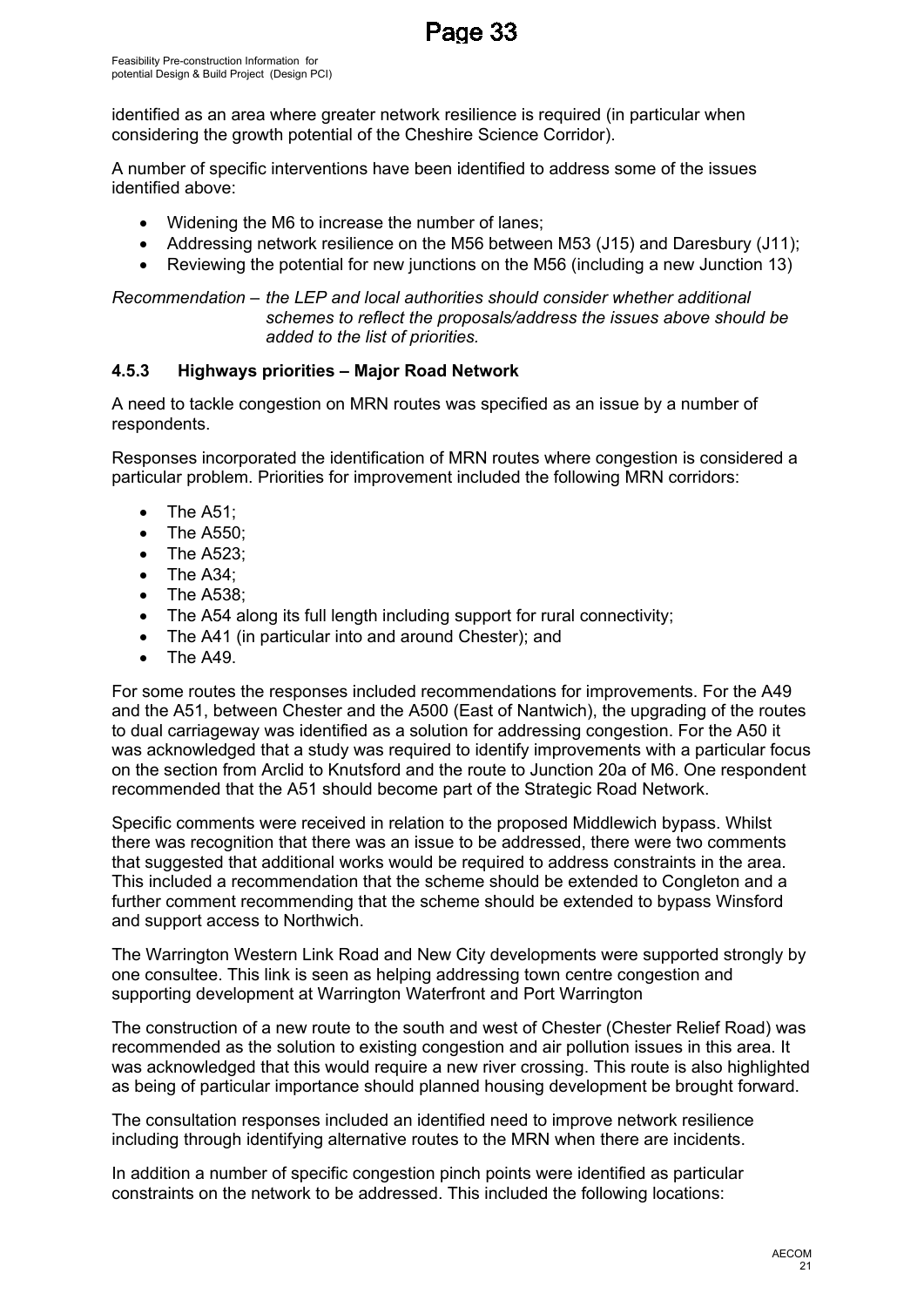- The A483 crossing of the River Dee;
- Accessing onto the M6 at Junction 17, in particular for traffic approaching from the east;
- The A533 in Winnington; and
- The A556 at Rudheath (Gadbrook Park).

It was noted that the first four bridges over the River Weaver South from the Mersey Estuary are swing bridges, except the M56 bridge which cause congestion when the bridges are in operation. The role of the MRN in supporting access to and unlocking development was also acknowledged as an area of opportunity for the Transport Strategy. In relation to the A51, the need for a new bypass was considered needed with, or without, the introduction of new housing.

*Recommendation – the LEP and local authorities should consider whether additional schemes to reflect the proposals/address the issues above should be added to the list of priorities.*

#### **4.5.4 Highways priorities – Improving Local Highway Infrastructure**

In addition to the strategic routes local highway congestion was identified as a concern by a number of respondents. In addition to general comments about congestion this included the identification of specific areas or pinch points.

A number of respondents identified concerns about congestion in city, town, or local, centres and the constraints this causes for local access. The following locations were identified as having traffic and congestion concerns:

- Traffic congestion in the centre of Wilmslow:
- Traffic congestion and inappropriate routeing of traffic through Holmes Chapel. Sandbach and the route between Sandbach and Holmes Chapel;
- Traffic congestion through Macclesfield (in particular the A537) and the impact of planned housing growth on already congested networks;
- The centre of Knutsford. As well as congestion, the number of HGV's and issues with air quality were referenced as adversely impacting on the town centre;
- Local routes accessing into Chester. Local congestion is likely to increase in significance with planned housing growth;
- Traffic congestion in central Warrington;
- On the A6 in Disley and neighbouring High Lane (in Stockport).

For Holmes Chapel, respondents included recommendations for improving conditions in the centre of Holmes Chapel. This included:

- Improve pedestrian provision in particular for the A50;
- A reduction in the speed limit on the A54 and A50;
- A relief road for Holmes Chapel. The additional traffic resulting from any improvements to the A54 will increase the importance of a new link.

A bypass scheme was also identified as a potential solution to congestion in the centre of Knutsford. For the A6 around Disley reference was made to previous work that has been completed as part of SEMMMS and the need to bring forward the delivery of a scheme in this location.

The A540 was identified as being in need of improvement and it was suggested that the route should be included as part of the future Major Road Network.

Whilst new development was identified in some comments as a factor that will increase existing congestion issues, the local road network was also identified as a facilitator for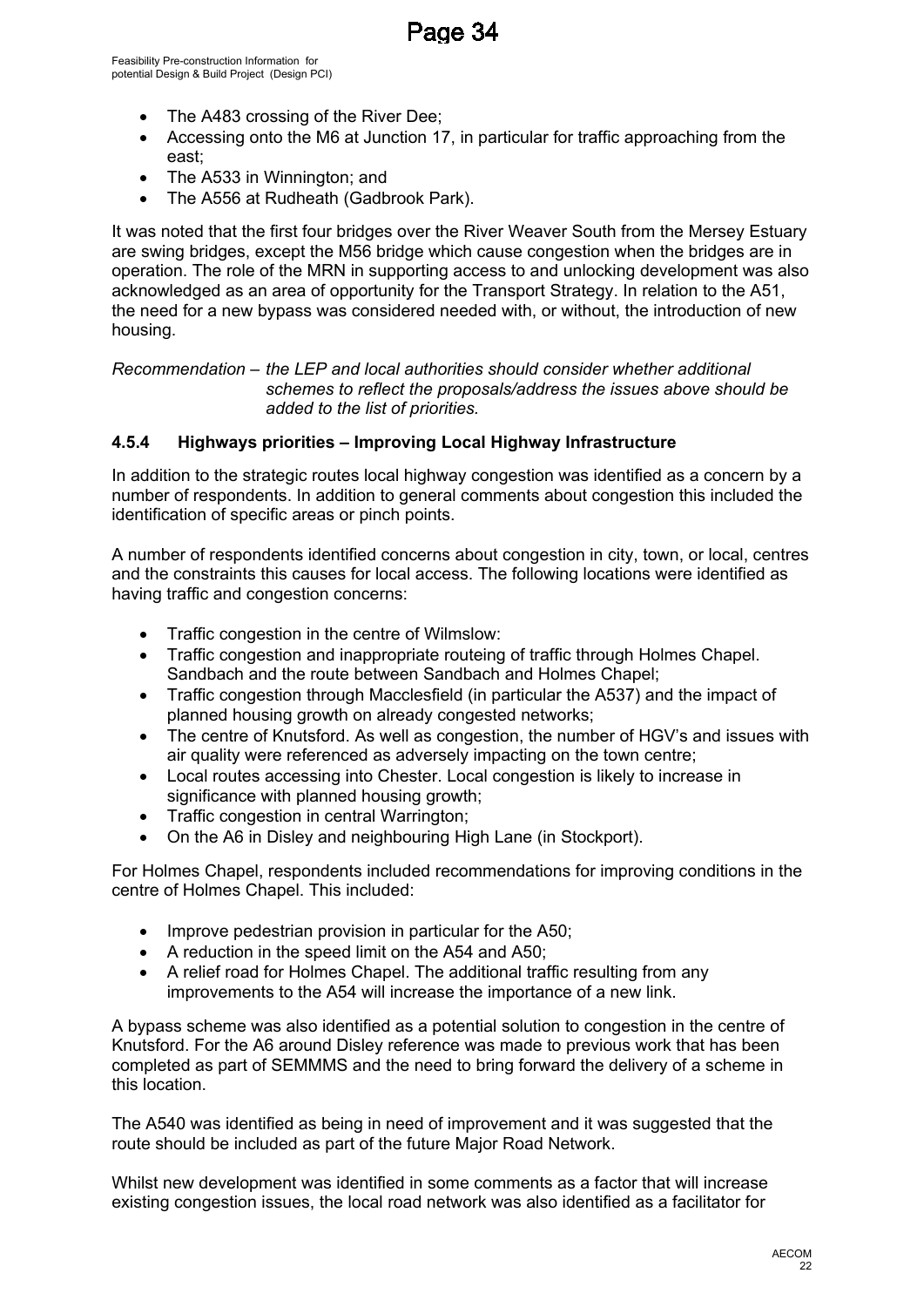future development. It was suggested that this could be achieved through addressing congestion hot spots and ensuring access can be provided.

*Recommendation – the LEP and local authorities should consider whether additional schemes to reflect the proposals/address the issues above should be added to the list of priorities.*

#### **4.5.5 Improving Rail Infrastructure**

The following comments/suggestions were submitted by respondents:

- Electrification of the Crewe to Chester Rail line and consider opening new stations along this line;
- A specific plan to re-open stations across the region including the Beeston/Tarporley station on the Crewe to Chester line feeding traffic in to the new HS2 hub at Crewe and reducing then need for people to drive in to Crewe.
- Develop Crewe, Chester & Warrington stations as key interchanges; improve eastwest rail frequencies and journey speeds. Maintain existing London links and frequency, Better connectivity to Liverpool John Lennon, ensure they are integrated into the HS2 plans. Fully use the Halton curve.
- Rail link to Cheshire Oaks (Ellesmere Port to Helsby service with a stop at Cheshire Oaks with a shuttle from Cheshire Oaks) – service would be an extension of Liverpool Ellesmere Port service providing onward link to North Wales and east to Manchester. Restoration of Halton Curve would allow completion of circle to Liverpool and LJA. Also potential stop at Encirc Plant if a service between Ellesmere Port and Helsby
- The Manchester Airport Western Link is vital to ensure we have better access to the airport. We need it sooner rather than later. Easy access to a truly global airport is essential to the economy of any city. As well as making the route more direct we also need more than one train an hour. If the airport is included in HS2 perhaps the route could double as an access point to fast services to London?
- We also need more than one train per hour on the new route to Liverpool via Liverpool South Parkway, to improve access to Liverpool Airport.
- It would bring no benefits to the Borough of Warrington and if HS2 is to be built then it would be better for our town to spend the money upgrading Bank Quay station. There is a need for more expenditure on east / west electrification to connect the major cities of the north and for improved rolling stock.
- Identifying TfW as the franchise authority/franchise administrator for rail services serving Neston; clearly identifying and supporting an improved interchange at Shotton (being progressed by the Welsh Government) and promoting the build of additional Stadler Class 777 trains (in conjunction with Merseytravel and the Welsh Government) to realise the once in a generation opportunity for direct trains between Neston and Liverpool.
- Provision of good train services from both Macclesfield and Wilmslow to London by the use of HS2 compatible trains.
- Support for the provision of Middlewich Station on the Sandbach-Northwich line which could also serve the people of Holmes Chapel by providing new journey opportunities. This should be pushed to the delivery stage much quicker than seems to be proposed, i.e. both the capacity improvement and the re-opening of the Northwich to Sandbach line to passenger services should be taken forward.
- Rail Short Term Priorities, P.38 onwards We support these priorities and are pleased that the links most needed for Mid Cheshire are included, but we think the timescales for some of these interventions are not ambitious enough. For example it is suggested (P.42) that the Middlewich line improvements (re-opening) might take place in the 5-10 year timescale, but this is a simple project needing only modest infrastructure work which we should aim to have open in less than 5 years. The Manchester Airport Western Link has an indicative timeframe for delivery of more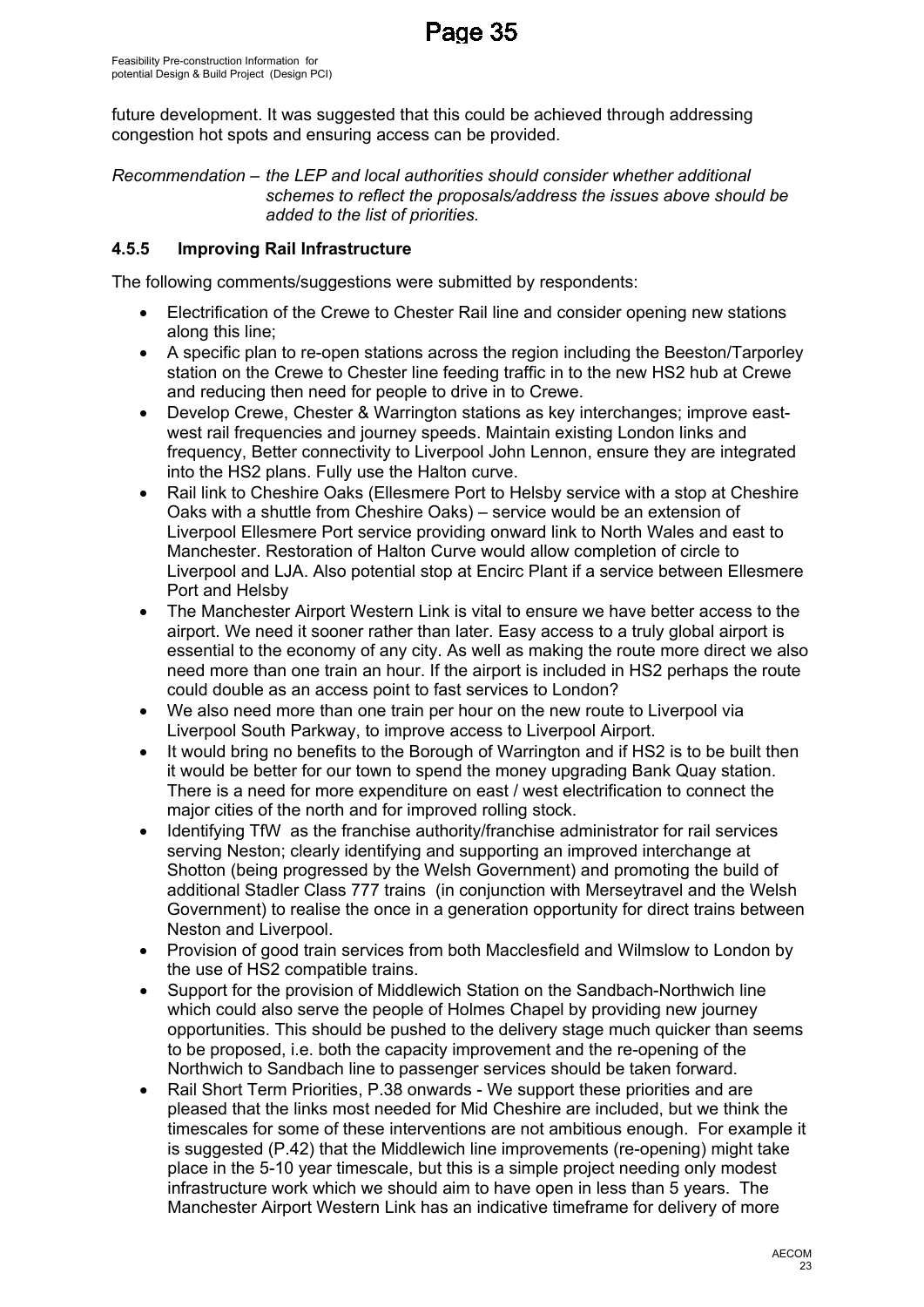than 10 years, but it will be vital that this link is open (to relieve congestion on the Stockport-Manchester railway and free up capacity for HS2 trains there) by 2027 when HS2 reaches Crewe. We should plan for this. Compared to HS2 this is a small project which should be deliverable well before HS2 itself. We believe that the Strategy should aim to deliver these interventions much sooner to support the subregion's growth ambitions.

- A new rail station building at Holmes Chapel
- Improved links to the Crewe hub, this applies now, because Crewe is a major hub even before HS2.
- The distance between WBQ & Warrington Central on the CLC line is as a result of history, however, there is an opportunity (albeit that it would not be cheap) to move WBQ northwards to where it crosses the CLC line in order to create 1 interchange station for Warrington. This would have the benefit of improving the access to WBQ which at the moment is problematical & congested by road traffic at times along with releasing land for development at both stations. You seem not to have included this as an option in your plan, unless I have missed it.
- More local rail services connecting to Crewe. In particular reopening the line between Northwich and Sandbach to passenger services would provide connectivity for a significant area of mid Cheshire and possibly access to the airport (see 13 below). It is probable that with the advent of HS2, direct services between North Wales/Chester and London will be reduced or possibly eliminated. In either case it will be essential that a frequent, fast connecting service to Crewe is established. If Crewe is to be upgraded as proposed a major redevelopment of the station is needed. This work should be completed in time to accommodate HS2 and other interconnecting services from 2027 (Completion of HS2 phase 2a).
- The scope of HS2 phase 2b includes a spur from the main North/South route to serve a new station at Manchester Airport and then via a tunnel to an extended Manchester Piccadilly. Given that the cost of this element of the project, which includes two new stations and a 12km tunnel, will be very significant (At least £2Bn) it will be vital that its value is maximised. Projections suggest 5 HS2 trains per hour in each direction, which will be nowhere near to the capacity of the route; so there will be considerable scope for adding value via additional services. Providing a connection to the existing mid-Cheshire railway would be transformative for value to Cheshire for that route including access to the airport.
- If the proposed Liverpool Manchester Airport link (per Northern Powerhouse Rail see comment 12 above) is not constructed then a service between Liverpool and Manchester Airport could be routed via Runcorn, Northwich and crossover to HS2 to give a journey time of around 45min (vs. 1hr 20min. at present). The cost of the needed works would be relatively low, comprising a cross over to/from HS2 located to the south of Ashley station and another cross over on the approach to Piccadilly to allow (non HS2) trains to access the existing platforms as opposed to the new HS2 platforms.
- Some thought should be given to looking at new rail corridors across the south of the region connecting the town of Macclesfield (which is identified as a key cluster for the emerging digital economy) with others across the region. This could be helped by the opening of a new north to west curve connection at Kidsgrove to allow direct trains from Macclesfield to Crewe and beyond
- Related with this, a new connection to Manchester Airport via a Western Link is an essential scheme in our view, existing connections to the Airport from the south are limited and providing this route would enable through journeys that would also assist in better utilising the platform capacity at Manchester Airport station (i.e. less trains terminating requiring platform capacity to turn round), so we think the impetus should be to move the project on as quickly as possible to the delivery stage.
- Another key route is that from Liverpool Chester and in the current new Wales and Borders franchise just let, its proposed that the existing shuttle services provided by class 150's or similar are replaced by new class 230 trains which we understand are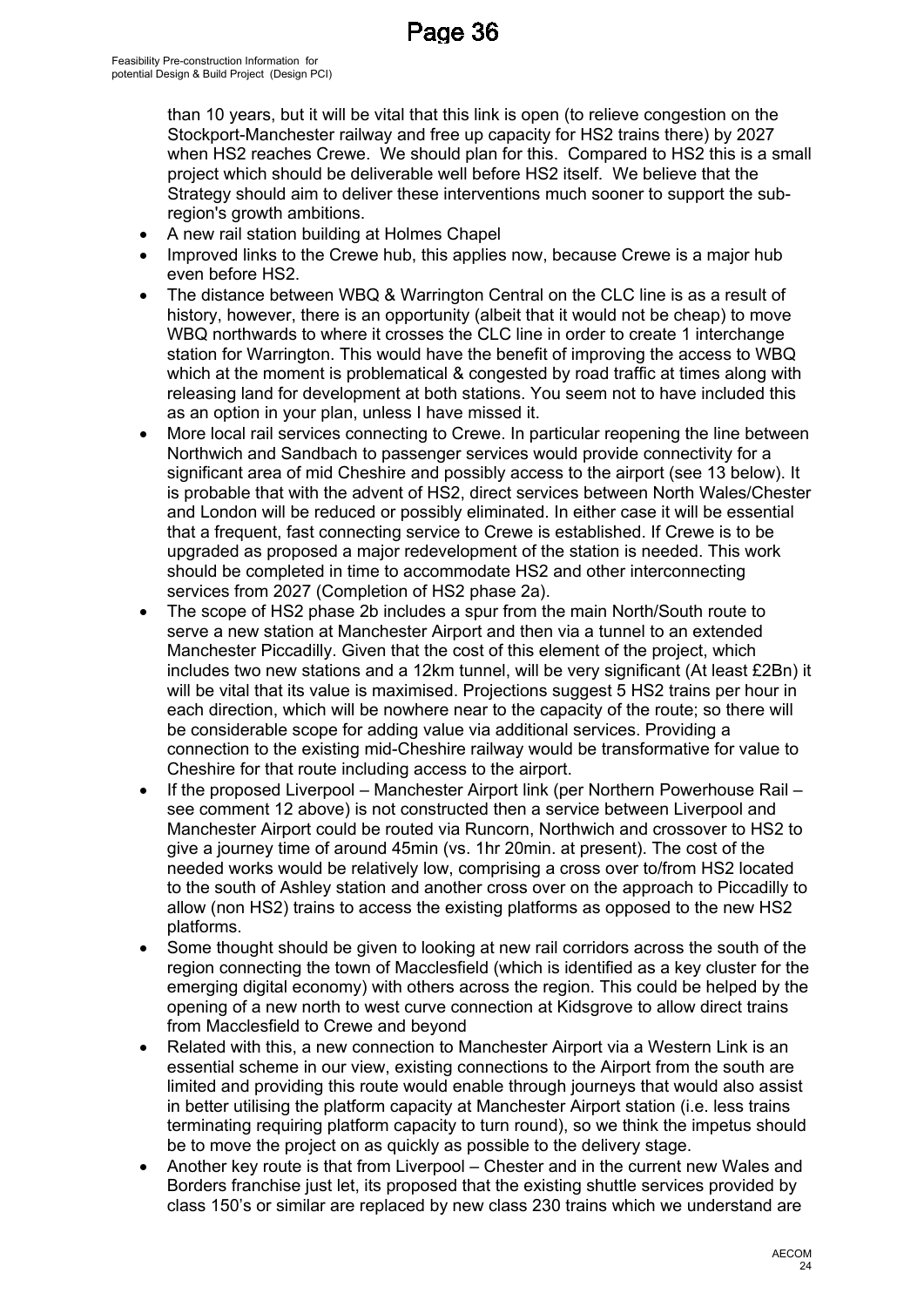limited to 60 miles per hour which we think would limit capacity further, so some thought should be given to replacing these with faster trains in the short term (possibly by redeploying class 185's shortly to be released from the Trans- Pennine franchise) and in the longer term, as part of a rolling programme of electrification of the line (to Holyhead ultimately), making all these services electric. This may mean transfer of services from the Wales & Borders franchise; in our view it makes little sense that these services, wholly within England, are provided by a franchisee who's main focus is delivering train services in Wales.

- With regard to short term rail infrastructure improvements there is no reference to the Buxton to Manchester rail link.
- There is no mention of the Handsacre link from Phase 1 to Stafford, Stoke and Macclesfield. On the other hand the CEC report (attached) recognises this: The arrival of HS2 to the region in 2027 with a full HS2 hub station at Crewe and classic compatible services to Stafford and Stoke-on-Trent will see the Constellation Partnership become one of the best connected regions in the UK. These classic compatibles would go onto Macclesfield as proposed by DfT.
- Consider the potential to support new services and destinations, served from Macclesfield Station.
- The Strategy repeats the Wales & West Prospectus's statement that the key investments they seek all rely in the first instance on the Crewe hub. We think this is not the best approach. For the great majority of journeys on the Wales and West axis which need journey time improvements - such as Chester/Wales to Manchester Airport and Manchester city centre - travelling via a Crewe hub, needing a change of trains there, is not the best strategy. Our preferred strategy is to build the 3.5 mile Airport Western Link and upgrade the signalling and line speeds on the Mid Cheshire Line. This will deliver fast journeys from Chester/Wales to the Airport and Manchester without change of trains, and unlike routing via Crewe, this brings big benefits for Mid Cheshire too. Moreover, it is quite possible that the Airport Link, being a much smaller project than HS2, could be completed and deliver benefits even before HS2 reaches Manchester.
- urges the authors to raise the priority rating of the Borderlands line within its plan and
- Rail park and ride
- Provision of adequate and reasonably priced parking at or close to Macclesfield and Wilmslow railway stations.

*Recommendation – the LEP and local authorities should consider whether additional schemes to reflect the proposals/address the issues above should be added to the list of priorities, and take the proposals into account during the development of the rail sequencing work.*

#### **4.5.6 Connected Communities**

The following comments/suggestions were submitted by respondents:

- Following a cut in bus services, there is now a problem with connectivity with Knutsford. Why not have a bus service link Knutsford to Warrington to Crewe? Look at where people want to travel to, have a review of the routes.
- Ensure that the bus services through Holmes Chapel are fully considered as part of the overall bus strategy in the LEP area, giving particular consideration to services that could provide transport for residents working in key locations such as Alderley Park and NW Crewe.
- Crewe Railway Station Re-development A method of resolving traffic ques in Gresty Rd & around the station at peak rail travel times would be to construct a multi storey park & ride facility at the junction of Whitby way & the A500. It could have a two option parking system , one for long stay (12hrs or over) & a short stay (4 hrs) with a shuttle bus operating between the park & ride, station & the bus station, this service could vary through the day dependent on demand. It would also provide a dedicated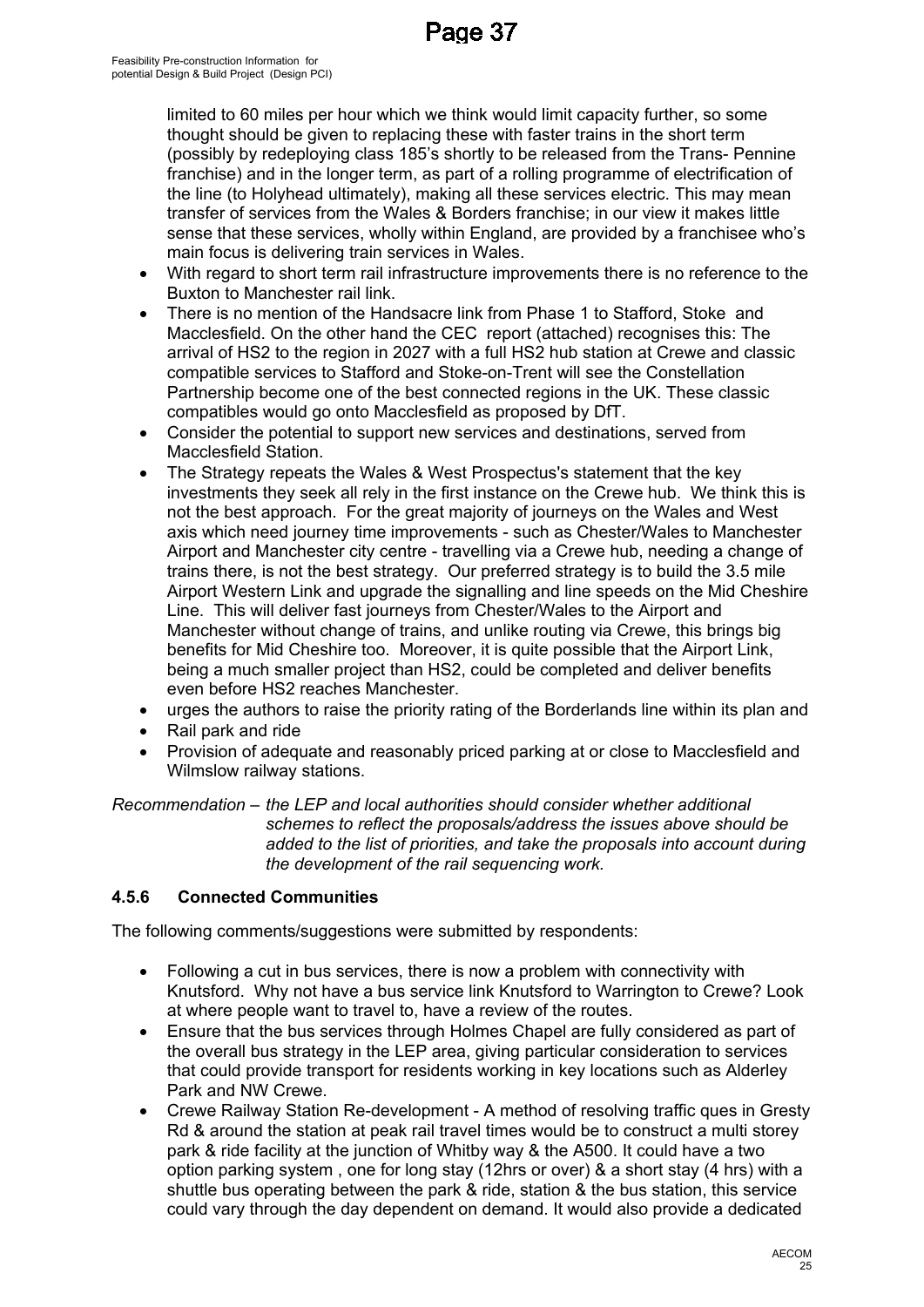service to the station using buses capable of accommodating passengers with cases with low level access.

- Manchester Airport off site car parking It would be a good incentive to Manchester Airport users if they had a safe & secure long stay park & ride that was safe to leave their vehicle at while they travel the world. This could be achieved with funding from the Airport owners & CEC by providing a long stay multi-storey car park at Hand forth & Wilmslow as you have the A34 & the A538 Style a M56 link Road corridor & the A555 airport link road which could be used as feeder roads to the park & ride car parks.
- As a minimum the Transport Strategy should promote the adoption of lower emission modes and technologies, and support innovation in integrated transport networks to resolve current issues that lead to lower emission modes, such as rail and waterborne freight, being less competitive than road transport for many journeys.
- The section on connected communities (p40) relates to increasing the role of active travel, we consider that the following could be added Within the Stanlow Enterprise Zone (EZ) the canal corridor could play an important role in connecting communities and providing access to jobs, education, shops and services as well as for leisure and recreation purposes. To maximise the canal corridor some improvements to access points, surfacing, orientation signage and where appropriate low-level lighting would be required. Such investment in the canal towpath is sustainable and affordable with costs significantly lower than for highway improvements. Quality cycling and walking routes also contribute to the visitor economy.
- The distance between the Stanlow EZ and the nearby city of Chester is just 8 miles. The canal links Ellesmere Port and the City of Chester (including Chester University). Along its route are also the major attractions of Chester Zoo, Cheshire Oaks and the National Waterways Museum. All have the potential to be hubs for cycle hire, potential water taxi and improved links to other transport networks.,
- Furthermore, the provision of quality blue/green infrastructure in an industrial area such as Stanlow, provides a refuge for wildlife and people and enhances the environment. This contributes to an attractive, aspirational, successful place to live. Retaining employees close to their place of work reduces commuter traffic and therefore vehicle emissions. Our own research shows that 'safety' is a key barrier to use of pedestrian routes such as towpaths and an attractive and good quality environment helps to break down these negative perceptions

*Recommendation – the LEP and local authorities should consider whether additional schemes to reflect the proposals/address the issues above should be added to the list of priorities.*

#### **4.5.7 Freight and logistics**

The following comments/suggestions were submitted by respondents:

- Given that one of the objectives of the HS2 project is to facilitate more rail freight on the conventional network, then the corollary to this is the need for more intermodal terminals. At present there are no road/rail intermodal freight terminals within C &W.
- Rail freight Intermodal Hub. In addition to the proposed hub at Crewe station for passenger interchange, there is potential to create a freight intermodal hub to the south of Crewe station which has excellent access to the A500 and hence to the M6

*Recommendation – the LEP and local authorities should consider whether additional schemes to reflect the proposals/address the issues above should be added to the list of priorities.*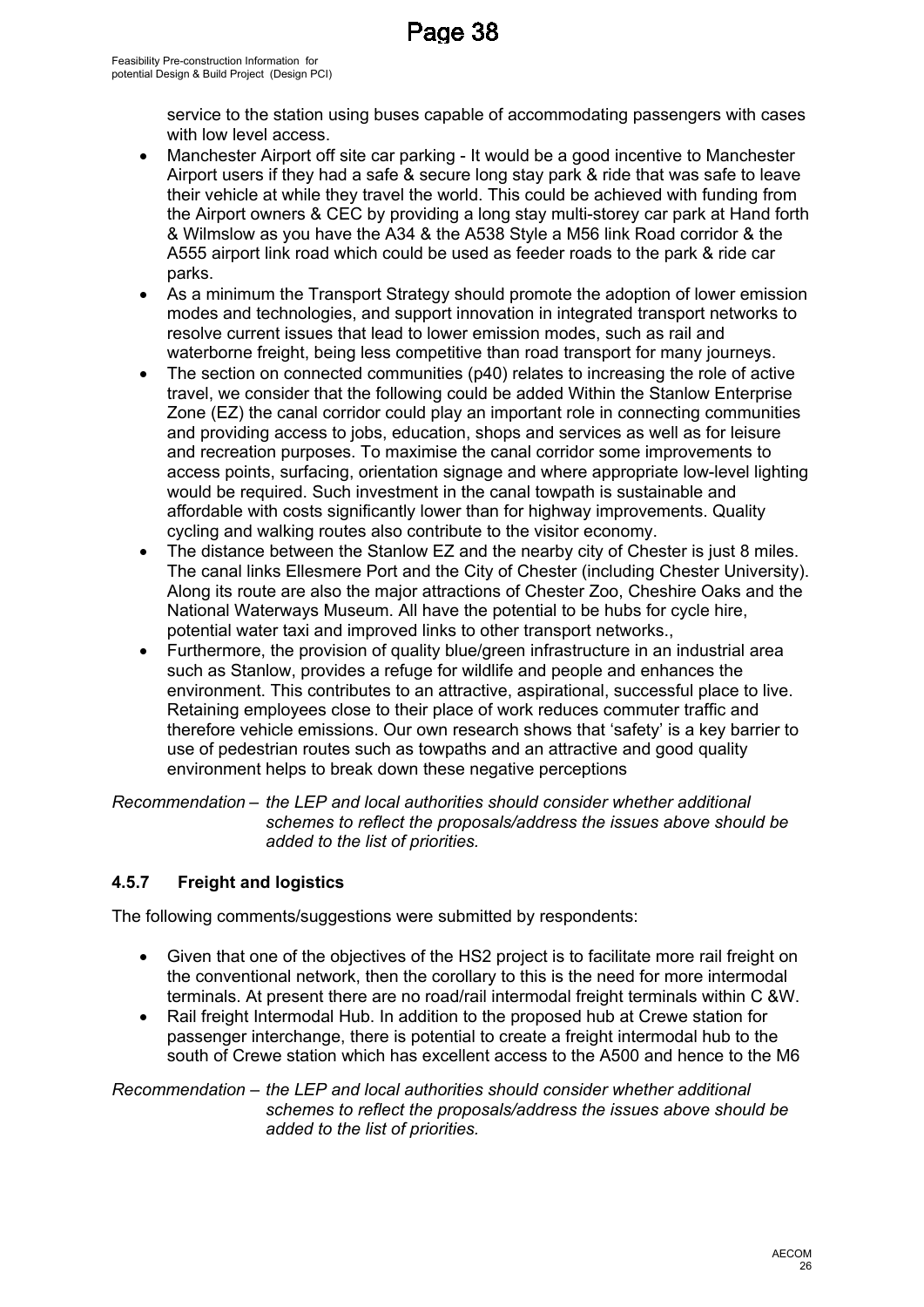<span id="page-38-0"></span>

#### **5.1 Introduction**

This report sets out the issues raised during the public and stakeholder consultation of the draft transport strategy. It contains recommendations for changes to the content of the strategy for consideration by the Cheshire and Warrington Local Transport Body (LTB).

#### **5.2 Finalising the Transport Strategy**

Following the completion of the public and stakeholder consultation exercise, the LTB will consider the recommendations in this report at the meeting being held in public on Friday 21<sup>st</sup> September 2018. Updates agreed by the LTB will be incorporated into a final version of the transport strategy which will be presented to the LEP Board for approval at its meeting on 17 October 2018.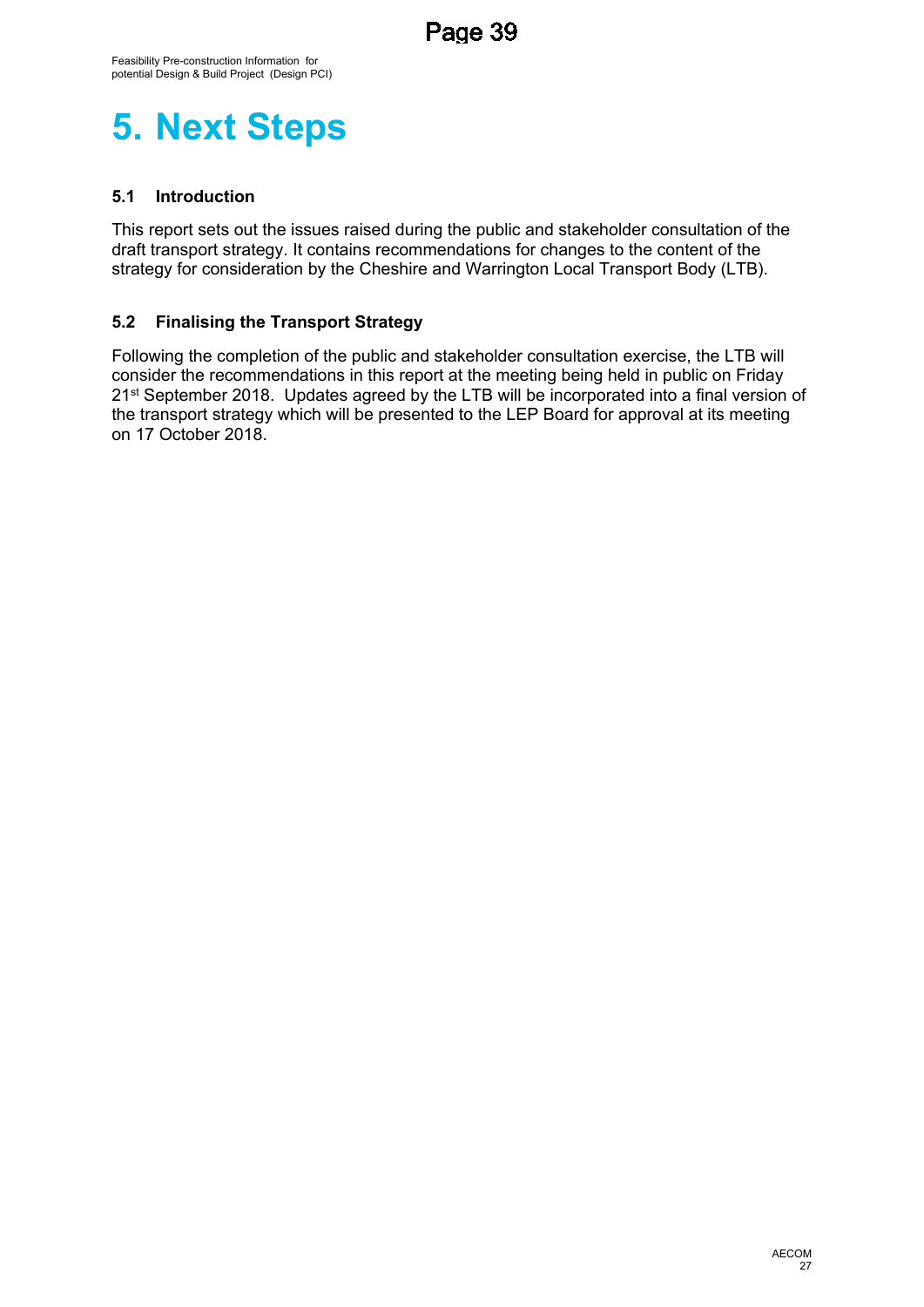### Page 40

Feasibility Pre-construction Information for potential Design & Build Project (Design PCI)

<span id="page-39-0"></span>

#### **List of events held**

Cheshire Association of Local Councils Cheshire East Transport Strategy Consultation Cheshire West & Chester Transport Strategy Consultation Warrington Transport Strategy Consultation

#### **List of organisations that responded individually (over and above comments raised at the events)**

British Motorcyclists Federation (BMF) Bunbury Parish Council Campaign to Protect Rural England Canal & River Trust Chartered Institute of Marketing Cheshire Business Leaders Cheshire East Council Cheshire West and Chester Borough Council Cheshire West and Chester Older Peoples Network Crewe Town Council Culcheth and Glazebury Parish Council Disley Parish Council Handbridge Park Ward High Legh Parish Council Holmes Chapel Parish Council Knutsford resident Lymm Parish Council Mid Cheshire Development Board Mid Cheshire Rail Users Association Mottram St Andrew Parish Council Neston Town Council Peel Group Protos LLP **Railfuture** Tatton Estate Westminster Park Residents Association Wrexham-Bidston Rail User's Association United Utilities

In addition responses were received from 5 individuals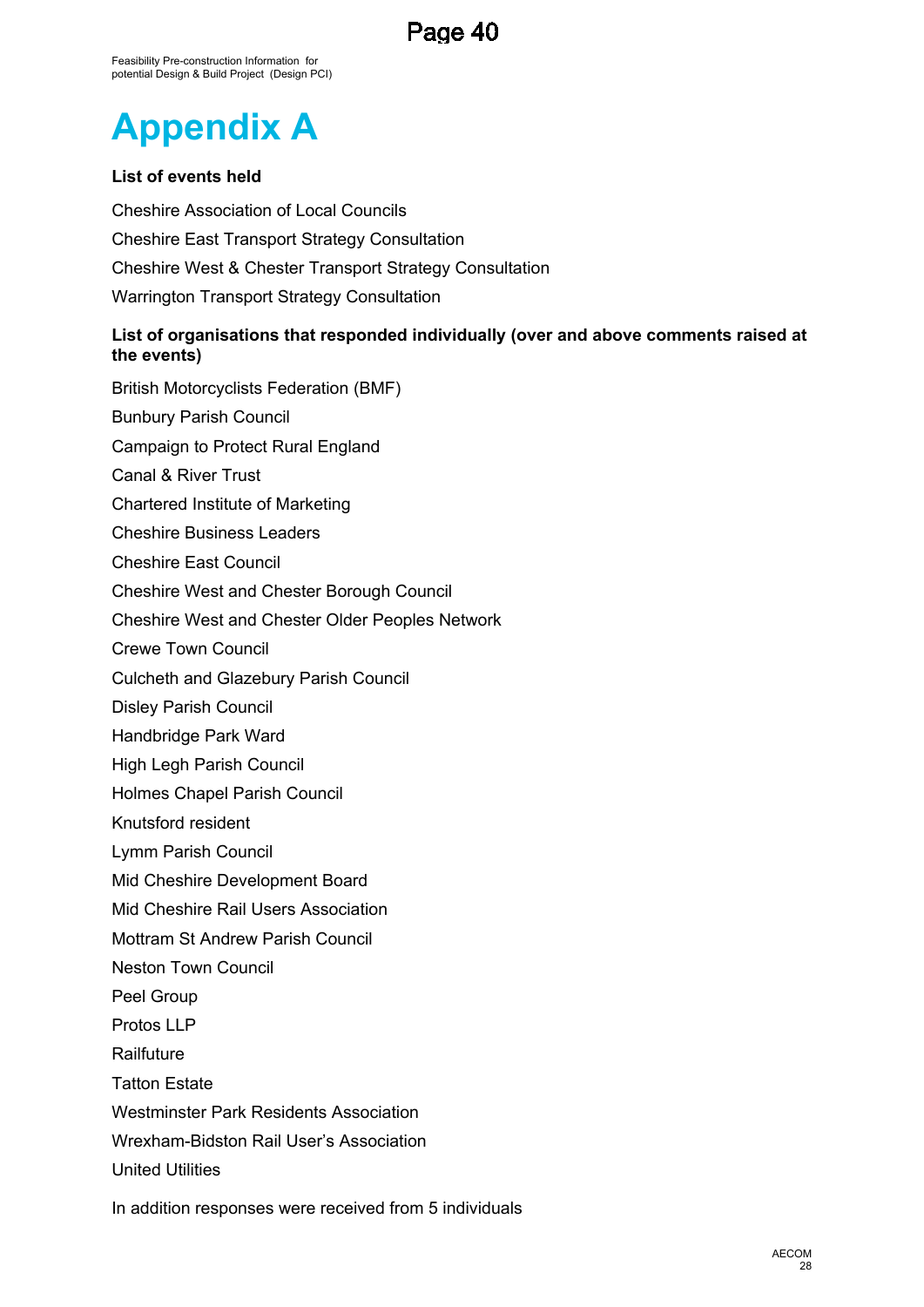## Page 41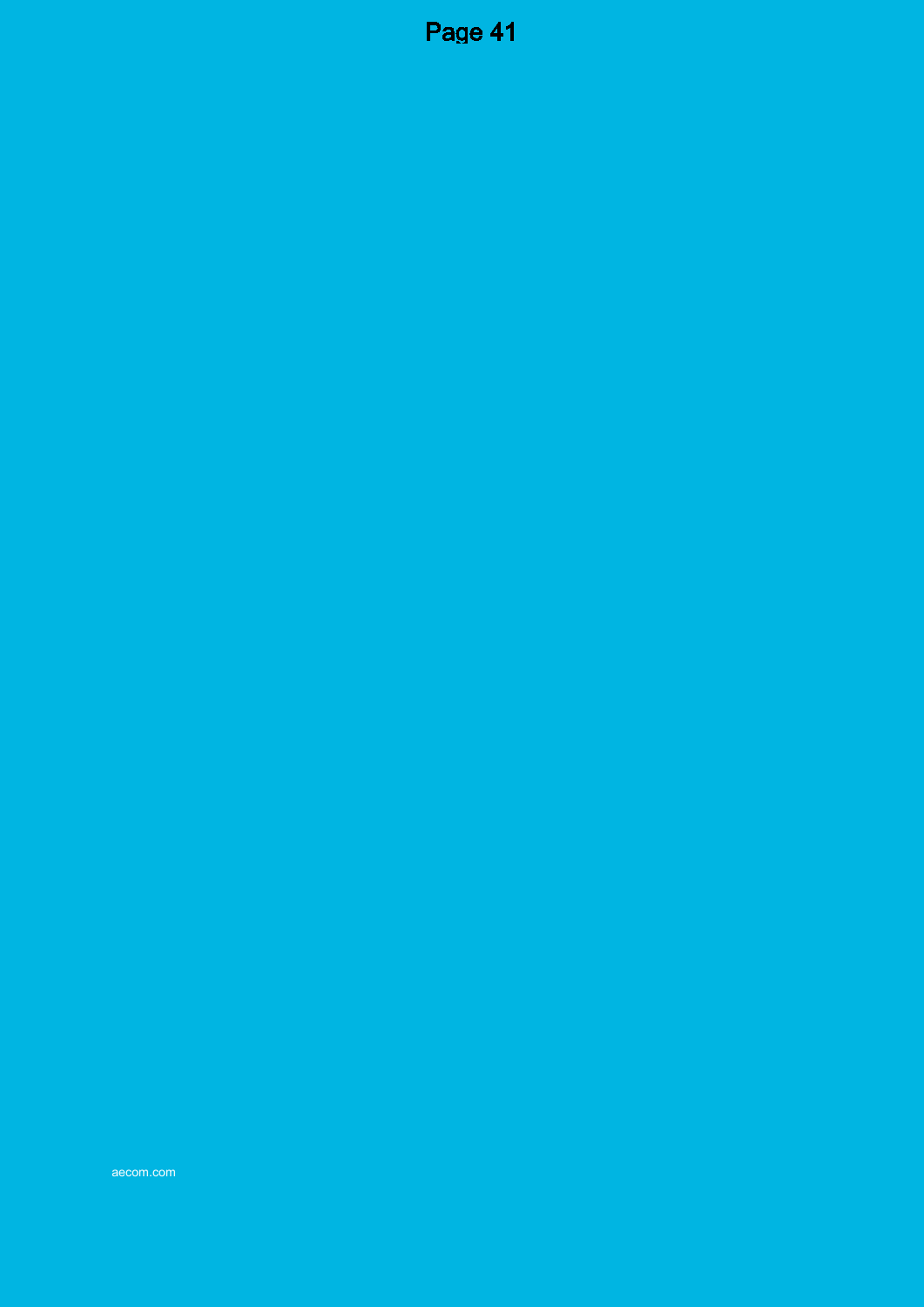This page is intentionally left blank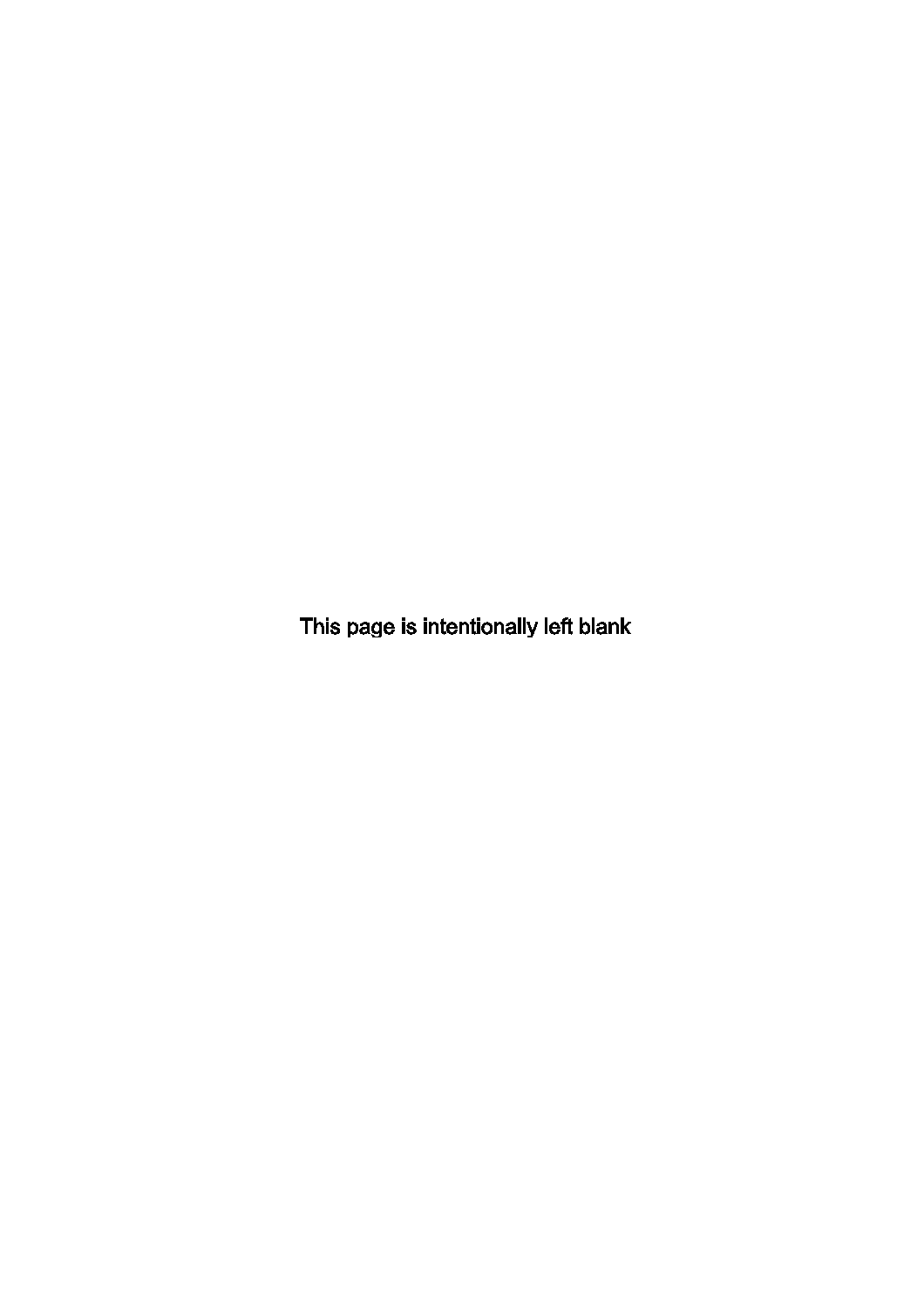## Agenda Item 6



### **Cheshire & Warrington Local Transport Body**

| Date of Meeting:      | Friday 21 September 2018                                |
|-----------------------|---------------------------------------------------------|
| Report of:            | Steve Hunter – Transport for Warrington Service Manager |
| <b>Subject/Title:</b> | Transport for the North Update                          |

#### **1. Report Summary**

- 1.1 This report provides an update on progress made with Transport for the North (TfN). It follows on from a series of written reports considered by LTB meeting held over the last 3 years since the formation of TfN. A brief summary is provided of progress on a number of the work streams in this report and further updates will be reported verbally at the meeting.
- 1.2 The recommendations follow in Section 2 of this report, with progress reported on two key items, the formation of TfN as a Statutory Sub National Transport Body and on preparation of its Strategic Transport Plan. Section 3 briefly lists other TfN work streams on which a verbal update will be provided on progress at the meeting. A link is provided within this section to the papers of the most recent TfN Board meeting which took place on Thursday 13<sup>th</sup> September.

#### **2. Recommendations**

- 2.1 That the CWLTB note the Transport for the North developments and continuing activities:
	- 1. On the 1 st April 2018 TfN became the first **Sub-National Transport Body with statutory powers** (which were awarded under the powers set out in the 2016 Cities and Local Devolution Act);
	- 2. That membership of TfN consists of the 19 Local Transport / Combined Authorities across the North of England and that therefore Warrington Borough, Cheshire West and Chester and Cheshire East Councils are all members, following the consent given by all of them during 2017.
	- 3. That the Cheshire and Warrington LEP is also a co-opted member of TfN.
	- 4. That the Local Enterprise Partnership and all three Local Transport Authorities across Cheshire and Warrington are fully represented on the TfN Partnership Board, TfN Board (Members and LEPs) and Executive Board (Local Transport Authority Officers) by Pete Waterman (LEP) Cllr Terry O'Neill (Warrington Borough Council), Cllr Sam Dixon (Cheshire West and Chester Council and Cllr Rachel Bailey (Cheshire East Council). Further to this an officer from each of the three authorities sits on the TfN Executive Board.